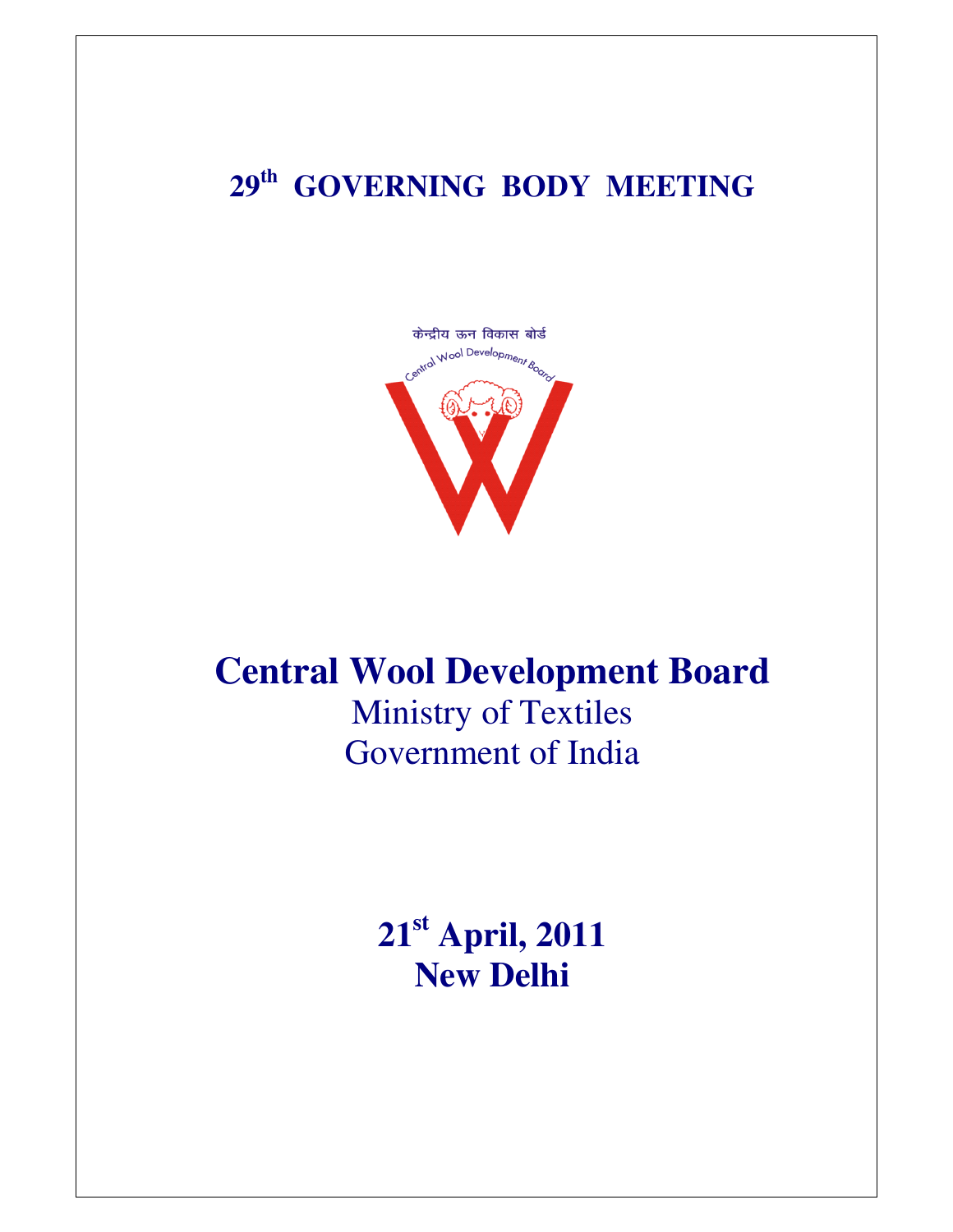## AGENDA ITEMS FOR  $29<sup>th</sup>$  GOVERNING BODY MEETING OF THE CENTRAL WOOL DEVELOPMENT BOARD TO BE HELD ON 21st April,2011 AT 1200 Noon AT UDYOG BHAWAN, NEW DELHI.

| SN             | Agenda item                                                             | Page           |
|----------------|-------------------------------------------------------------------------|----------------|
|                |                                                                         | No.            |
| $\mathbf{1}$   | Confirmation of the minutes of $28th$ meeting of the                    | $\overline{2}$ |
|                | Governing Body of CWDB held on 30 <sup>th</sup> August, 2010.           |                |
| $\overline{2}$ | Action Taken Report on the decisions of the 28 <sup>th</sup> meeting of | $\overline{2}$ |
|                | the Governing Body.                                                     |                |
| 3              | Constitution of Executive Committee of the CWDB.                        | $\overline{3}$ |
|                |                                                                         |                |
| $\overline{4}$ | To note the decisions of the $35th$ , $36th$ & $37th$ meetings of the   | $\overline{4}$ |
|                | Executive Committee of the CWDB.                                        |                |
| 5              | approval of Revised Estimates<br>Discussion<br>and<br>and               | $\overline{7}$ |
|                | Achievements under implementation of Annual Plan 2010-11                |                |
|                | and to approve Annual Report and Audited Accounts of the                |                |
|                | Board for the year 2010-11.                                             |                |
| 6              | Discussion and approval of Annual Plan 2011-12 of the                   | 9              |
|                | Board.                                                                  |                |
| $\overline{7}$ | Discussion and approval of procurement of raw wool in                   | 11             |
|                | Rajasthan in association with GUSHEEL.                                  |                |
| 8              | Discussion and approval to establish a Carpet Weaving                   | 12             |
|                | Training Centre at Bikaner / Jaipur.                                    |                |
| 9              | Discussion and approval for strengthening of C.W.D.B. by                | 13             |
|                | engaging Veterinary Doctors and Textile Engineers<br>on                 |                |
|                | contract basis under different activities of the Board.                 |                |
| 10             | To note summary of SFC proposal submitted to MOT.                       | 15             |
| 11             | To note status of different legal cases pending against                 | 16             |
|                | CWDB.                                                                   |                |
|                | Any other item with the permission of the Chair.                        |                |

## List of Annexure

| Annex./Agenda No. | Page No.  |
|-------------------|-----------|
|                   | $17 - 26$ |
| Н                 | $27 - 29$ |
| Ш                 | $30 - 33$ |
| IV                | $34 - 40$ |
|                   | $41 - 55$ |
| VI                | 56        |
|                   | $57 - 60$ |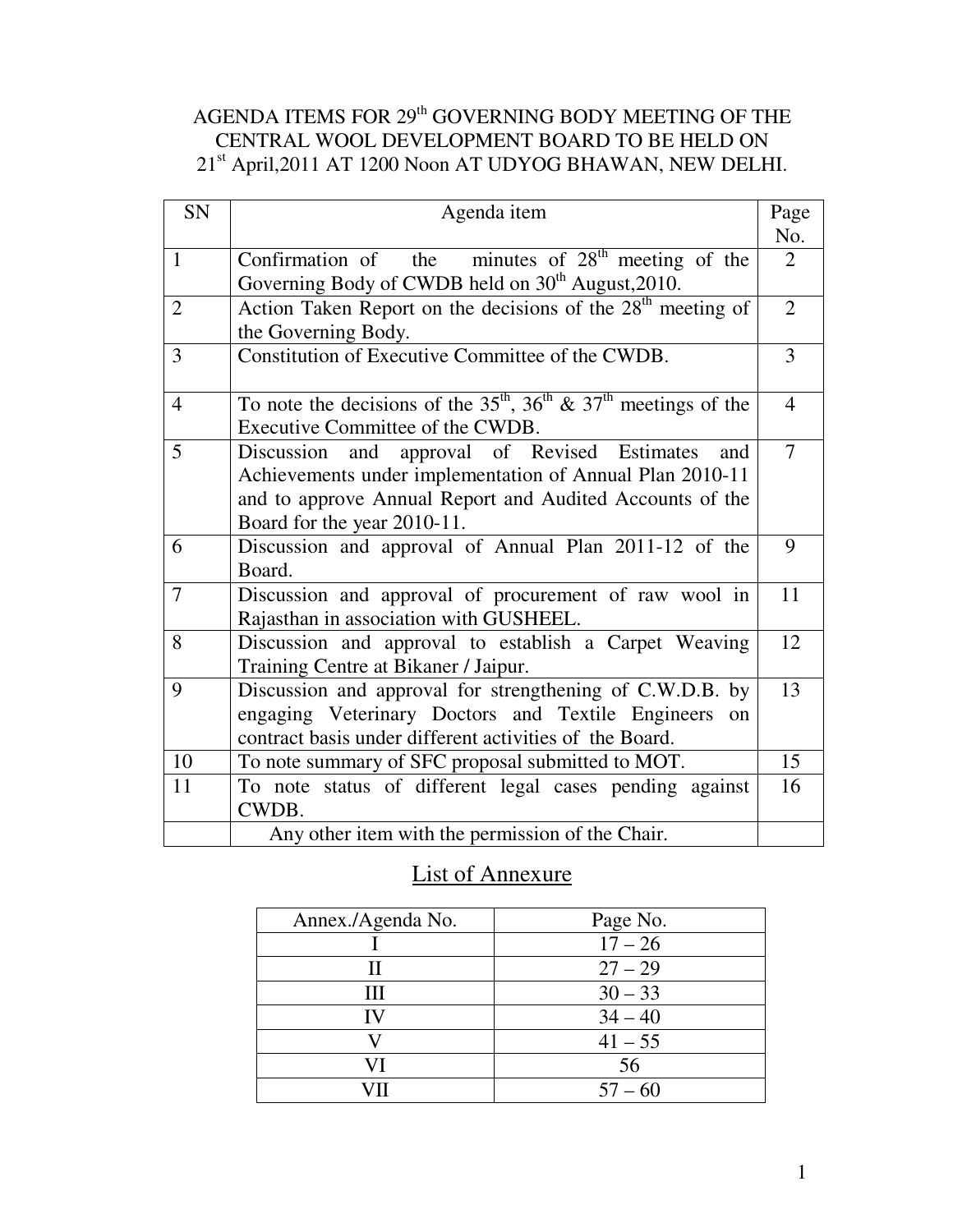## **AGENDA POINTS FOR 29th GOVERNING BODY MEETING OF CWDB TO BE HELD ON 21st APRIL,2011 AT NEW DELHI.**

## **1. CONFIRMATION OF THE MINUTES OF THE 28TH MEETING OF THE GOVERNING BODY OF THE C.W.D.B. HELD ON 30TH AUGUST,2010 AT JODHPUR.**

The 28<sup>th</sup> meeting of the Governing Body of the Central Wool Development Board (CWDB) was presided over by Shri Sagar Rayka, Chairman, CWDB. The minutes of the meeting is enclosed as **Annexure**- **I** for confirmation. (Page no. 17 to 26 )

## **2. ACTION TAKEN REPORT ON THE DECISIONS OF THE 28TH MEETING OF THE GOVERNING BODY.**

 A statement showing Action Taken Report on the decisions of the 28<sup>th</sup> meeting of the Governing Body of the CWDB held on 30-08-2010 at Jodhpur is as under:

| N <sub>0</sub> | Decisions                                                                                                                            | Follow up action taken                                                                                                                                                                                                                                                                                                                                                                                                    |
|----------------|--------------------------------------------------------------------------------------------------------------------------------------|---------------------------------------------------------------------------------------------------------------------------------------------------------------------------------------------------------------------------------------------------------------------------------------------------------------------------------------------------------------------------------------------------------------------------|
| 1.             | explore possibility<br>for<br>To<br>marketing of raw<br>wool<br>in<br>Rajasthan State with the help of<br>any Govt. Corporation etc. | The Board first requested Rajasthan<br>Livestock Board and then Rajasthan Khadi<br>Board, Jaipur to submit project proposal for<br>marketing of raw wool in Rajasthan State but<br>both the agencies expressed their in-ability.<br>CWDB is in touch with Gujarat Sheep $\&$<br>Wool Development Corp. Ltd. (GUSHEEL)<br>in this regard and GUSHEEL has started<br>survey work. (Item added as separate agenda)<br>item.) |
| 2.             | To ensure proper implementation<br>Grading & Marketing<br>of<br>components under SWIS by all<br>implementing agencies.               | The Board has issued necessary directions to<br>all implementing agencies (NGOs) under<br>SWIS projects vide letter dated 30-08-2010.                                                                                                                                                                                                                                                                                     |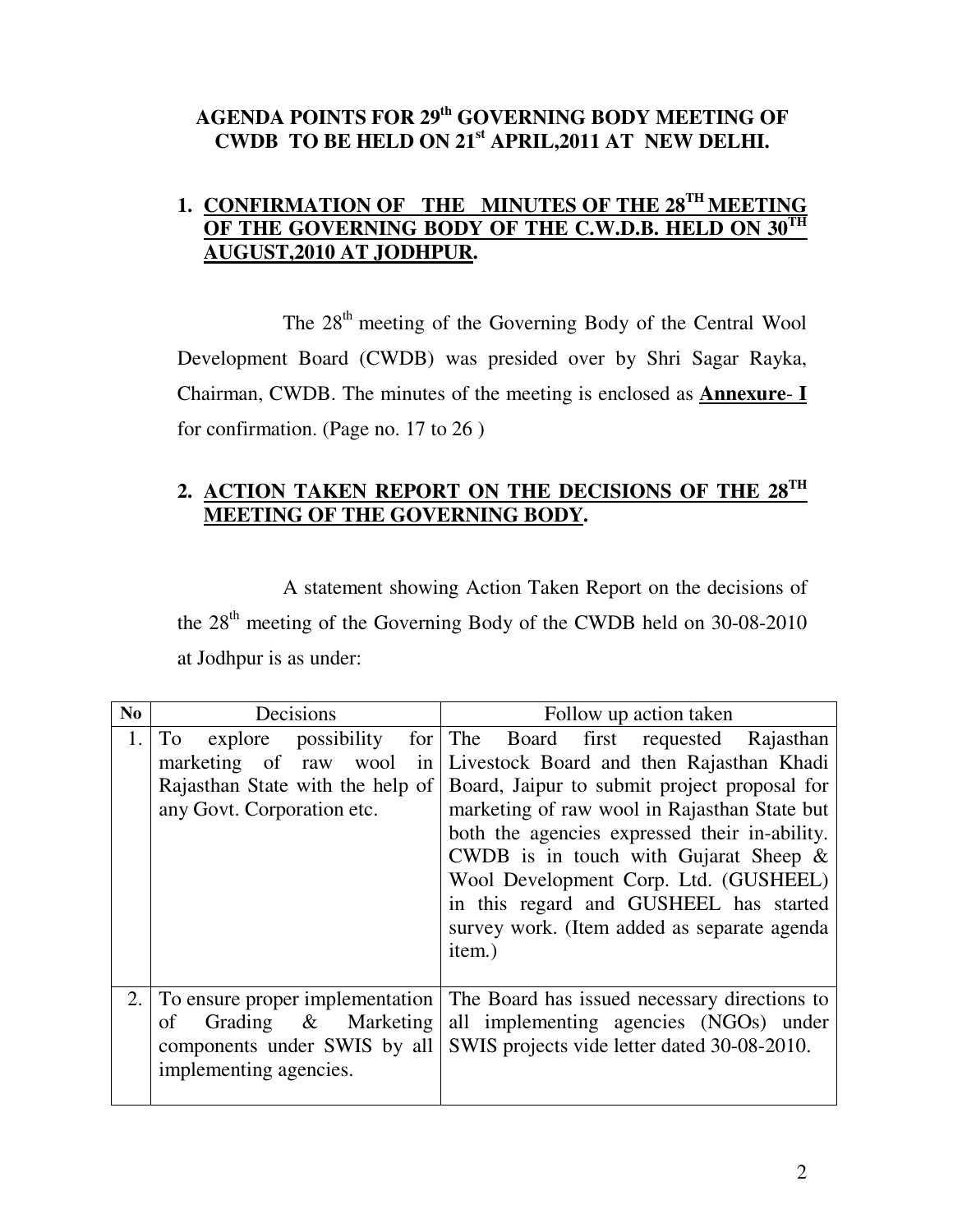| 3. | To give more emphasis on          | The Board has sanctioned various proposals                   |
|----|-----------------------------------|--------------------------------------------------------------|
|    | Wool Development<br>Angora        | under Angora Wool Development project.                       |
|    | programme and to develop new      | Beside it, CFC-cum-Training Centers for                      |
|    |                                   |                                                              |
|    | and diversified products made     | development of diversified products as well                  |
|    | from Angora wool to increase its  | as for increased consumption of Angora wool                  |
|    | demand and to stabilize Angora    | have also been sanctioned by Board in hilly                  |
|    | wool price.                       | areas.                                                       |
| 4. | Obtain necessary approval from    | The Board has submitted a SFC note for                       |
|    | Government to merge both pre-     | modifying ongoing schemes of Board for                       |
|    | loom and post-loom processing     | approval from the "Standing"<br>Finance                      |
|    | under<br>activities<br>Quality    | Committee" of MOT for rest of the period of                  |
|    | Processing of Wool scheme.        | the 11 <sup>th</sup> Five Year Plan. (Summary of SFC         |
|    |                                   | Note is added as a separate agenda item)                     |
| 5. | To hold a separate meeting of Sr. | The Board requested the CRM, Oriental                        |
|    | Officers of OIC, MOT & CWDB       | Insurance Co., Jaipur to convey a suitable                   |
|    | for quick settlement of pending   | date in consultation with their Executive                    |
|    | death claims<br>and<br>effective  | Officers for holding a separate meeting at                   |
|    | implementation of<br>Sheep        | Delhi.                                                       |
|    |                                   |                                                              |
|    | Insurance Scheme in all States.   |                                                              |
| 6. |                                   |                                                              |
|    | To verify that Good Quality       | As per scheme there is provision of Rs. 3000                 |
|    | Breedable ram are physically      | per Ram but within this financial limit good                 |
|    | distributed to beneficiaries.     | Quality Rams are not available. A SFC note                   |
|    |                                   | to increase this limit to Rs. 7500 have been<br>sent to MOT. |

## **3. CONSTITUTION OF EXECUTIVE COMMITTEE OF THE CWDB.**

 As per the Rule IV of the "Rules and Regulations of the Central Wool Development Board", there is a provision for constitution of an "Executive Committee" of the CWDB for the management and administration of the affairs of the Board in accordance with the Rules and Regulations and Bye Laws of the Board for furtherance of its objectives.

 The Govt. of India reconstituted the Board for a period of two years vide Govt. of India Resolution No. 2/7/2008-W&WT dated 22<sup>nd</sup> November,2010. Till the post of Chairman is filled up, Vice-Chairman shall discharge the duties of the Chairman, CWDB. Accordingly, fresh Executive Committee of the Board is to be reconstituted.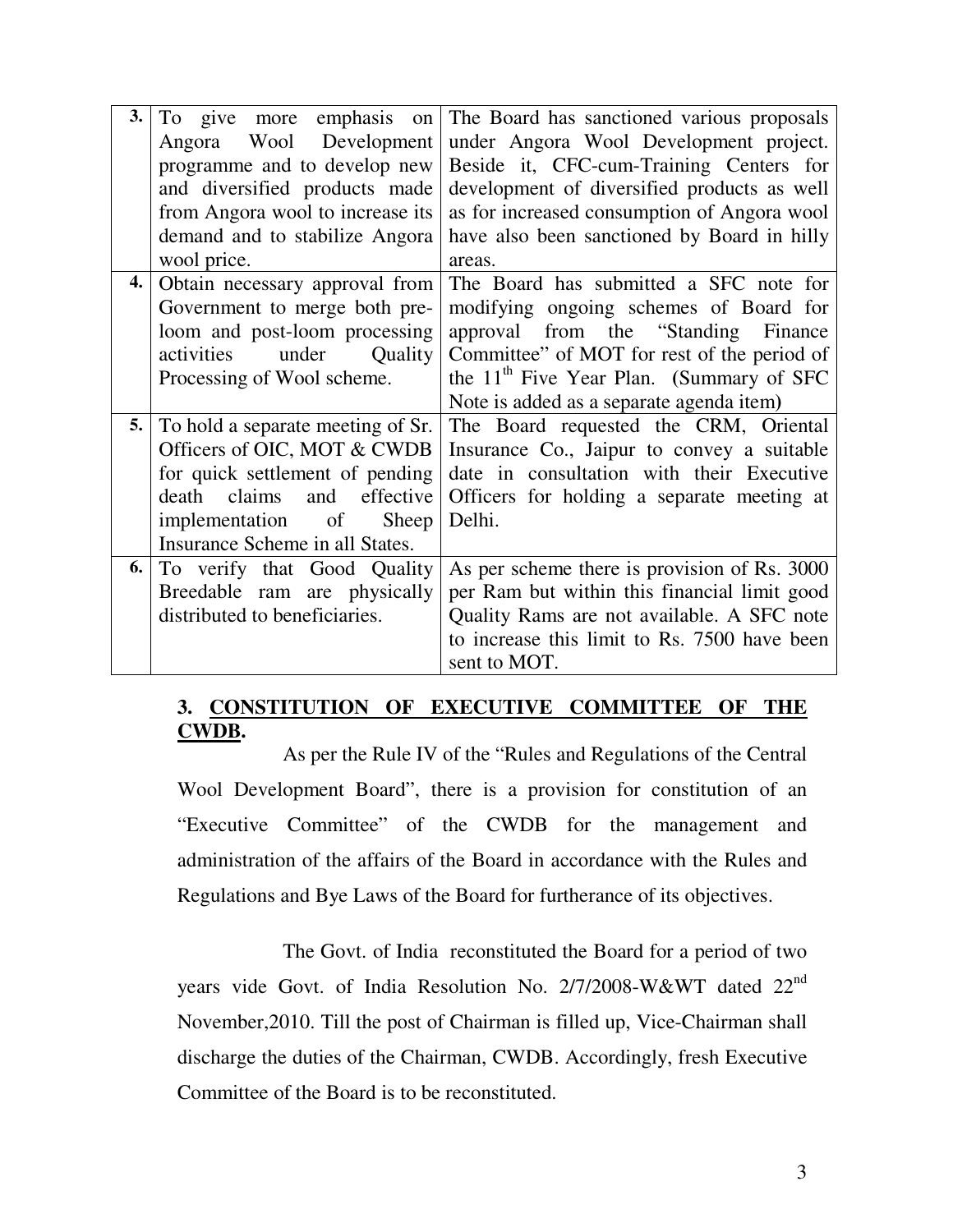The Executive Committee of the Board shall consist of the following members:

- i) Vice-Chairman of the CWDB as Chairman of the Executive Committee;
- ii) Executive Director of the CWDB as Member Secretary.
- iii) Seven other members from the Governing Body.

## **Members of Last Executive Committee**

- i) The Textile Commissioner, MUMBAI.
- ii) The Dy. Secretary/ Director (Finance), MOT, New Delhi.
- iii) The Director (Industry & VSE), Planning Commission,
- iv) The Director, AHD, Govt. of Rajasthan, JAIPUR.
- v) The Director, CSWRI (ICAR), JAIPUR, Rajasthan.
- vi) The Director, Wool Research Association, THANE. (Mumbai)
- vii) Shri V.P. Verma, Non-official member from H.P. State.

 As above, the matter is placed before the Governing Body for reconstitution of Executive Committee of the Board.

## **4. TO NOTE THE DECISIONS OF THE 35TH , 36TH & 37TH MEETINGS OF THE EXECUTIVE COMMITTEE OF THE CWDB**.

The  $35<sup>th</sup>$ ,  $36<sup>th</sup>$  and  $37<sup>th</sup>$  meetings of the Executive Committee of the CWDB were held under the Chairmanship of the Joint Secretary (Wool), Ministry of Textiles and Vice Chairman, CWDB on  $13<sup>th</sup>$  October, 2010,  $1<sup>st</sup>$ December, 2010 and 3<sup>rd</sup> March, 2011, respectively at New Delhi. The minutes of the above meetings are placed as **Annexure II** (Page no. 27 to 29) **Annexure III** (Page no. 30 to 33) **Annexure IV** (Page no. 34 to 40) respectively, for perusal and approval.

 Following project proposals have been sanctioned as per decisions of above Executive Committee meetings.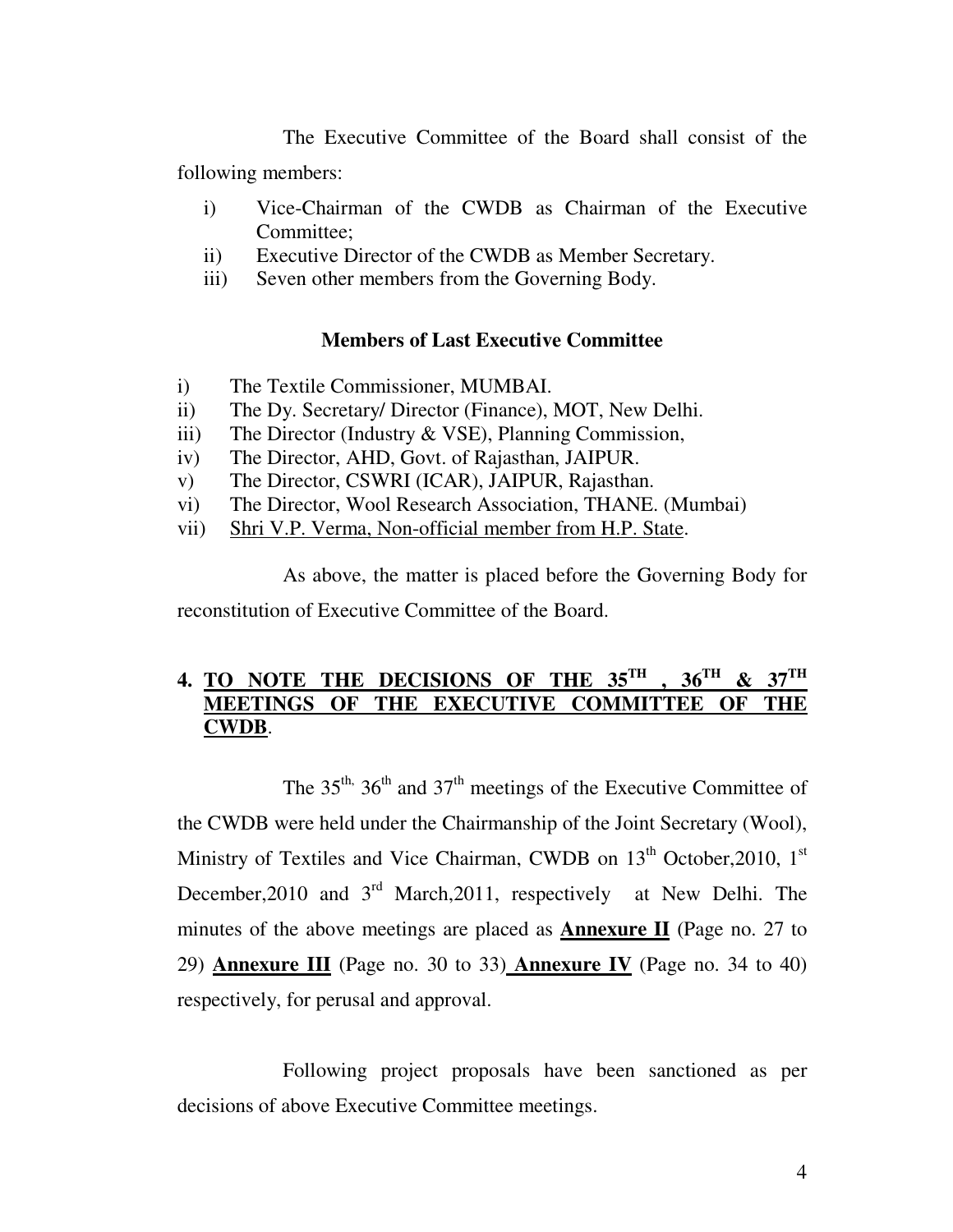| S.             | Name of Agency submitted     | Funds required during 2011-12           | <b>Total Project</b>  |
|----------------|------------------------------|-----------------------------------------|-----------------------|
| N              | the project proposals        | (Rs. in lakh)                           | Cost                  |
| $\mathbf{1}$   | College of Veterinary and    | Rs. $0.81$ Crore (Rs. $3 X 90$ days X   | Rs. 0.81 Crore        |
|                | Animal Science, Bikaner      | 30000 sheep)                            |                       |
| 2              | Ladhak Autonomous Hills      | 0.25 lakh Sheep & Pashmina @            | Rs. 0.675             |
|                | Development Council, Leh     | Rs 3/- sheep for 90 days                | Crore                 |
| 3              | Ladhak Autonomous Hills      | 0.25 lakh Sheep & Pashmina @            | Rs. 0.675             |
|                | Development Council, Kargil  | Rs 3/- sheep for 90 days                | Crore                 |
|                | (J&K)                        |                                         |                       |
| $\overline{4}$ | Sakshi Anusandhan Sansthan,  | 0.20 lakh Sheep $\omega$ Rs 3 per sheep | Rs. 0.54 Crore        |
|                | Pholodi, Rajasthan.          | for 90 days in a year                   |                       |
| 5              | Mahila Mandal,               | 0.45 lakh Sheep $@$ Rs 3 per sheep      | Rs. 1.215             |
|                | Barmer (Raj.))               | for 90 days in a year                   | Crore                 |
| 6              | Sneh Samaj Sansthan, Bikaner | 0.10 lakh Sheep $@$ Rs 3 per sheep      | <b>Rs. 0.27 Crore</b> |
|                |                              | for 90 days in a year                   |                       |
|                | <b>TOTAL</b>                 | 1.25 lakh sheep                         | Rs.3.375 Crs.         |

## **A. Name of Scheme : Feed Supplement component under 'Sheep & Wool Improvement Scheme' :**

## **B. Scheme : R&D Projects under HRD & Promotional activities:**

| S | Implementing.        | Activity/proposal              | Grant         | Total   | Project |
|---|----------------------|--------------------------------|---------------|---------|---------|
| N | Agency               |                                | Released      | Project | period  |
|   |                      |                                | (Rs. in 1akh) | Cost    |         |
|   | College of           | R&D Project on                 | Rs. 70 lakh   | Rs. 94  | 2 years |
|   | Veterinary &         | "Conservation, propagation     |               | lakh    |         |
|   | Animal Science,      | and dissemination of           |               |         |         |
|   | Bikaner.             | Bikaneri-Chokla Sheep          |               |         |         |
| 2 | <b>Wool Research</b> | R&D Project on                 | Rs. 22.72     | Rs.     | 2 years |
|   | Association,         | 'Development of thermal        | lakh          | 34.45   |         |
|   | Thane.               | responsive high altitude       |               | lakh    |         |
|   |                      | multilayer protective clothing |               |         |         |
|   |                      | made of angora fibre'.         |               |         |         |

## **C. Scheme : WORKSHOP under HRD & Promotional activities.**

| S | Implementing.        | Activity/proposal    | GOI grant     | <b>Total Cost</b> | Period    |
|---|----------------------|----------------------|---------------|-------------------|-----------|
| N | Agency               |                      | required (Rs. | of                |           |
|   |                      |                      | in lakh)      | workshop          |           |
|   | Ladhak               | To organize a        | Rs. 3.00 lakh | Rs. 3.00          | $1 - 2$   |
|   | Autonomous Hill      | workshop on Karakul  |               | lakh              | Days      |
|   | Develop-ment         | Production at Kargil |               |                   |           |
|   | Council Leh          |                      |               |                   |           |
| 2 | <b>Wool Research</b> | To Organize          | Rs. 5.0 Lakhs | Rs. 5.0           | $1-2$ Day |
|   | Association,         | workshop on schemes  |               | Lakhs             |           |
|   | Thane                | of CWDB and R&D      |               |                   |           |
|   |                      | Projects by WRA.     |               |                   |           |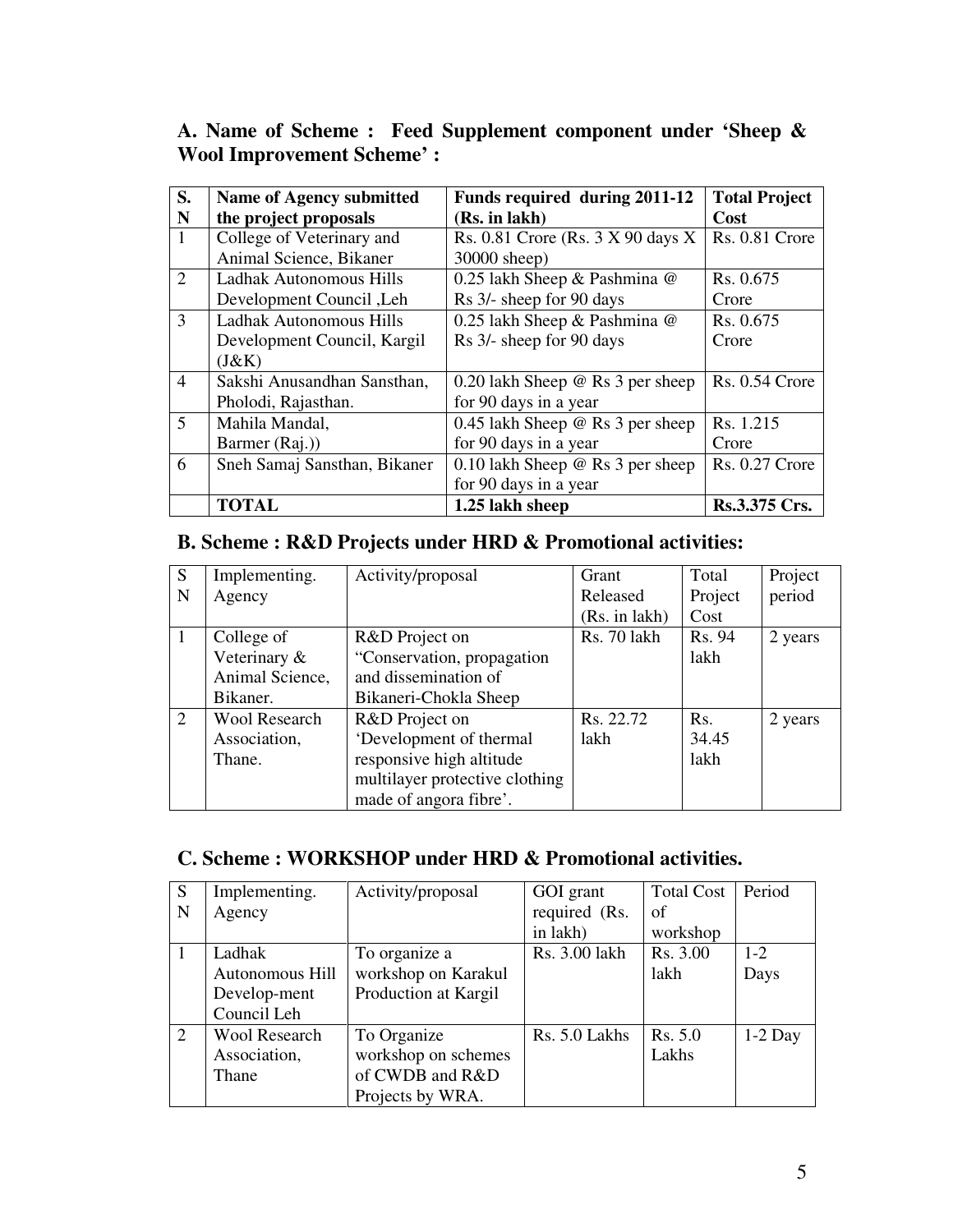| <b>SN</b>      | <b>Coordinating Agency</b>        | Venue of | Type of Expo               | Approved in  |
|----------------|-----------------------------------|----------|----------------------------|--------------|
|                |                                   | Expo     |                            | EC           |
| $\mathbf{1}$   | Uttarakhand Khadi &               | Dehradun | As per scheme (Rs. 14)     | Approved in  |
|                | Grommodoyog Board,                |          | Lakh)                      | $35^{th}$ EC |
|                | Dehradun                          |          |                            | meeting      |
| 2              | Rajasthan Patrika Pvt. Ltd.,      | Kota     | By hiring 50 stalls @ Rs.  | $-do-$       |
|                | Jaipur.                           |          | $10,000$ per stall         |              |
| $\overline{3}$ | Rajasthan Patrika Pvt. Ltd.,      | Jodhpur  | By hiring 50 stalls @ Rs.  | $-do-$       |
|                | Jaipur                            |          | $10,000$ per stall         |              |
| $\overline{4}$ | Asmara Handicrafts & Cultural     | Kanpur/  | As per scheme              | $-do-$       |
|                | Society, New Delhi                | Lucknow  | (Rs. 14 Lakh)              |              |
| 5              | Aashray Society Welfare           | Jaipur   | As per scheme              | $-do-$       |
|                | Foundation, Ahmedabad.            |          | (Rs. 14 Lakh)              |              |
| 6              | Indian Chamber of Commerce,       | Guwahati | As per scheme              | $-do-$       |
|                | Guwahati                          |          | (Rs. 14 Lakh)              |              |
| 7              | <b>WOOL TEXPRO</b>                | Delhi    | By hiring stalls Rs. 24.82 | Approved in  |
|                | Mumbai. (For Tex-Trends)          |          | lakh                       | $37th$ EC    |
|                |                                   |          |                            | meeting      |
| 8              | District Industries Centre, Govt. | Pali     | By hiring stalls Rs. 1.82  | $-do-$       |
|                | of Rajasthan, Pali                |          | lakh                       |              |
| 9              | Southern Gujarat Chamber of       | Surat    | By hiring stalls Rs. 11.00 | $-do-$       |
|                | Commerce & Industry, Surat        |          | lakh                       |              |

**D. Scheme : WOOLLEN EXPO (HRD & Promotional activities):** 

## E. Scheme: Quality Processing of Wool & Woollen (CFC)

| Name of Agency            | Total cost of    | Financial    | Activity                              |
|---------------------------|------------------|--------------|---------------------------------------|
| from whom proposal        | project as per   | assistance   |                                       |
| received                  | prescribed norms | approved in  |                                       |
|                           | of scheme.       | 2010-11      |                                       |
|                           |                  |              |                                       |
| Uttrakhand Khadi &        | $Rs. 31.95 +$    | Rs 31.95     | CFC for Scouring, Dyeing and Yarn     |
| Village Industry          | Land and         | Lakhs        | twisting.                             |
| Board Dehardun.           | <b>Building</b>  |              |                                       |
| M/s. Nitu Enterprises,    | Rs. 103 lakh     | Rs. 50 lakh  | CFC for Carding of raw wool.          |
| Rajkot                    |                  |              |                                       |
| M/s. Laxmi Woollen        | Rs. 110.60 lakh  | Rs. 50 lakh  | CFC for Pre-loom processing           |
| Mills, Bikaner            |                  |              | activity under 'Technology            |
|                           |                  |              | Upgradation by installing blending    |
|                           |                  |              | line system to improve the quality of |
|                           |                  |              | processed carpet yarn'.               |
| Gujarat Sheep $\&$        | Rs. 50 lakh for  | Rs. 50 lakhs | CFC for Bale Pressing machines.       |
| <b>Wool Development</b>   | two units.       |              | (Two units)                           |
| Corp., Gandhinagar        |                  |              |                                       |
| Shikher Handloom &        | Ra. 59.50 lakh   | Rs. 29.75    | CFC for Woollen yarn Scouring,        |
| <b>Handicraft Weavers</b> |                  | lakh         | Combing & Spinning.                   |
| Coop.Society, Kullu.      |                  |              |                                       |
| Mahadev Woollen           | Rs. 106.25 lakh  | Rs. 50 lakh  | CFC for Dyeing of woollen yarn $&$    |
| Mills, Mandi (H.P.)       |                  |              | Finishing of woollen products.        |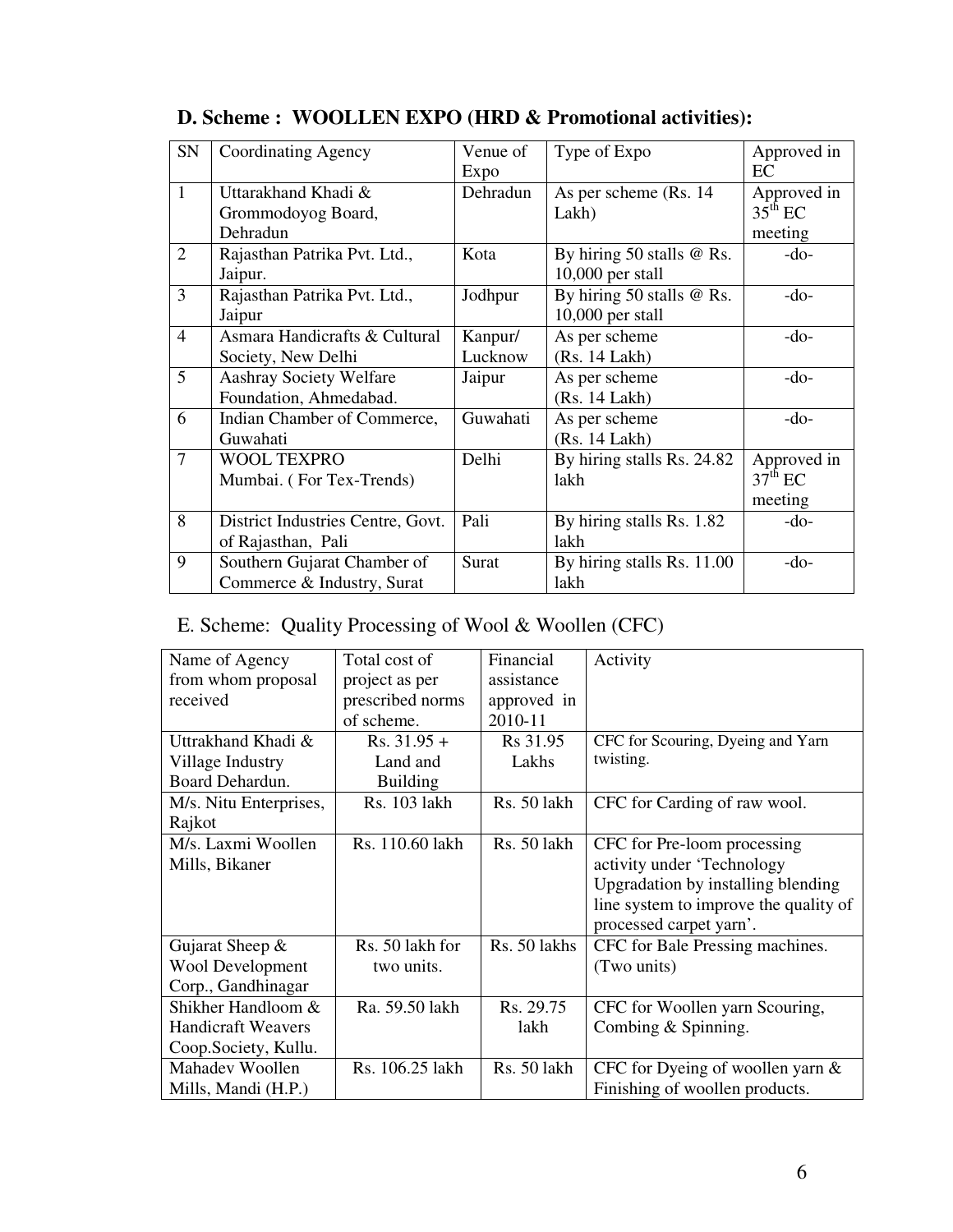• **F. Released Rs. 50 lakh as additional Revolving Fund for procurement of Pashmina wool from saving of previous years to Ladakh Autonomous Hill development Council, Leh in 2010-11 as first installment. Balance fund of Rs. 50 lakh would be released in current financial year 2011-12.** 

## **5. DISCUSSION AND APPROVAL OF REVISED ESTIMATES AND ACHIEVEMENTS UNDER IMPLEMENTATION OF ANNUAL PLAN 2010-11 AND TO APPROVE ANNUAL REPORT AND AUDITED ACCOUNTS OF BOARD FOR THE YEAR 2010-11.**

 The Ministry of Textiles had approved total financial outlay of Rs. 15.00 Crore to the CWDB during the financial year 2010-11 to implement various Plan Schemes/Programmes. Out of this, the MOT has released Rs. 10.74 Crore and reallocated Rs. 4.26 Crore lying with the Board as savings of previous years. Accordingly, the Board has utilized Rs. 15.03 Crore under its different schemes/programmes in 2010-11 and utilized Rs. 1.73 Crore under Non-Plan head for establishment and other administrative expenditure.

 Detail of physical and financial targets (Revised Estimates) and achievements made by the Board under implementation of Annual Plan 2010-11 along with **Annual Report** and Audited Accounts of the CWDB for 2010-11, is placed before the Governing Body as **Annexure V** (Page no. 41 to 55 and 61 to 75), for discussion and approval.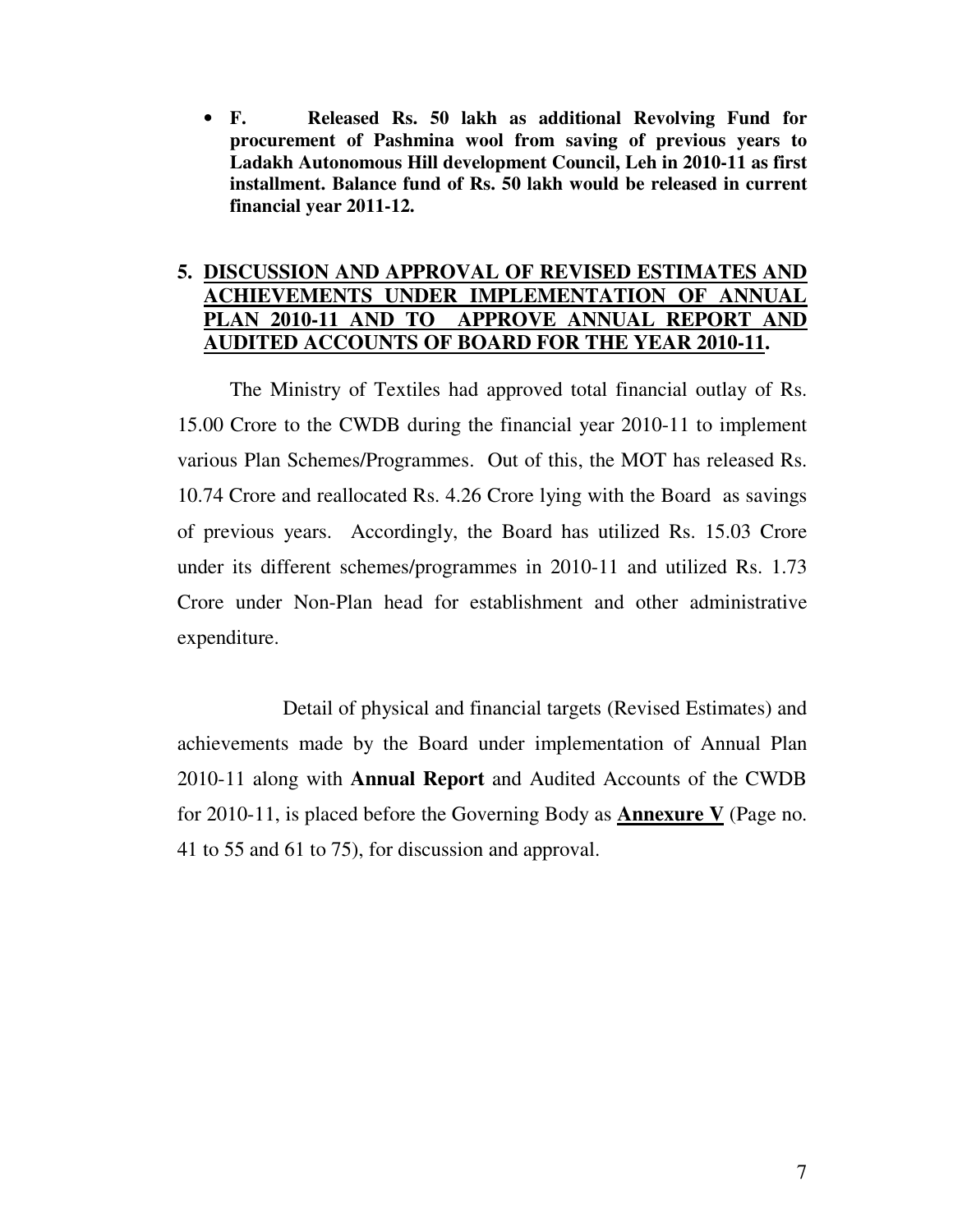## **Revised Estimates and Achievements during Annual Plan 2010-11**

|        | [Rs. In Crores]                                                                                                                                    |                                                                         |                                                                                   |                                                             |                                                                            |                  |
|--------|----------------------------------------------------------------------------------------------------------------------------------------------------|-------------------------------------------------------------------------|-----------------------------------------------------------------------------------|-------------------------------------------------------------|----------------------------------------------------------------------------|------------------|
| S      | <b>Targets</b><br>Unit<br>Name of Scheme                                                                                                           |                                                                         |                                                                                   | <b>Achievements</b><br>(upto 31 <sup>st</sup> March., 2011) |                                                                            |                  |
| N      |                                                                                                                                                    |                                                                         | <b>Physical</b>                                                                   | <b>Financial</b>                                            | <b>Physical</b>                                                            | <b>Financial</b> |
| г      | Integrated Wool Improvement & Development Programme (IWIDP)                                                                                        |                                                                         |                                                                                   |                                                             |                                                                            |                  |
| A      | Sheep & Wool<br>Improvement Scheme<br>(SWIS)                                                                                                       | No. of sheep                                                            | 32 lakh<br>sheep<br>(26.50)<br>ongoing<br>projects $+$<br>5.50 Lakh<br>New Sheep) |                                                             | 32 lakh sheep<br>(26.50 ongoing<br>projects $+ 5.50$<br>Lakh New<br>Sheep) |                  |
|        |                                                                                                                                                    | No. of Ram<br>rearing farms                                             | 10                                                                                | 10.63                                                       | 10                                                                         | 10.63            |
|        |                                                                                                                                                    | M.F.C.                                                                  | 5                                                                                 |                                                             | 2                                                                          |                  |
|        |                                                                                                                                                    | Sheep Pen                                                               | 100                                                                               |                                                             | 100                                                                        |                  |
|        |                                                                                                                                                    | Feed<br>Supplementary                                                   | 0.50 lakh<br>sheep                                                                |                                                             | 0.50 lakh sheep                                                            |                  |
|        |                                                                                                                                                    | Revolving<br>Fund                                                       | 10 lakh Kg.<br>wool                                                               |                                                             | 10 lakh Kg.<br>wool                                                        |                  |
| B      | Angora Wool<br>Development Scheme                                                                                                                  | No. of families                                                         | 80 ongoing<br>and 100 new<br>families                                             | 0.58                                                        | 80 ongoing and<br>$120$ new<br>families                                    | 0.58             |
| С      | Pashmina Wool<br>Development Scheme                                                                                                                | No. of families                                                         | 800 ongoing<br>families                                                           | 0.00                                                        | 800 ongoing<br>families                                                    | 0.00             |
| D      | Human Resource<br>Development &<br><b>Promotional Activities</b>                                                                                   | HRD,<br>Promotional<br>Activities,<br>Woollen Expo                      | 200<br>Trainees,<br>15 Expos                                                      | 3.23                                                        | 225 Trainees<br>16 Expo                                                    | 3.23             |
|        | Total (A to D)                                                                                                                                     |                                                                         |                                                                                   | 14.44                                                       |                                                                            | 14.44            |
| Ш      | <b>Quality Processing of Wool</b>                                                                                                                  |                                                                         |                                                                                   |                                                             |                                                                            |                  |
| A<br>В | CFC for Integrated<br><b>Wool Processing</b><br>(Pre-loom processing<br>activities)<br>Quality Processing of<br>Wool<br>(Post-<br>loom activities) | Common<br><b>Facility Centre</b><br>Shawl/Carpet<br>Finishing<br>Centre | 4 CFCs                                                                            | 0.59                                                        | 4 CFCs                                                                     | 0.59             |
|        | Total $(A + B)$                                                                                                                                    |                                                                         |                                                                                   | 0.59                                                        |                                                                            | 0.59             |
| Ш      | <b>Social Security Scheme</b>                                                                                                                      |                                                                         |                                                                                   |                                                             |                                                                            |                  |
| A      | <b>Sheep Breeders</b><br>Insurance Scheme                                                                                                          | No. of sheep<br>breeders                                                | 15,000                                                                            | Nil                                                         | 18,226                                                                     | Nil              |
| B      | Sheep Insurance<br>Scheme                                                                                                                          | No. of sheep                                                            | 3 lakh                                                                            | Nil                                                         | 1.61 lakh                                                                  | Nil              |
|        | Total (A+B)                                                                                                                                        |                                                                         |                                                                                   | 00                                                          |                                                                            | 00               |
|        | Total (I+II+III)                                                                                                                                   |                                                                         |                                                                                   | 15.00                                                       |                                                                            | 15.03            |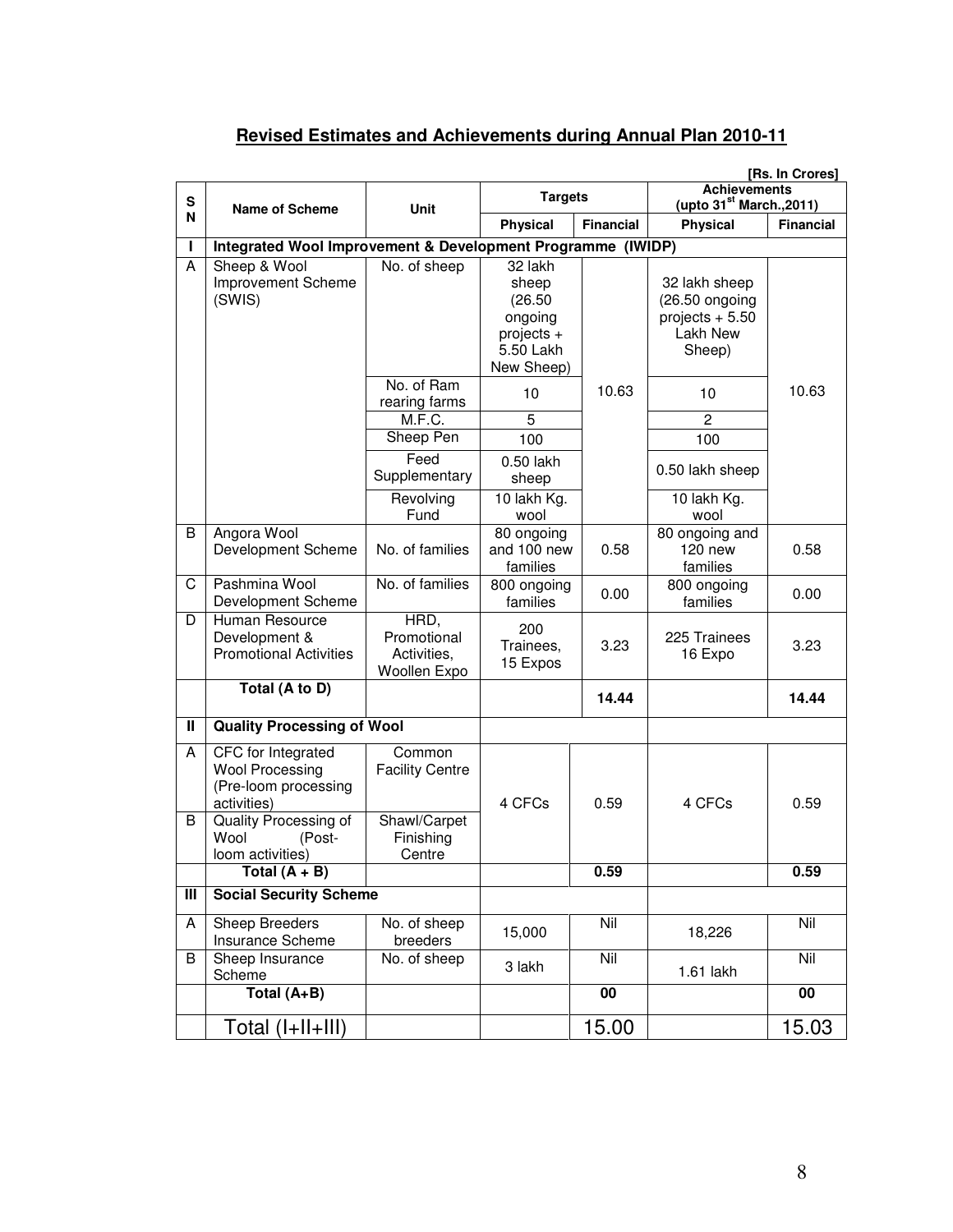## **6. DISCUSSION AND APPROVAL OF ANNUAL PLAN 2011-12 OF THE BOARD.**

 The Ministry of Textiles had allocated total Plan allocation of Rs.  $67.16$  Crore for the  $11<sup>th</sup>$  Five Year Plan period of the CWDB for development of Wool Sector and has already released Rs. 54.09 Crore. During first four years of  $11<sup>th</sup>$  Plan period, year-wise funds released by MOT and utilization of funds by CWDB are as under:

|                |              | (Rs. in Crore)  |      |         |                |
|----------------|--------------|-----------------|------|---------|----------------|
| <b>SN</b>      | Annual       | Plan            | fund |         | Funds utilized |
|                | Plan         | released by MOT |      | by CWDB |                |
|                | 2007-08      | 15.00           |      | 13.35   |                |
| 2              | 2008-09      | 13.35           |      | 14.80   |                |
| 3              | 2009-10      | 15.00           |      | 10.94   |                |
| $\overline{4}$ | 2010-11      | 10.74           |      | 15.03   |                |
|                | <b>TOTAL</b> | 54.09           |      | 54.12   |                |
|                |              |                 |      |         |                |

 The CWDB has already utilized about Rs. 54.12 Crore during first four years of  $11<sup>th</sup>$  Plan i.e. 2007-08 to 2010-11 against total allocation of Rs. 67.16 Crore. Accordingly, the Board proposed financial allocation of Rs. 13.50 Crore for last of the 11<sup>th</sup> Five Year Plan i.e. Annual Plan 2011-12 under Plan fund for implementation of its various schemes. The Board also proposed Rs. 2.00 Crore under Non-Plan outlay of the Board to meet establishment expenses etc. for financial year 2011-12. A statement showing physical and financial targets under its various schemes to support different wool development activities in the financial year 2011-12 is as under :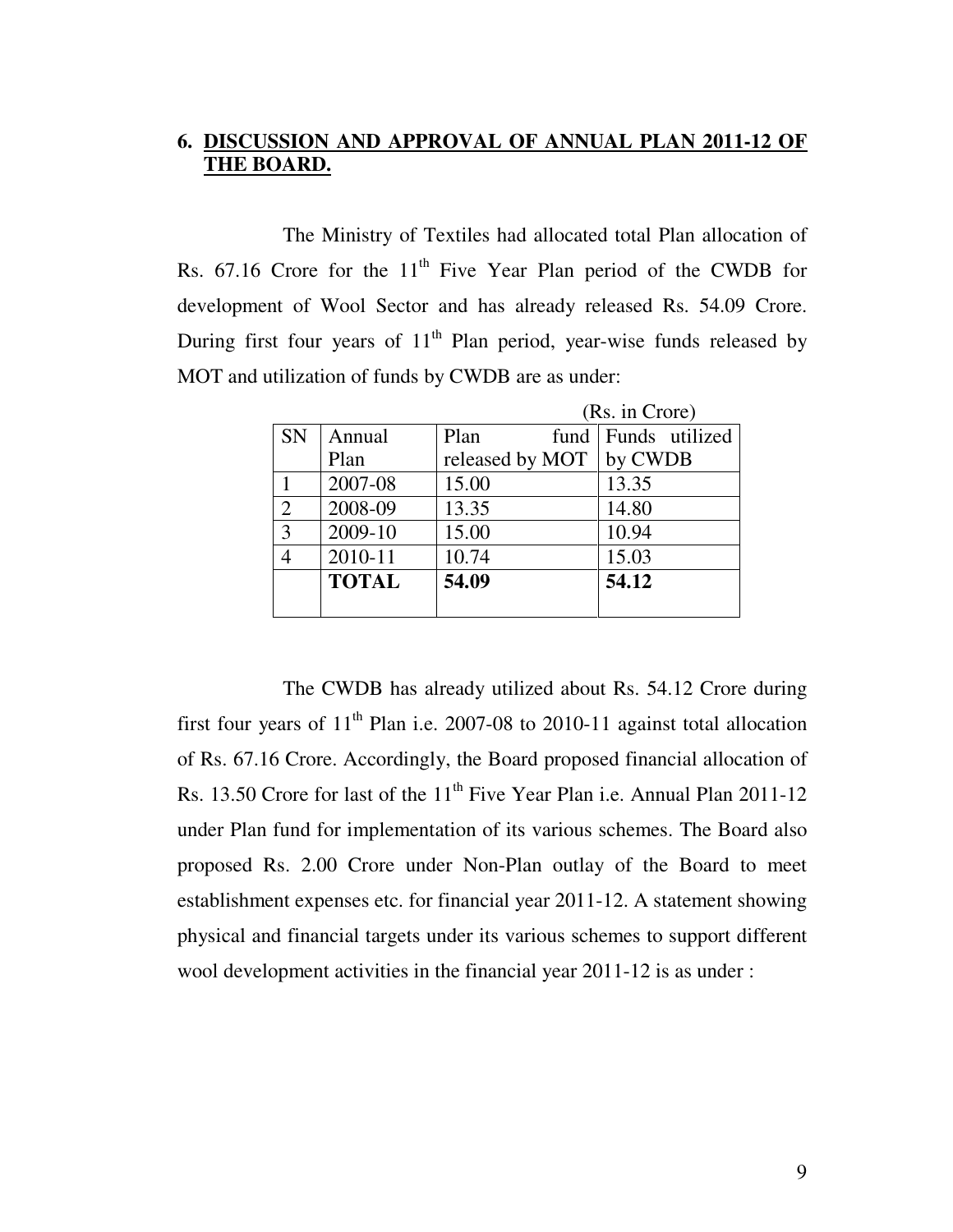|              | [Rs. In Crores]                                                           |                                                                            |                                                                                                                      |           |  |  |
|--------------|---------------------------------------------------------------------------|----------------------------------------------------------------------------|----------------------------------------------------------------------------------------------------------------------|-----------|--|--|
| S            | Name of Scheme                                                            | <b>Units</b>                                                               | <b>Targets</b>                                                                                                       |           |  |  |
| N            |                                                                           |                                                                            | Physical                                                                                                             | Financial |  |  |
| I            | <b>Integrated Wool Improvement &amp; Development Programme</b>            |                                                                            |                                                                                                                      |           |  |  |
| A            | Sheep & Wool<br><b>Improvement Scheme</b><br>(SWIS)                       | No. of sheep<br>in lakh, Feed<br>supplement &<br><b>Sheep Pens</b><br>etc. | 16 lakh ongoing<br>sheep &<br>Feed<br>supplement to<br>1.25 lakh sheep<br>& 1000 Sheep<br>Pens to SC/ST<br>Shepherds | 8.23      |  |  |
| B            | Angora Wool<br><b>Development Scheme</b>                                  | No. of families                                                            | 80 new + $140$<br>ongoing<br>families                                                                                | 0.50      |  |  |
| C            | Pashmina Wool<br><b>Development Scheme</b>                                | No. of families                                                            | 800 Ongoing<br>families                                                                                              | 0.27      |  |  |
| D            | Human Resource<br>Development &<br><b>Promotional Activities</b>          | HRD,<br>Promotional<br>Activities,<br><b>Woollen Expo</b>                  | Training to 200<br>persons, 15<br>Expos & R&D                                                                        | 2.00      |  |  |
|              | Total (A to D)                                                            |                                                                            |                                                                                                                      | 11.00     |  |  |
| $\mathbf{I}$ | <b>Quality Processing of Wool</b>                                         |                                                                            |                                                                                                                      |           |  |  |
| A            | CFC for Integrated Wool<br>Processing (Pre-loom<br>processing activities) | Common<br><b>Facility Centre</b><br>(Pre-loom)                             | 5 new CFCs                                                                                                           | 2.50      |  |  |
|              | Total $(A)$                                                               |                                                                            |                                                                                                                      | 2.50      |  |  |
| III          | <b>Social Security Scheme</b>                                             |                                                                            |                                                                                                                      |           |  |  |
| A            | <b>Sheep Breeders</b><br><b>Insurance Scheme</b>                          | No. of sheep<br>breeders                                                   | 15,000 new<br>shepherds                                                                                              | 0.00      |  |  |
| B            | Sheep Insurance Scheme                                                    | No. of sheep                                                               | 2 lakh new<br>sheep                                                                                                  | 0.00      |  |  |
|              | Total (A+B)                                                               |                                                                            |                                                                                                                      | 0.00      |  |  |
|              | Total (I+II+III)                                                          |                                                                            |                                                                                                                      | 13.50     |  |  |

#### **Physical & Financial Targets for Annual Plan - 2011-12**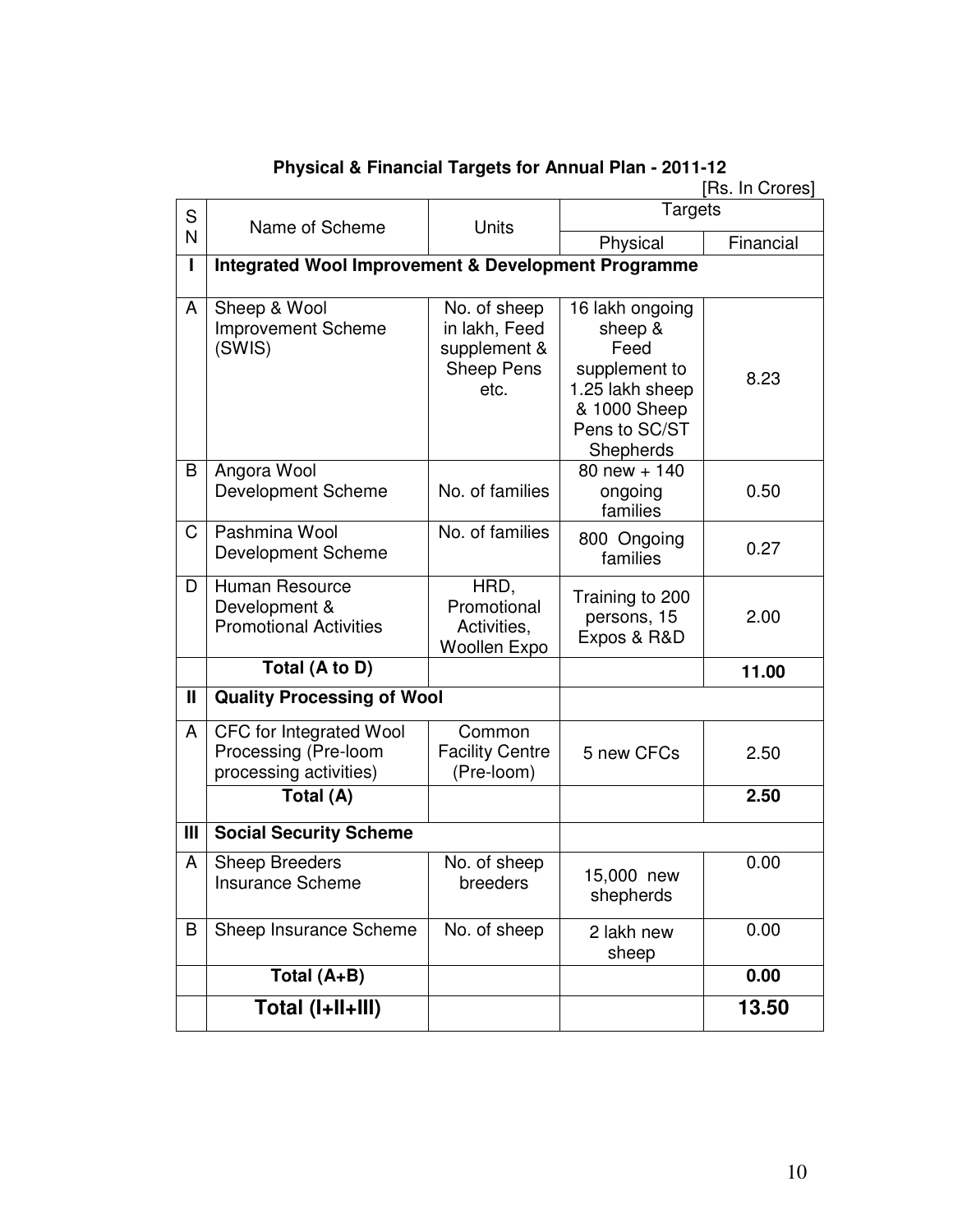**7. DISCUSSION AND APPROVAL OF PROCUREMENT OF RAW WOOL IN RAJASTHAN IN ASSOCIATION WITH GUSHEEL, AHMEDABAD.** 

 Rajasthan is biggest wool producing state in India but presently there is no agency engaged in wool procurement. In Uttarakhand Wool Procurement work is being done by Uttrakhand Khadi Board and on similar line the matter was taken up with Rajasthan Khadi Board. Rajasthan Khadi Board officials visited CWDB office also and whole scheme was explained to them but work could not be started.

 The scheme of revolving Fund for Marketing of Raw Wool was sanctioned by Ministry of Textiles in March 2010 and accordingly funds were released to all state Govt. engaged in marketing of raw wool but this activity could not be started in Rajasthan though it is the largest wool producing state in India.

 As Gujarat is adjoining state and GUSHEEL is procuring wool in their state and have shown interest in wool Procurement in Rajasthan. On CWDB request GUSHEEL has started survey work near Bikaner area to explore the possibility of wool marketing in Rajasthan. If approved ,Wool Marketing work can be started in Rajasthan by GUSHEEL. Scheme will initially be started in and around Bikaner as it has the large concentration of best carpet grade wool and also as Bikaner is having biggest woollen mandi of India. For this work to be started initially Rs. 20 Lakhs will be sanctioned for GUSHEEL as revolving Fund and it will be provided Rs. 6 /- Kg Grading and marketing support ( as per SWIS scheme) on the amount of actual wool procurement. If scheme is successful then wool procurement will be started in other Districts of Rajasthan also in phased manner. If due to some reason Wool procurement by GUSHEEL is discontinued at any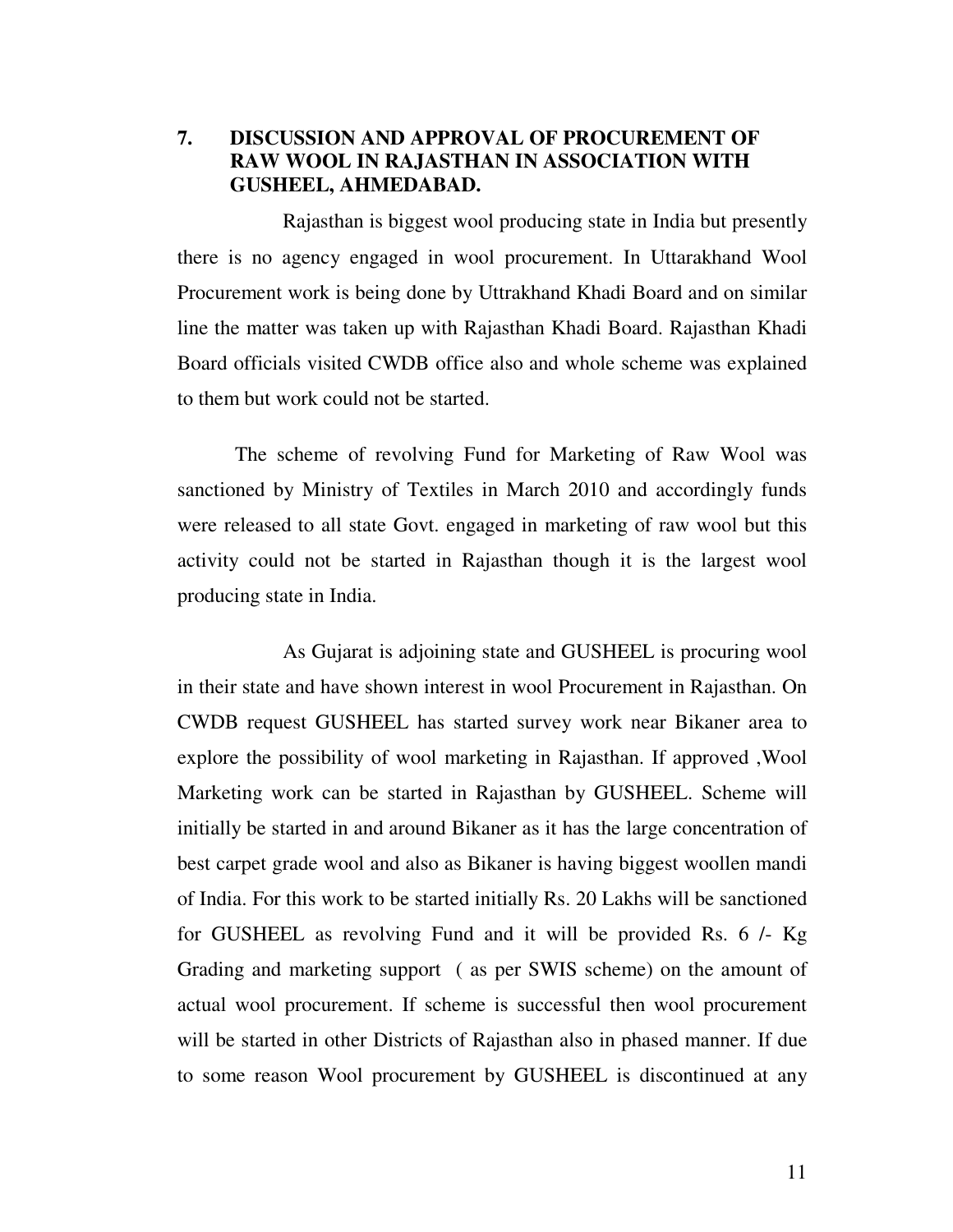stage GUSHEEL will refund the amount sanctioned (without interest) as revolving fund without any liability on either side.

Another possible alternate could be that CWDB will select an agency, district wise (Govt. or private) through open advertisement. Selected agency will be provided total Rs. 6/- per Kg. (without any Revolving Fund) as prescribed in SWIS scheme. This agency will procure wool from the sheep breeders on reserved price fixed in consultation with CWDB.

#### **8. DISCUSSION AND APPROVAL TO ESTABLISH A CARPET WEAVING TRAINING CENTRE AT JAIPUR.**

Rajasthan is a major producer of domestic raw wool and woollen products specially carpets. Major raw wool production centers are : Bikaner, Jaisalmer and Barmer. Major carpet yarn prodction center is Bikaner & major carpet producing and exporting center is Jaipur.

Jaipur and its near by area is the biggest carpet manufacturing and exporting center of Rajasthan and has nearly 20% market share in total Indian carpet export. Jaipur carpet industry is providing employment to approx. 1.0 Lacs people especially belonging to economically weaker section of society. In carpet manufacturing, about 60% of cost of carpet is paid as wages which is very rare in other industry. The wages directly goes to labours and become the main source of income.

 Carpet manufactured in Jaipur are well known internationally for their ethenic designs and Jaipur has the highest no. of foreign tourist inflow and so there is a potenial for its further growth. In recent years, due to the boom in globle economy the demand for woollen carpet has increased and thus demand for the skilled carpet weaving labour.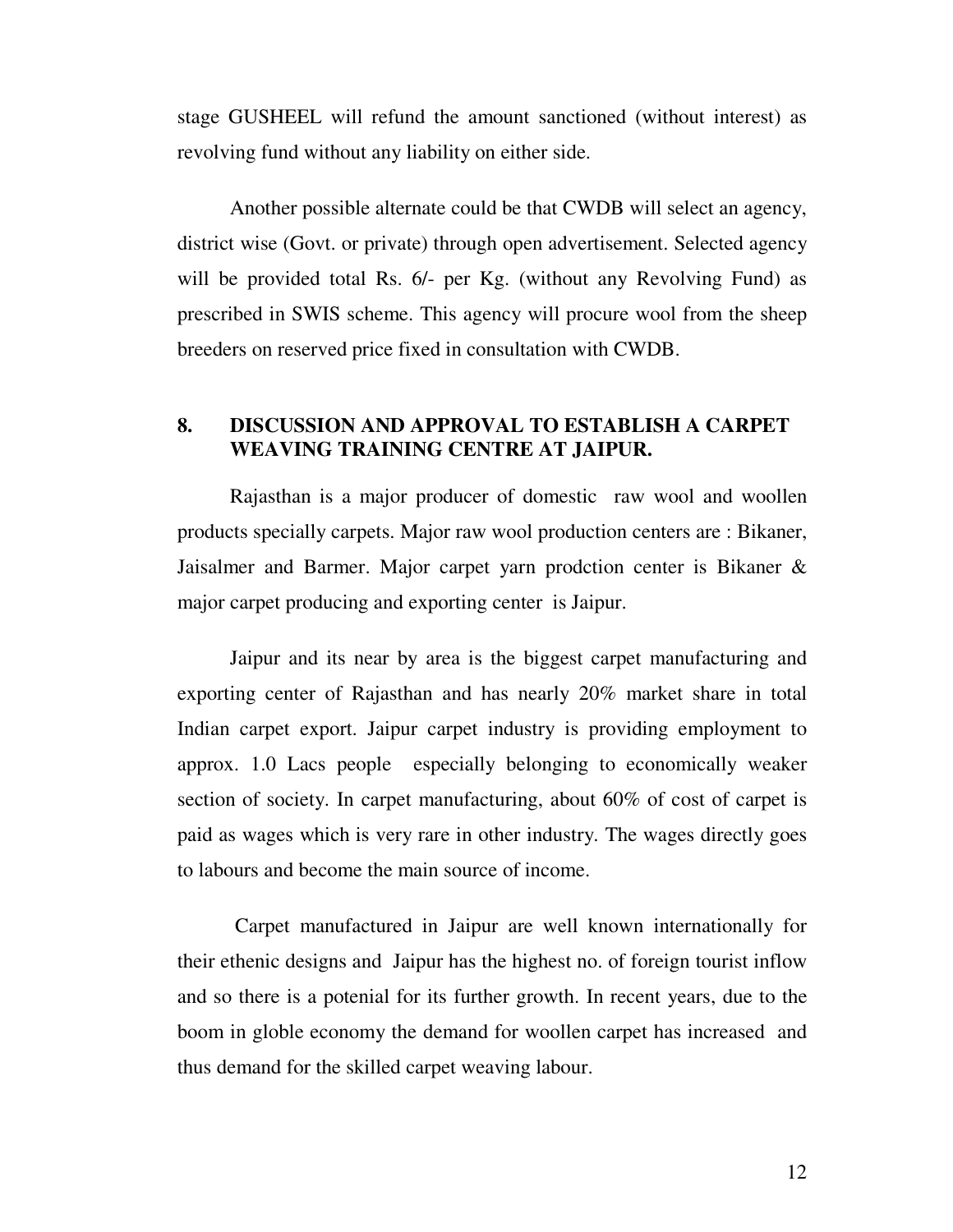Keeping in view the demand for the skilled labour and to provide the employment to the people belonging to eonomically weaker section of society, CWDB propose to open a Carpet Weaving Training Center at Jaipur in consultation with IICT,Bhadohi.

Indian Institute of Carpet Technology, a reputed training institution under the Ministry of Textiles is engaged in providing training in advance technology and skilled manpower in country. The CWDB has approached the IICT to prepare a detailed Project report to set up a Carpet Weaving Training Centre at Jaipur. Accordingly, IICT Bhadohi has prepared a detailed project report.

Approx. cost to start this training Centre would be Rs. 26.66 Lakhs. Head wise cost for different activity is attached as **Annexure-VI** (Page no. 56). Whole amount to establish Training Centre would be paid to IICT Bhadohi.

To manage this Carpet weaving Training Centre a Master Trainer will be required which will be recruited from the passing out batch of IICT, Bhadohi.

As above, the matter is placed before the Governing Body to set up a Carpet Weaving Training Centre at Jaipur in technical consultation of IICT, Bhadohi under 'Human Resource Development' (IWIDP) scheme of Board from current financial year 2011-12.

## **9. DISCUSSION AND APPROVAL FOR STRENGTHENING OF C.W.D.B. BY ENGAGING VETERINARY DOCTORS AND TEXTILE ENGINEERS ON CONTRACT BASIS UNDER DIFFERENT ACTIVITIES OF BOARD.**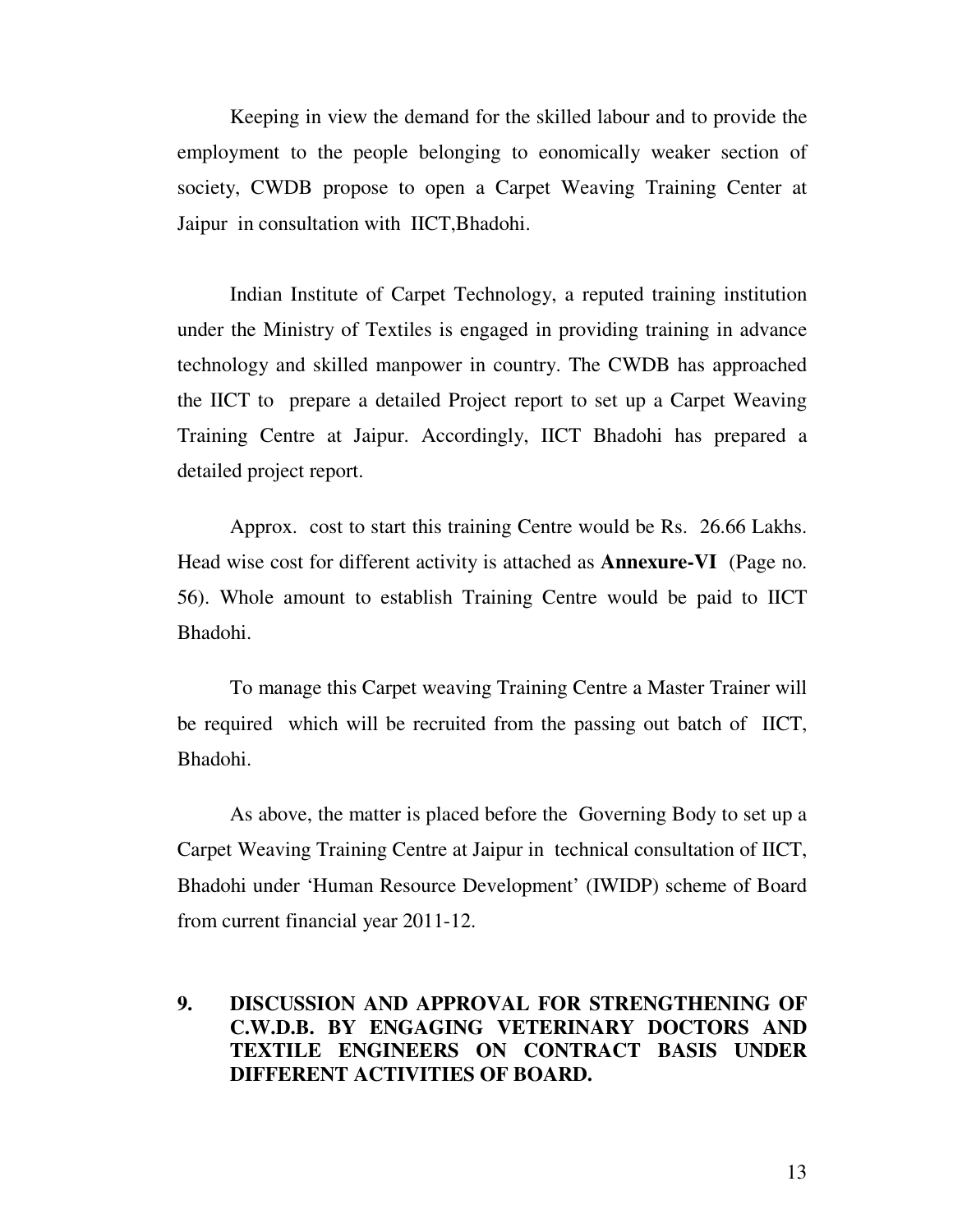In last Governing Body meeting, the Board granted permission to appoint two Veterinary Doctors and two B. Tech. personnel in Board on contract basis with monthly remuneration of Rs. 18,000/- (fixed) per month. The Board has appointed one Veterinary Doctor and two B. Tech. students passed out from Indian Institute of Carpet Technology, Bhadohi as Research Assistant in CWDB looking their profile and interview basis to meet out additional requirement of technical manpower. Veterinary Doctor will monitor/ evaluate different projects under IWIDP properly at field level for continuous longer period. B. Tech. personnel will help under the scheme of 'Quality Processing of Wool' and 'Weaving & Designing Training Centre' at Kullu (H.P.)

 The Board has taken up the matter with the Ministry of Textiles for creation of such posts in Board on regular basis and once these permanent posts are created, this contractual arrangement will be stopped.

 Out of two posts of Veterinary Doctors, only one person appointed and another one is to be selected again through publishing advertisement in news-papers. One appointed B. Tech. person has resigned due to personal reason and same post is to be filled up through Selection Committee constituted for this purpose from recently passed out students of IICT, Bhadohi.

 As above, the matter is placed before the Governing Body to recruit one Veterinary Doctor (by open advertisement by a committee of ED/CWDB, Dir/CSWRI and Dir. AHD/Jaipur) and one B. Tech. personnel from Passing out batch from IICT, Bhadohi (by a committee of ED/CWDB, Dir/WRA and Dir. IICT/Bhadohi by conducting Interview) on contract basis in Board on monthly remuneration of Rs. 18,000/- (fixed) per month till permanent posts are sanctioned by MOT and filled up.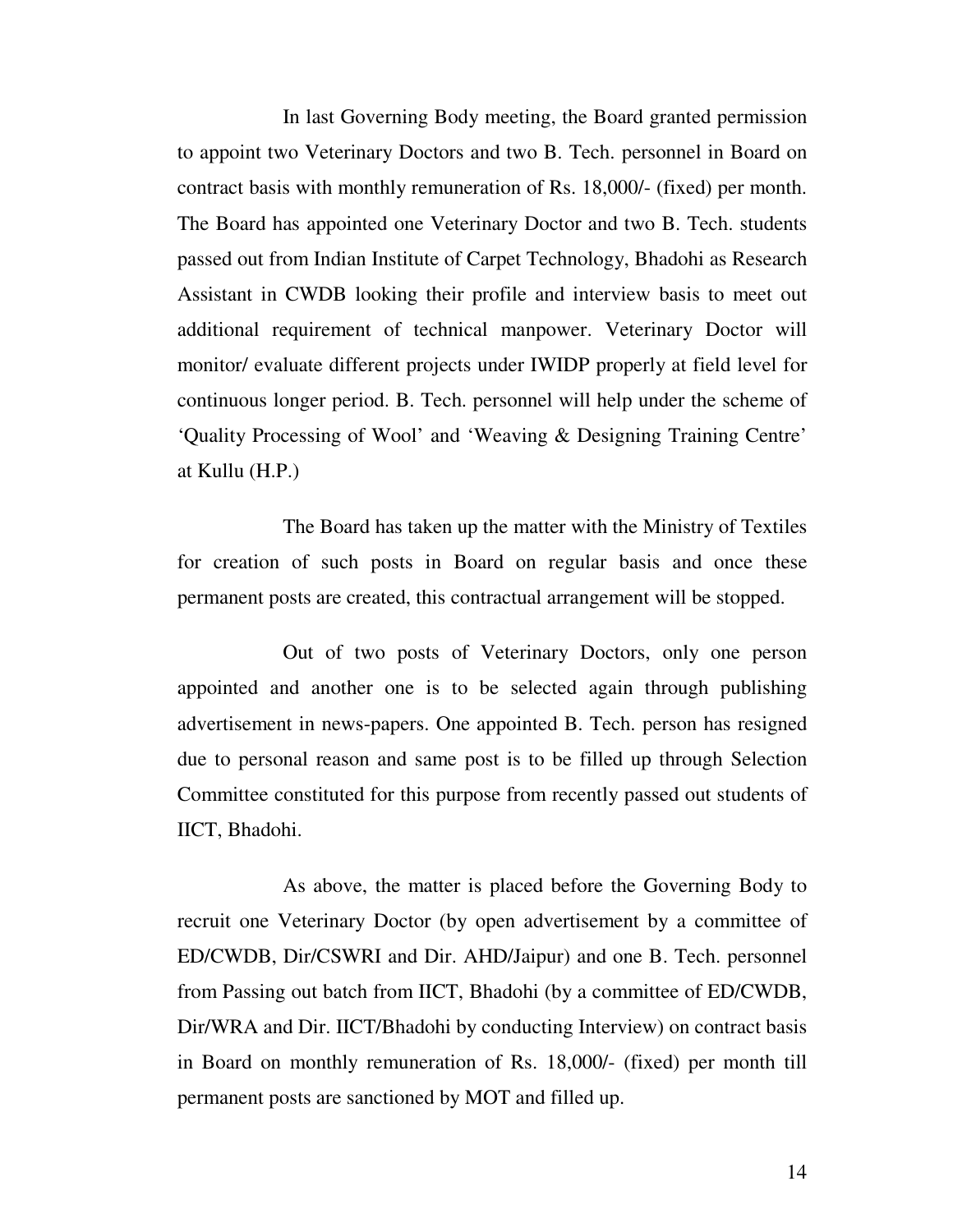## **10. TO NOTE SUMMARY OF SFC PROPOSAL SUBMITTED TO MOT**

 As per field experiences and demand from the implementing agencies regarding cost of good quality breedable rams and male lambs, requirement of more sheep pens and benefit under feed supplement, organizing more Woollen Expos and merger of pre-loom and post-loom processing activities under Quality Porcessing of Wool scheme, the Board submitted a note to MOT for Standing Finance Committee (SFC). The Board proposed to enhance financial allocation for rest of period of  $11<sup>th</sup>$  Five Year Plan from Rs. 67.16 Crore to Rs. 78.21 Crore by submitting this SFC note. The Board has also replied upon the quarries made by Integrated Finance Wing of MOT regd. above SFC note. Meeting of the SFC is yet to be finalized to discuss additional financial requirement/modification under the schemes of the CWDB. The summary of proposed SFC note is as under :

- To revise the cost of rams of the given breed in terms of fineness of wool, wool production, staple length, luster and body weight and distribute the same to the sheep rearers for breeding from present cost of Rs. 4000/- to Rs. 7500/- (Maximum) with additional fund requirement of 70 Lakhs.
- To revise the cost of male lambs of 6 to 8 months age required to be procured from private sheep breeders from present Rs. 1500 /- to Rs. 4000/- (Maximum) with additional fund requirement of Rs. 25 Lakhs.
- To cover 5 Lakhs sheep for one more year for Health Coverage & Other benefits like Marketing & Grading Support with total additional fund requirement of Rs.  $140$  Lakhs. (Rs.  $90 + 50$  lakh)
- Additional 3 lakhs sheep (desert area of Rajasthan & Gujrat & Laddakh region of J&K) are to be provided feed supplement for three months with additional fund requirement of Rs. 810 Lakhs.
- 1400 More sheep pens are to be sanctioned with additional fund requirement of Rs. 140 Lakhs for setting up Sheep Pen for protecting sheep flocks from wild animals.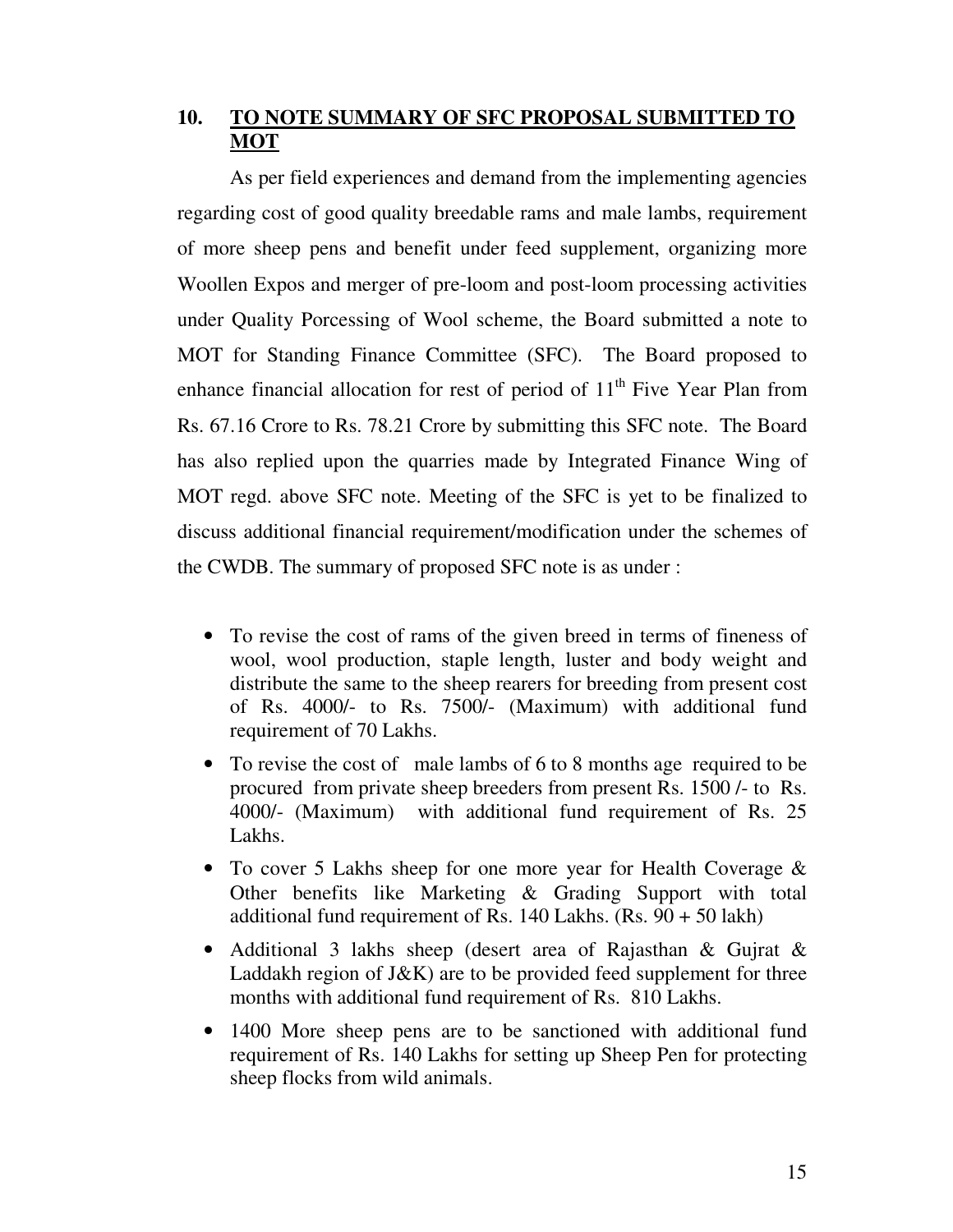- Due to demand from North Eastern & other part of country, Board want to organize five more Woollen Expos and two Woollen Expo (abroad) with additional fund requirement of Rs. 170 Lakhs in remaining period of  $11<sup>th</sup>$  Five year Plan.
- Board want to merge both Pre loom & Post Loom activity under Quality processing of wool scheme with no additional fund requirement. Merged scheme along with necessary modification attached as Annexure- C is for approval.

## **11. TO NOTE STATUS OF DIFFERENT LEGAL CASES PENDING AGAINST CWDB.**

 Following five legal cases are pending against the Central Wool Development Board in different Courts. Details of latest position/ status of these pending legal cases is placed before the Governing Body for perusal as **Annexure VII** . (Page no. 57 to 60 ).

| S.N | Party                                                                                               | Court                                                                       | <b>Status</b>                                                                                                              |
|-----|-----------------------------------------------------------------------------------------------------|-----------------------------------------------------------------------------|----------------------------------------------------------------------------------------------------------------------------|
| 1.  | <b>Anand Kumari &amp; Others</b><br><b>V/s Central Wool</b><br>Development Board &<br><b>Others</b> | <b>Trial Court,</b><br>Jodhpur                                              | Evidence completed. A petitioner<br>died and his LR's is taken on<br>record. The next date of hearing<br>30.04.2011.<br>is |
| 2.  | Godwad Gramin Vikas Va<br>Anusandhan Sansthan, Pali<br>V/s Union of India & Others                  | Rajasthan High<br>Court, Jodhpur                                            | For Admission (notice served).<br>The next date of hearing<br>is.<br>13.05.2011.                                           |
| 3.  | M/s Sagan Kshetra Yojana<br><b>Samitty V/s Union of India</b><br>& Others                           | <b>Rajasthan High</b><br>Court, Jodhpur                                     | For Admission (notice served).<br>The next date of hearing<br><b>is</b><br>27.04.2011.                                     |
| 4.  | <b>CWDB V/s M/s Ludhiana</b><br><b>Dyers and Processors Ltd.,</b><br>Ludhiana                       | <b>District and</b><br><b>Session Judge,</b><br>Jodhpur                     | For arguments. The next date of<br>hearing is 21.04.2011.                                                                  |
| 5.  | <b>Shri Ram Prakash Dewal</b><br><b>V/s CWDB</b>                                                    | <b>Industrial</b><br><b>Tribunal and</b><br><b>Labour Court,</b><br>Jodhpur | To file reply by CWDB. The next<br>date of hearing is 08.04.2011.                                                          |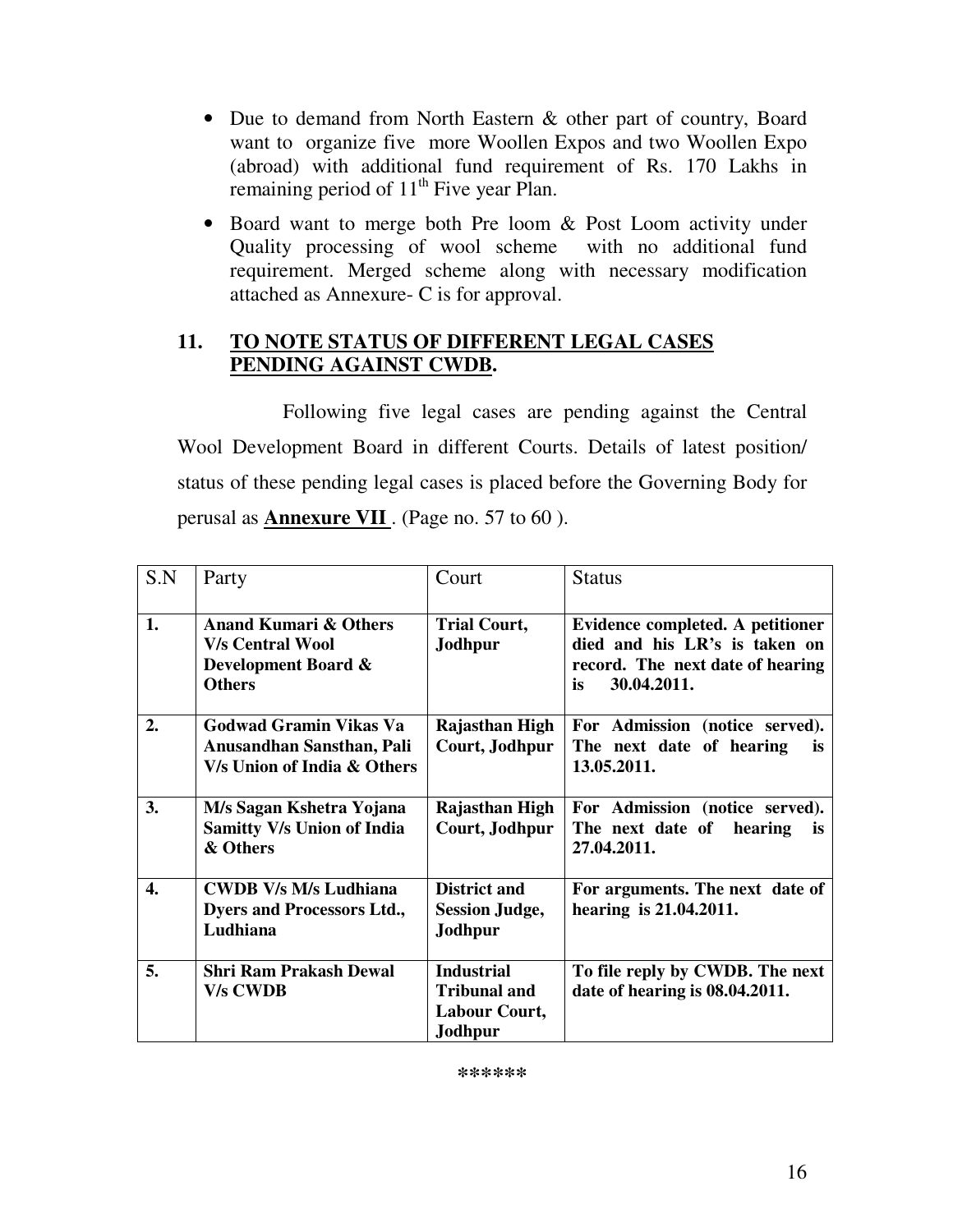#### **Annexure no. I**

## **MINUTES OF THE 28th GOVERNING BODY MEETING OF THE C.W.D.B. HELD ON 30TH AUGUST, 2010 AT JODHPUR.**

The 28<sup>th</sup> meeting of the Governing Body of the Central Wool Development Board held on  $30<sup>th</sup>$  August, 2010 at Jodhpur and was presided over by Shri Sagar Rayka, Chairman, CWDB. A list of the participants is enclosed as Annexure- A.

 Shri K.K. Goyal, Executive Director, Central Wool Development Board welcomed all the members and get introduced among the members.

 Shri Sagar Rayka, Chairman, CWDB welcomed all members and addressed the Board. The Chairman, in his address, briefed about important activities of the Board, problems of wool sector and present inadequate staff strength of Board. He mentioned that the Board require experienced and qualified technical staff from Textile and Animal Husbandry side for better implementation and monitoring of Board's projects in fields. The National Fiber policy has also given emphasis on strengthening of CWDB. He informed that the Board is hiring the services of experts on contract basis initially to meet out its primary requirement till permanent posts are created. He also pointed out important agenda items of Governing Body meeting and invited comments and suggestion from other Board members so that programmes and schemes of the Board can be implemented effectively.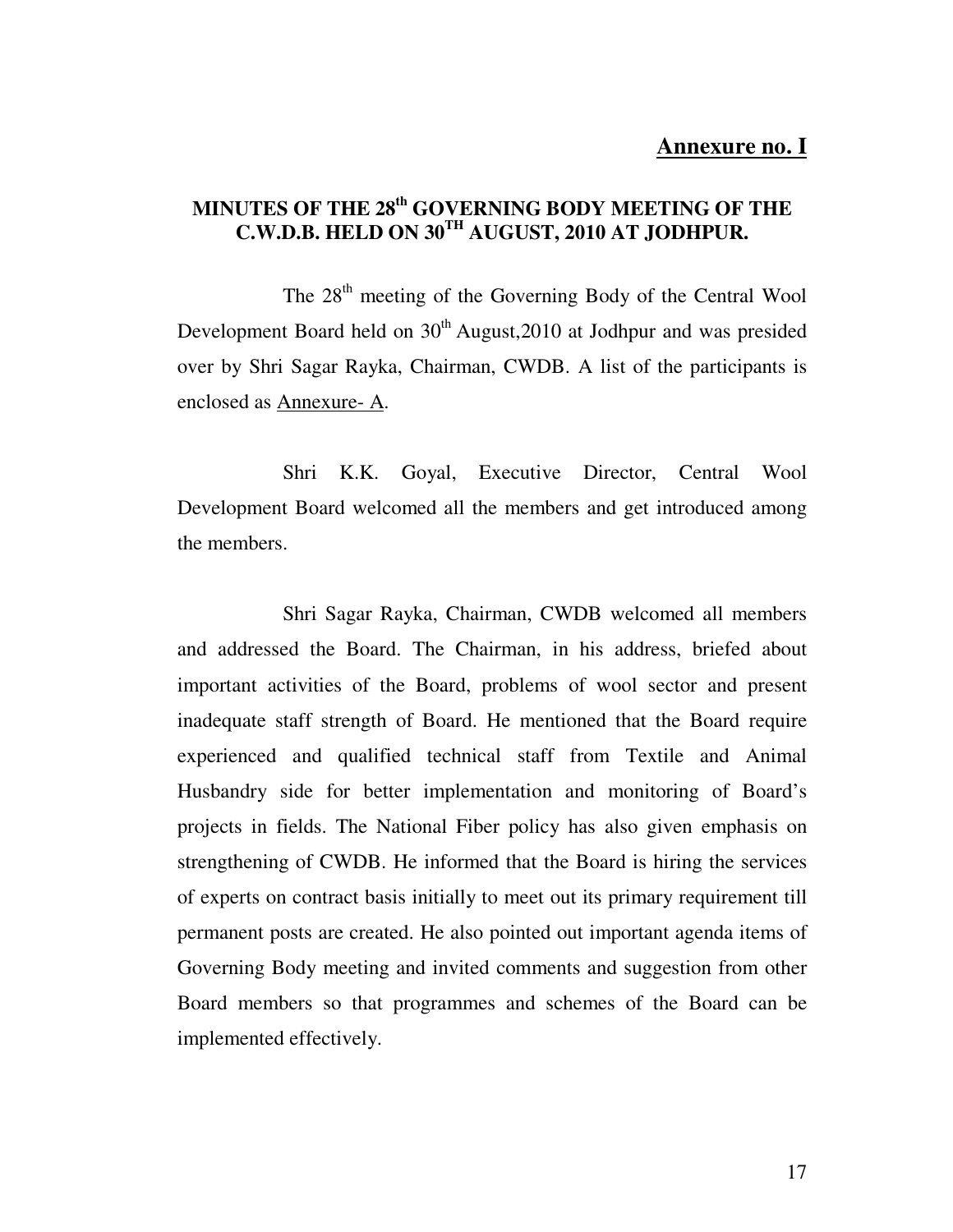After address of Chairman, Shri K.K. Goyal, Member Secretary and Executive Director, CWDB took up the agenda items and invited point-wise discussion, as under :

## 1. **CONFIRMATION OF THE MINUTES OF THE 27TH MEETING OF THE GOVERNING BODY OF THE CWDB HELD ON 10TH MAY, 2010 AT SRINAGAR.**

 Since no comments were received from any member, the minutes of the  $27<sup>th</sup>$  meeting of the Governing Body were confirmed.

 ED, CWDB also informed that the Board displays agenda and minutes of all Governing Body and Executive Committee meetings on its website **woolboard.nic.in** promptly and members can download and sent their comment.

## 2. **ACTION TAKEN REPORT ON THE DECISIONS OF THE 27TH MEETING OF THE GOVERNING BODY**.

 ED, CWDB placed a statement showing Action Taken Report on the decision of last Governing Body meeting and following decisions were taken:

(I) Performance of Oriental Insurance Co. Ltd. under Sheep Insurance Scheme : Looking at pending and delayed death claim practices, long formalities for submission of death claim form and lack of networking system to provide all relevant data of Sheep Insurance by Oriental Insurance Co. Ltd., it was decided to hold a separate meeting of Sr. Officers of OIC, MOT & CWDB for quick settlement of pending death claims and effective implementation of Sheep Insurance Scheme in all States.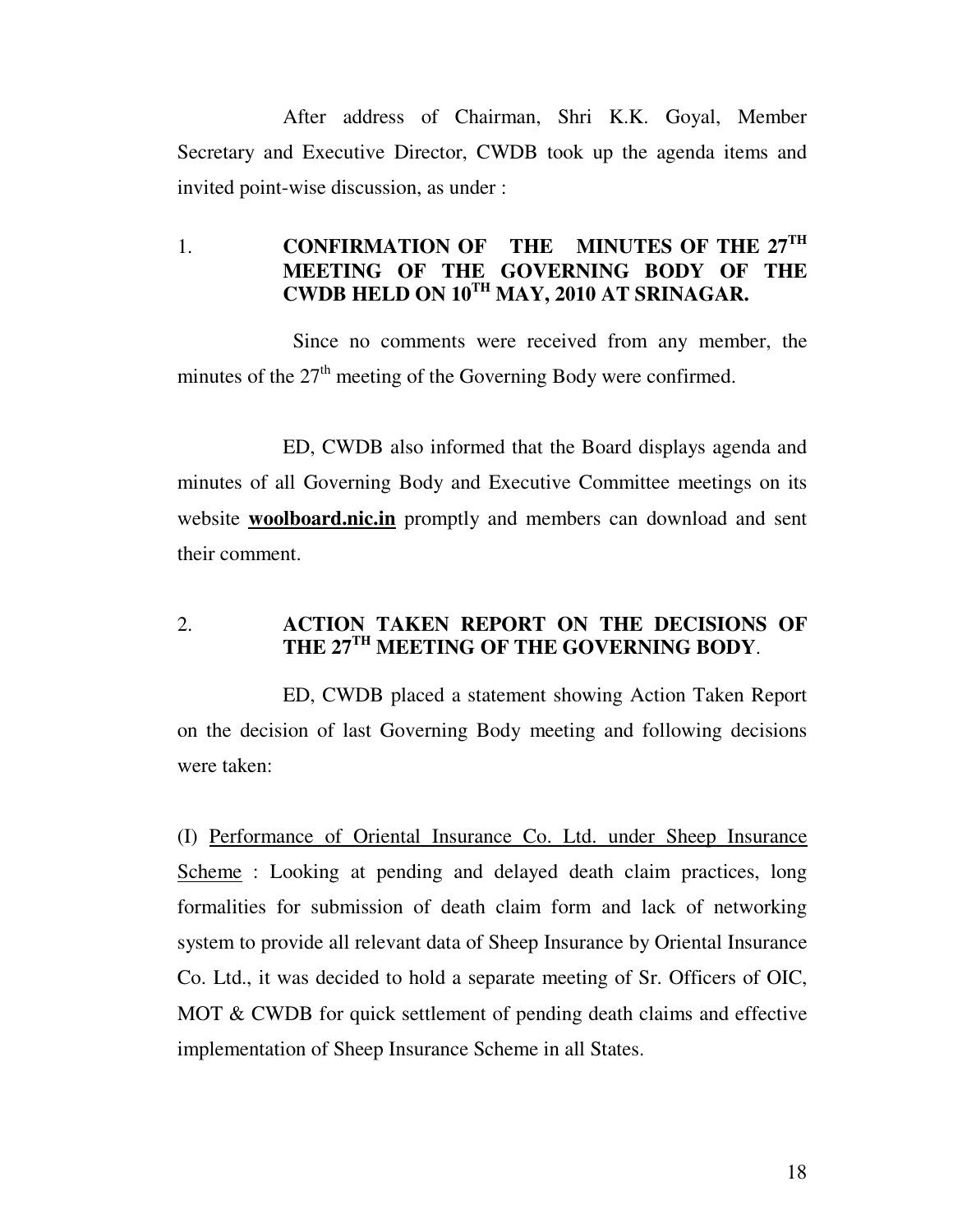(II) To open Board's sub office in Delhi : The Governing Body agreed with the views of the Special Committee constituted by the Executive Committee to examine necessity to open Board's sub office at New Delhi.

(III) Status of R&D projects sanctioned during  $11<sup>th</sup>$  Plan : ED, CWDB informed that progress of all R&D Projects are being placed before Executive Committee time to time.

(IV) To verify that good quality Rams physically distributed under SWIS projects : ED, CWDB stated that Inspection of Ram is a permanent item under beneficiary schedule for inspection. The GM, H.P. State Wool Fed., Shimla stated that the financial provision made for purchase of lambs under Ram Raising Unit (new component of SWIS) is Rs. 1200 only and it is not possible to procure lamb in this amount. He also stated that under Breed Improvement, cost of Stud Ram is Rs. 3000 which is also on very lower side. ED, CWDB replied that under the approved scheme cost of Lamb is Rs. 1200 and for stud Ram it is Rs. 3000 – 4000 so Board can permit to purchase Stud Ram from 3000 to 4000 Rs. Range.

 The GM, H.P. State Wool Fed., Shimla also appreciated the decision of last Executive Committee to keep Photo Identity Proof of all beneficiaries and video graphy/photos of all major activities under Board's scheme as evidence.

#### 3. DISCUSSION ON PROGRESS MADE BY THE BOARD DURING CURRENT FINANCIAL YEAR 2010-11

 ED, CWDB explained that out of total Plan allocation of Rs. 15 Crore for Annual Plan 2010-11, the Board has utilized Rs. 7.67 Crore upto  $25<sup>th</sup>$  August, 2010. He also informed that Board has made many marketing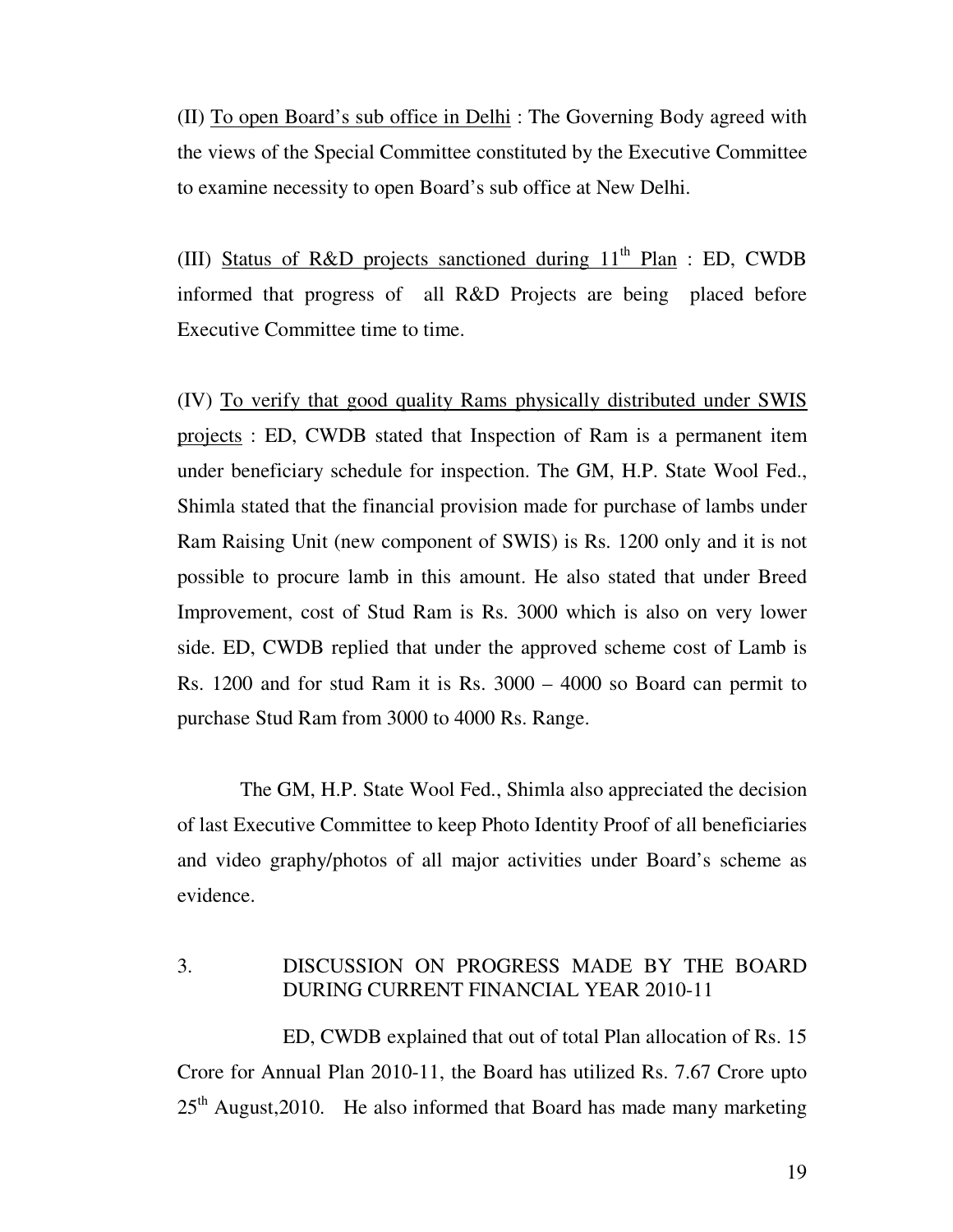efforts to get project proposal under Quality Processing of Wool scheme for post-loom processing activity but no project proposal have been received. Similarly, further fund need not be released to OIC & LIC under Social Security Scheme as already released fund have not been utilized and if funds are not re-appropriated then these funds will remain un-utilized and so these savings should be re-appropriated to SWIS where there are demand. He also stated that in this regards, a Re-appropriation proposal have already been sent to MOT.

4. TO NOTE THE DECISIONS OF THE 33<sup>RD</sup> AND 34<sup>TH</sup> MEETINGS OF THE EXECUTIVE COMMITTEE OF THE CWDB HELD ON 25-06-2010 AND 30-07-2010 AT NEW DELHI, RESPECTIVELY.

 ED, CWDB explained new project proposals approved by the 33<sup>rd</sup> and 34<sup>th</sup> Executive Committee meetings and following suggestions were made by the Governing Body :

(I) ED, CWDB stated that fund have been sanctioned to all wool producing States for procurement of raw wool. Rajasthan is one of the most wool producing State in India but presently there is no Govt. Agency for marketing of Raw wool. Matter have been taken up with the Rajasthan Khadi Board also but till date no project proposal has been received.

 ED, CWDB also stated that Bikaner is biggest Wool Mandi in India and CWDB has its own office at Bikaner and CWDB have experienced marketing officers (Wool Marketing Development Officers & Deputy Marketing Officer.) and possibility of Marketing may be explored by transferring one officer (WMDO) along with post from Board's Jodhpur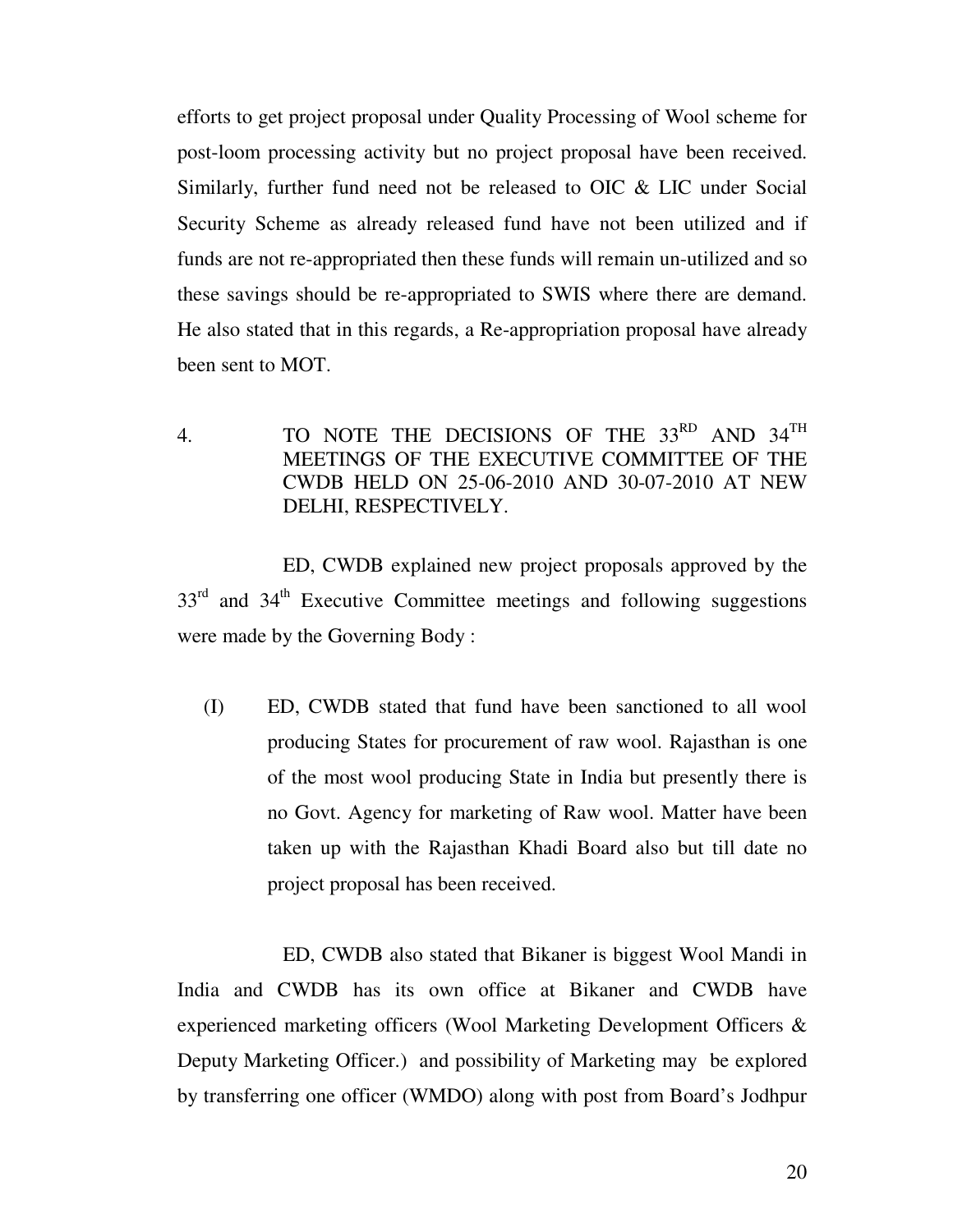office to Bikaner office in association with any suitable Govt. Agency/Organization/Corporation to provide remunerative returns of wool to farmers and to protect them from exploitation from middlemen.

 It was also suggested that all Implementing Agencies under SWIS should also implement Grading and Marketing components, effectively in project areas. ED, CWDB has made a point for provision of some funds for marketing of Angora wool under Revolving Fund in favour of ongoing implementing agencies of Angora projects.

(II) Shri S.S. Gupta, Jt. Secretary MOT and VC, CWDB suggested to give more emphasis on Angora Wool Development programme as it is more sustainable and economically viable and can generate income for the poor persons. He also gave emphasis to develop new and diversified products made from Angora wool to increase its demand and to stabilize Angora wool price by setting up processing facility for Angora wool.

 After detailed discussion, the Governing Body approved the decisions of the  $33<sup>rd</sup>$  and  $34<sup>th</sup>$  meetings of the Executive Committee of the CWDB.

## 5. STRENGTHENING OF CWDB BY ENGAGING TEXTILE ENGINEERS/VETERINARY DOCTORS/AND OTHERS ON CONTRACT BASIS UNDER DIFFERENT ACTIVITIES OF BOARD.

 ED, CWDB explained that during many previous meetings of Executive Committee and Governing Body, it was decided to hire the services of subject experts/consultants on contract basis to meet out additional requirement of technical manpower in Board. The Board had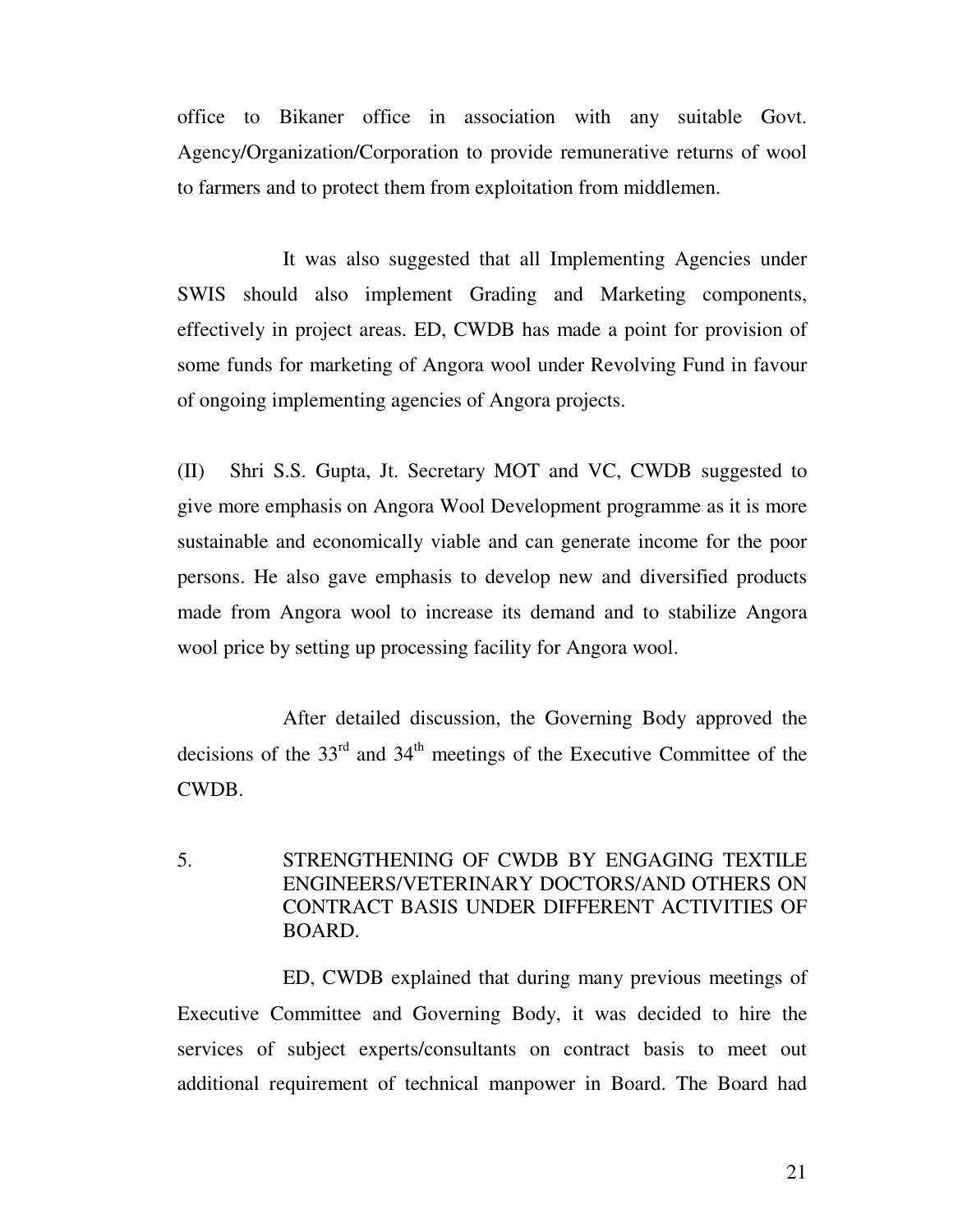made provision for such appointment under IWIDP scheme for better implementation and monitoring of different schemes of Board.

(I) Appointment of Consultants and B. Tech. personnel :

ED, CWDB informed that as per the decision of  $33<sup>rd</sup>$  EC meeting, the Board has hired the services of following two retired officers as Consultants and appointed another two B. Tech personnel on contract basis in Board as per their profile and interview basis, as under :

| <b>SN</b>      | Name of retired officers/B. | Purpose             | Monthly Remuneration             |
|----------------|-----------------------------|---------------------|----------------------------------|
|                | Tech                        |                     |                                  |
|                | Dr. Kailash Prasad Joshi    | Veterinary          | Rs. 16,000/- (Fixed) per month   |
|                |                             | Consultant          | at Jodhpur office.               |
| 2              | Shri Daulat Ram Satpal      | Accounts & Audit    |                                  |
|                |                             | Consultant          |                                  |
| 3              | Miss Soni Pankaj            | Master Trainer for  | Rs. $18000$ /-(fixed) per month. |
|                |                             | WDTC, Kullu         |                                  |
| $\overline{4}$ | Miss Parul Gupta            | 'Quality Processing |                                  |
|                |                             | of Wool' scheme     |                                  |

 The Governing Body approved above appointments in Board on contract basis.

#### (II) Appointment of Veterinary Doctors :

 ED, CWDB informed that most of the schemes are related to sheep husbandry but presently there is no veterinary doctor available with the Board to monitor/evaluate different projects properly at field level. It was suggested to appoint newly passed out and experienced Veterinary Doctors as Research Assistant who can stay in the field for longer duration and monitor the implementation of the scheme. He further informed that the Board has already published an advertisement in this regard and received many applications.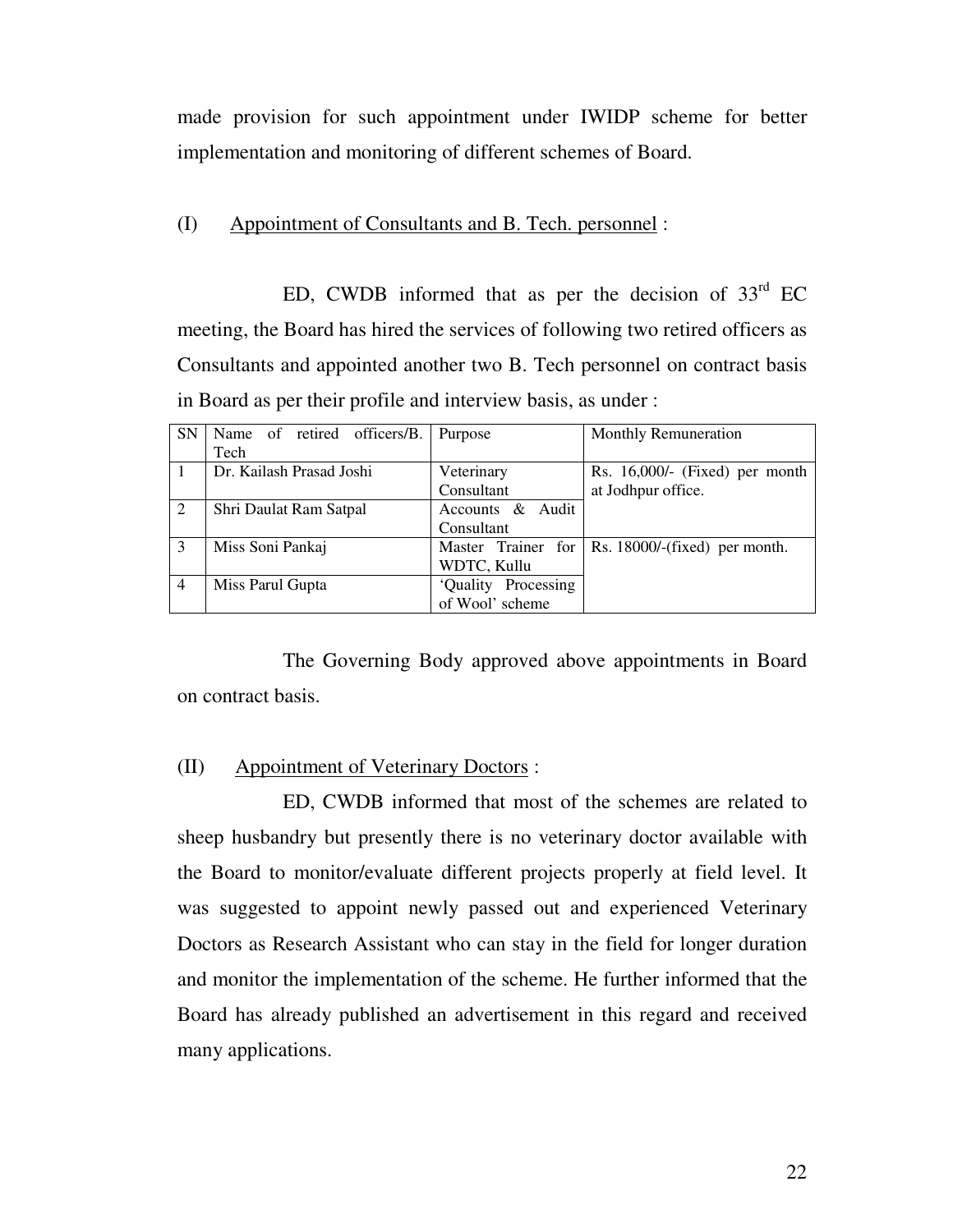After detail discussion, the Governing Body decided to appoint two fresh or experienced Veterinary Doctors on contract basis for 2/3 years in Board on monthly remuneration of Rs. 18000/-(fixed) per month.

#### III) Secretarial Assistance for the Chairman, CWDB :

 ED, CWDB explained that the Ministry of Textiles appoints Chairman of the CWDB time to time for a period of two years. The Chairman of the CWDB is equivalent to the Secretary to the Govt. of India. Though Appointment letter describes Residential Accommodation, Travel on Duty etc. to the Chairman, CWDB as admissible to the Secretary to the Government of India but it is totally silent about Secretarial Assistance. He mentioned that as per GR & SR, the Secretary, Govt. of India is entitled for a Private Secretary and a Senior Peon as personal staff. As the Board has not sanctioned posts for personal staff of its Chairman and also having acute shortage of staff strength at present, it is difficult to spare any employee from existing staff.

 The Governing Body approved the proposal to appoint one Private Secretary and one Senior Peon as per choice of the Chairman (till CWDB is unable to provide these staffs to the Chairman, CWDB) on contract and co-terminus basis in Board with monthly remuneration/payment of Rs. 8,000 for PS and Rs. 5,000 per month for Sr. Peon. It was also agreed that as the Chairman has already appointed a PS, the Board would provide him Rs. 8,000 p.m. from the date of his appointment/attachment.

#### 6. DISCUSSION AND APPROVAL FOR CLOSURE OF WOOL TESTING CENTRE, BEAWAR.

 ED, CWDB informed that the Board had established a Wool Testing Centre at Beawar (Ajmer- Rajasthan) in the year 1999 for testing

23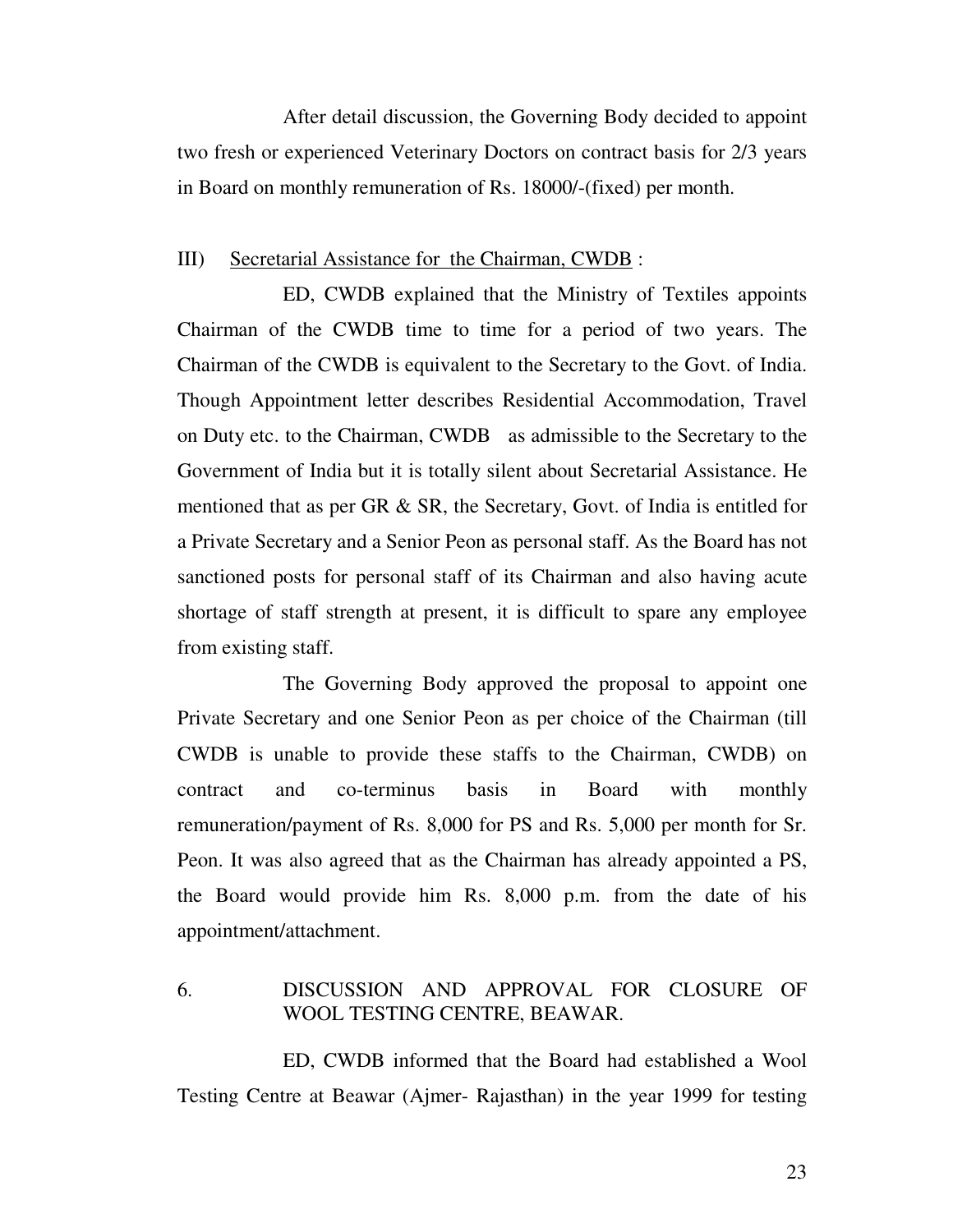facilities like scouring yield, fibre length, fibre fineness, count, blend composition etc. He explained performance of last four years that average 10 samples per month have been received and average earning is only Rs. 500 per month.

 After detail discussion, it was decided to close this Wool Testing Centre by shifting its equipments to existing WTC (Laboratory) at Bikaner.

7. DISCUSSION & DECISION REGARDING PERMISSION TO COVER POST-LOOM MACHINERIES UNDER PRE-LOOM ACTIVITIES OF 'QUALITY PROCESSING OF WOOL SCHEME'.

 (I) ED, CWDB informed that 'Quality Processing of Wool and Woollen" scheme has two heads i.e. (i) Pre loom and (ii) post loom processing activity for providing financial assistance. The Board has made several marketing efforts in the past for setting up of CFC for post loom but was unable to get the proposal. The Director, WRA suggested to provide post loom processing machineries of small production capacity on the same pattern as per norms/ terms & conditions for existing pre loom activity. The CFC for the post loom process would also serve the same objects as the pre loom CFC.

 After detailed discussion, it was agreed to merge both the Pre loom & Post loom activities. Necessary approval from Govt. may be obtained.

(II) ED, CWDB also informed that the Board has received some project proposals from existing CFC agencies for setting up of machinery for different activity under pre loom activity of 'Quality Processing of Wool' scheme. The Executive Committee also in its  $33<sup>rd</sup> \& 34<sup>th</sup> EC meeting$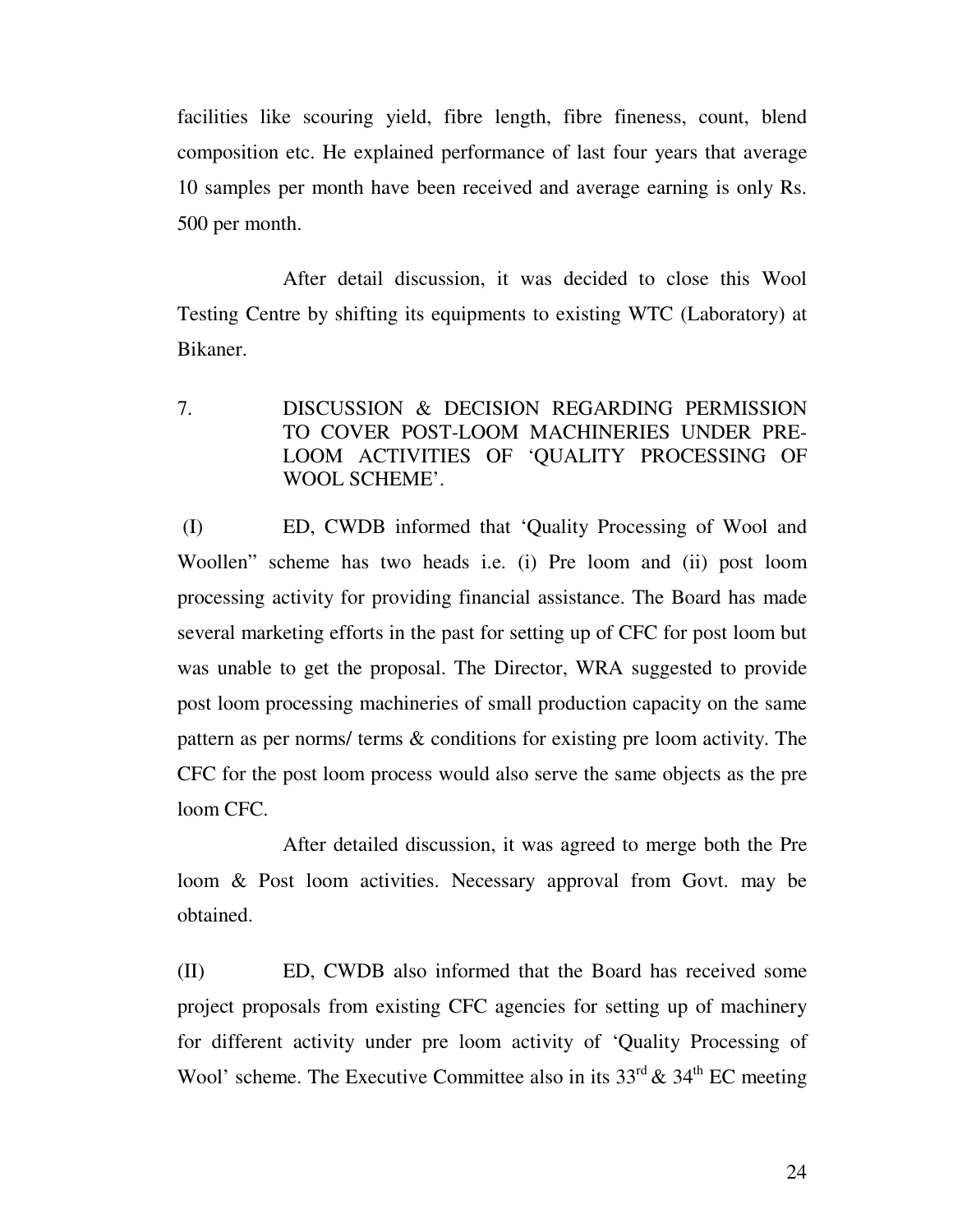decided to consider such project proposals if these are for separate processing activities.

 After detailed discussion, it was decided to consider such project proposal received from those Agencies, who have already established and running Board's CFC for a separate processing activity.

#### OTHER DISCUSSION :

(I) Ms. S. Rawla, Jt. Secretary, MOA asked for Mid Term Evaluation Report of Board's schemes. She also suggested that instead of going to SFC/EFC for every small changes in the approved scheme, a provision would be made for Empowered Committee for minor amendment required as per field conditions. She also suggested to take necessary help from Central Sheep Breeding Farm, Hissar for distribution of good quality Rams under SWIS and may invite them in Board's meeting as a special invitee as and when required. She emphasized to pass on the benefits to wool growers through similar scheme of Ministry of Agriculture's for Small Ruminant.

\*\*\*\*\*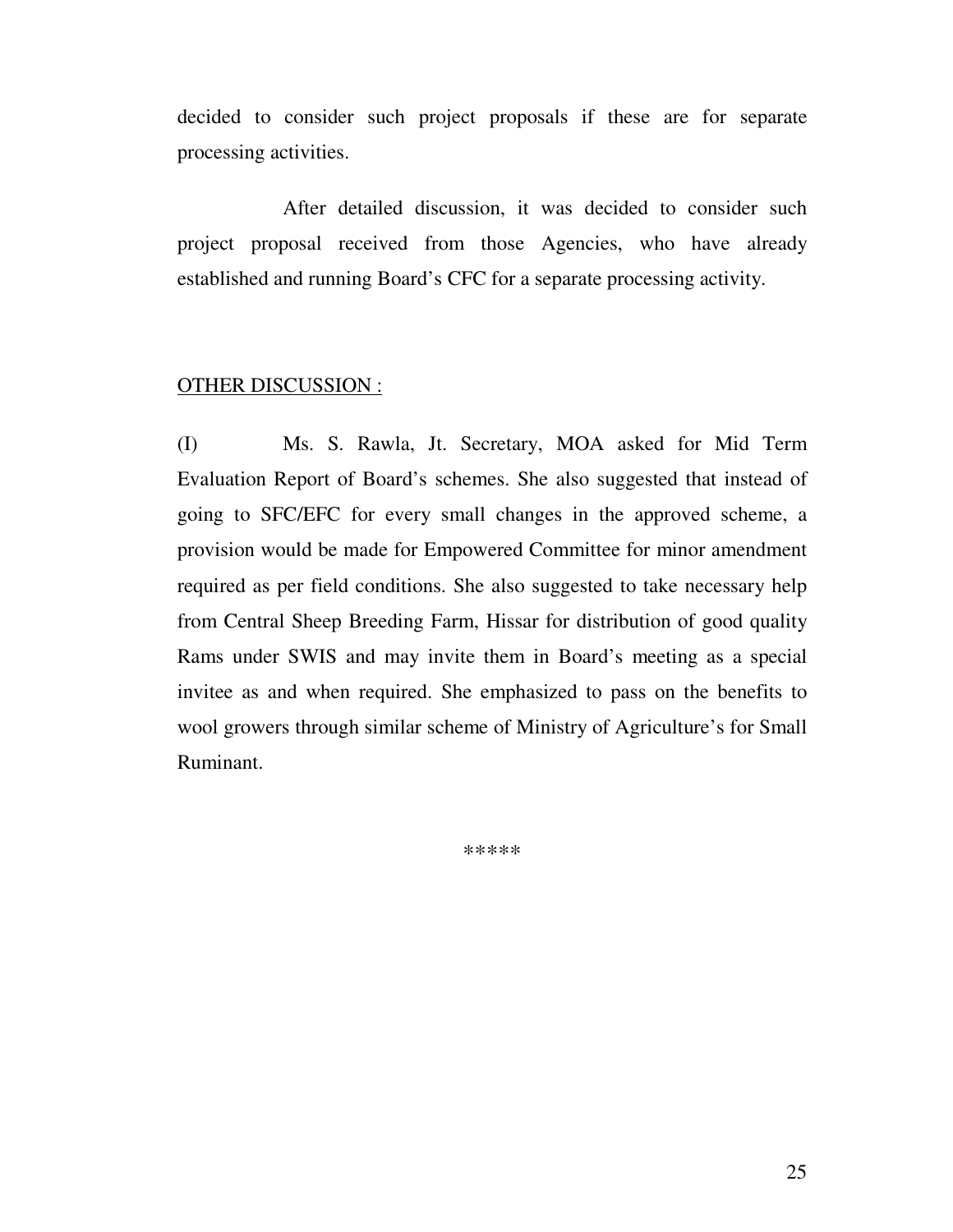#### **Annexure – A.**

#### List of participants for the  $28<sup>th</sup>$  Governing Body meeting of the CWDB held on 30-08-2010 at Jodhpur.

- 1. Shri Sagar Raika, Chairman, Central Wool Development Board, Jodhpur.
- 2. Shri S.S. Gupta, Joint Secretary (Wool), MOT and Vice Chairman, CWDB, Udyog Bhawan, New Delhi.
- 3. Ms. S. Rawla, Joint Secretary, Animal Husbandry Deptt., Ministry of Agriculture, Krishi Bhawan, New Delhi.
- 4. Shri Kuldip Sharma, Chairman & Managing Director, Gujarat Sheep & Wool Development Corporation Ltd., (GUSHEEL) Ahmedabad.
- 5. Shri M.K. Bardhan, Director, Wool Research Association, Thane, Mumbai.
- 6. Dr. K.K. Goswami, Director, Indian Institute of Carpet Technology, Bhadoi.
- 7. Shri Vijay Thakur, Chief Executive Officer, H.P. State Wool Procurement & Mkt. Federation Ltd., Shimla.
- 8. Dr. D.M. Das, Managing Director, Karnataka Sheep & Wool Development Corp. Ltd., Banglore.
- 9. Shri Mahesh N. Sanil, Secretary General, Indian Woollen Mills Federation, Mumbai.
- 10. Shri V.P. Verma, non-official member from H.P. State.
- 11. Shri Shangrambhai B. Bharwad, Non-official member from Gujarat State.
- 12. Shri P.V. Rajendiran, Non-official member from Tamilnadu State.
- 13. Shri Hanumana Ram Raika, Non-official member from Rajasthan.
- 14. Dr. D. B. Shakyawar, Principal Scientist, Representative of Director, Central Sheep & Wool Research Institute, Avikanagar, Jaipur.
- 15. Dr. Neeraj Mohan, Veterinary Officer, Department of Animal Husbandry, Govt. of H.P., Shimla.
- 16. Dr. S. A. Quazi, Dy. Director (Jodhpur), representative of the Director, Animal Husbandry Deptt., Govt. of Rajasthan, Jaipur.
- 17. Shri K.K. Goyal, Member Secretary and Executive Director, Central Wool Development Board, Jodhpur.

\*\*\*\*\*\*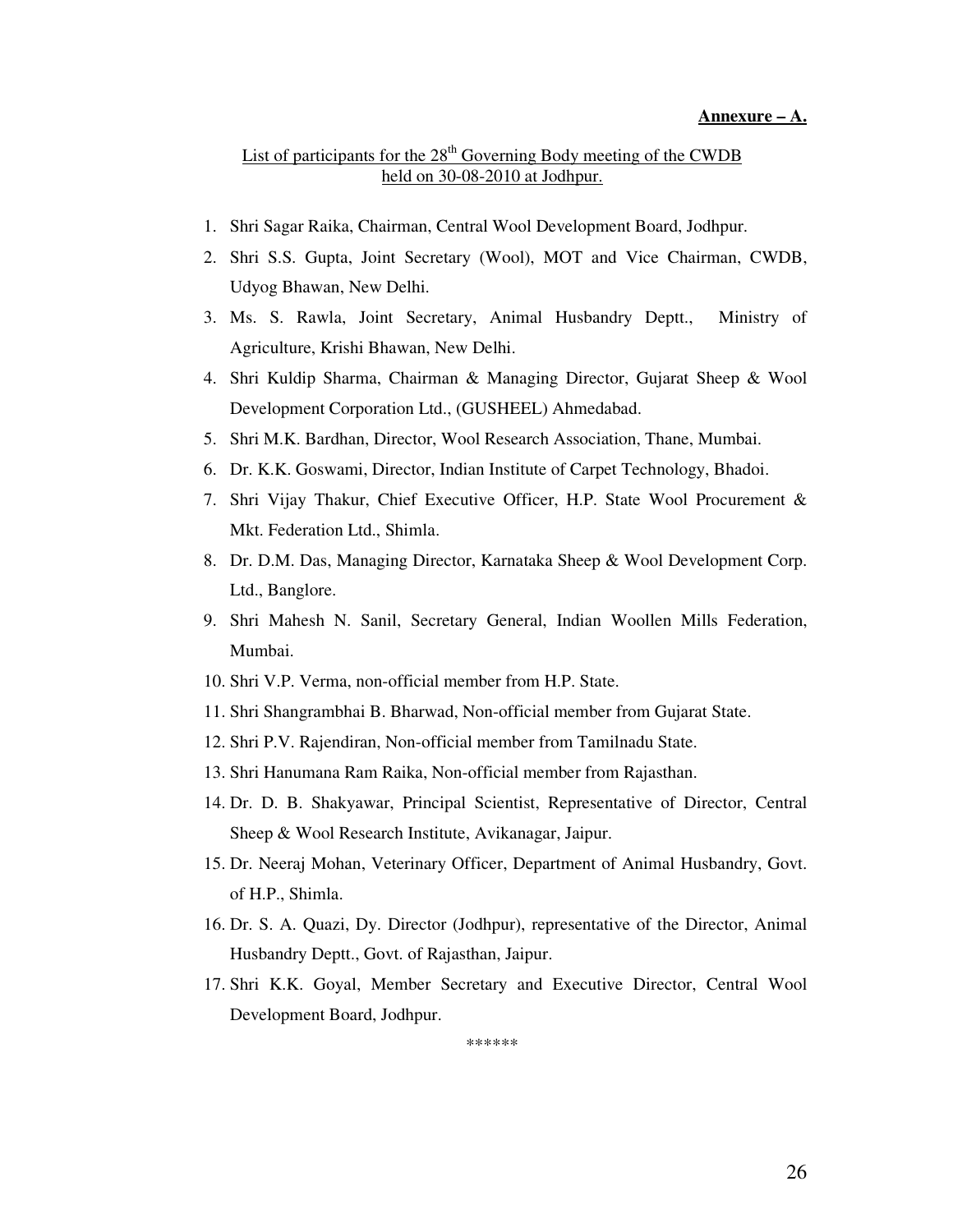## **Annexure- II**

## MINUTES OF 35<sup>th</sup> EXECUTIVE COMMITTEE MEETING OF CENTRAL WOOL DEVELOPMENT BOARD HELD ON 13-10- 2010 AT NEW DELHI

The 35<sup>th</sup> Meeting of the Executive Committee of the Central Wool Development Board was held under the chairmanship of Shri S. S. Gupta, Joint Secretary, MOT and Vice Chairman, CWDB at Udyog Bhawan, New Delhi on 13<sup>th</sup> October, 2010 at 1500 Hours in his office chamber.

Following members participated in the meeting:

- 1. Mrs. Santha Thampi, Dy. Secretary (IFW), MOT, New Delhi.
- 2. Shri M.K. Bardhan, Director, Wool Research Association (WRA),
- 3. Shri L. Ammayappan Scientist CSWRI, Avikanagar, Jaipur.
- 4. Shri K.K.Goyal Executive Director & Member secretary, CWDB, Jodhpur.

Members absent:

- 1. The Textile Commissioner, Mumbai
- 2. The Director, Animal Husbandry Deptt., Govt. of Rajasthan, Jaipur.
- 3. Jt. Adviser (VSI), Planning Commission, Yojana Bhawan, New Delhi.

In Attendance:

- 1. Shri Anurag Purohit, Incharge, W&DTC, CWDB Kullu.
- 2. Shri K.K.Mohandas/ Under Secretary/MOT

Shri K.K.Goyal, Executive Director & Member Secretary / CWDB /Jodhpur welcomed the members and gave brief introduction and invited pointwise discussion on the agenda.

## Agenda Item no. 1

Discussion and approval of the recommendations of the  $15<sup>th</sup>$ Project Committee meeting of CWDB held on 15<sup>th</sup> September, 2010.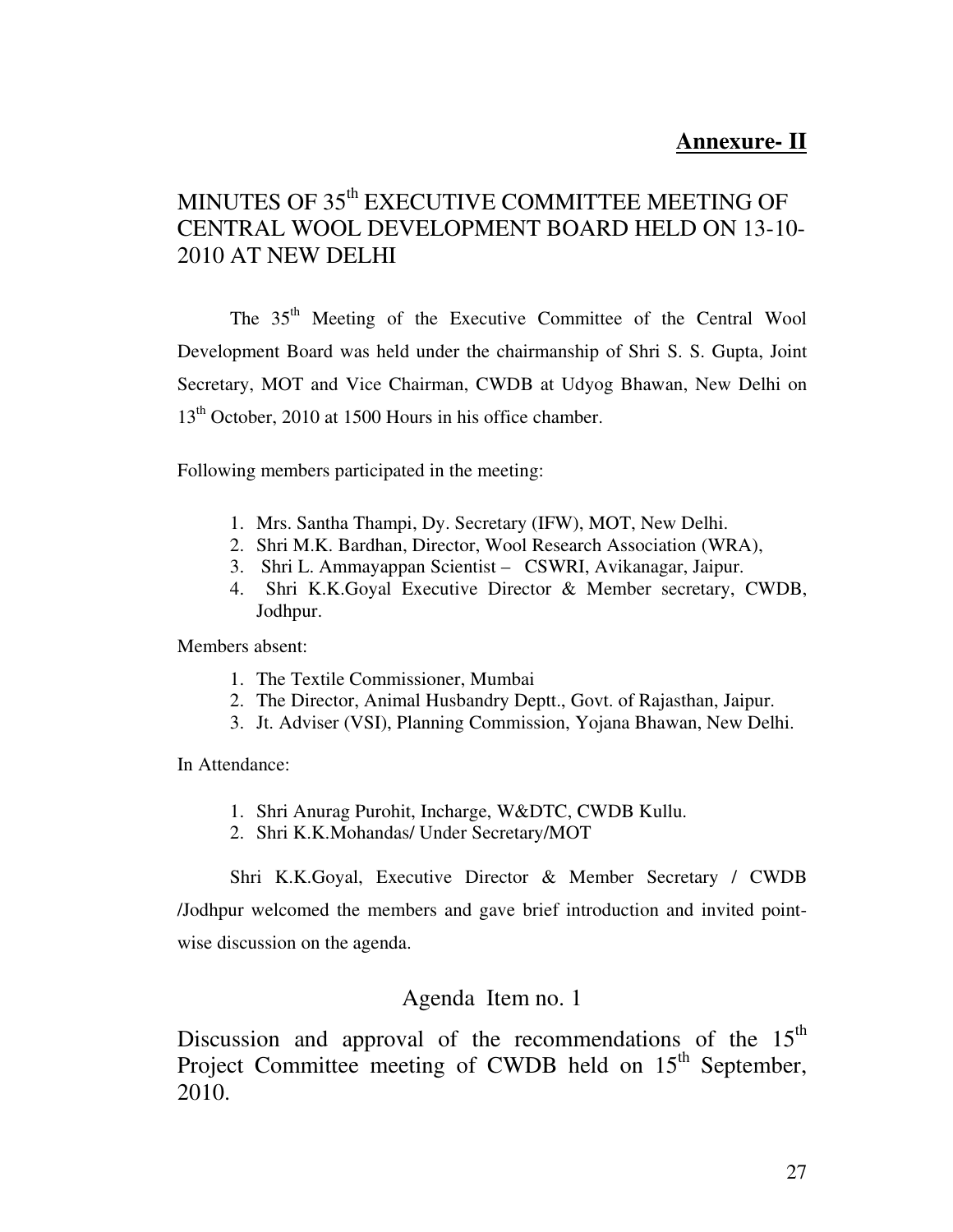As per recommendation of the  $14<sup>th</sup>$  Project Committee meeting of the CWDB held on  $15<sup>th</sup>$  Sept. 2010, the Executive Committee discussed all proposal but sanctioned only one proposal from Uttrakhand Khadi & Village Industry Board Dehardun. Regarding other proposals, EC decided to put up in next EC meeting when Board is re-constituted.

| <b>SN</b> | Name of Agency from whom        | Total cost of   | Financial  | Activity          |
|-----------|---------------------------------|-----------------|------------|-------------------|
|           | proposal received               | project         | assistance |                   |
|           |                                 |                 | from CWDB  |                   |
|           | Uttrakhand Khadi & Village      | $Rs. 31.95 +$   | Rs 31.95   | CFC for Scouring, |
|           | <b>Industry Board Dehardun.</b> | Land and        | Lakhs      | Dyeing and Yarn   |
|           |                                 | <b>Building</b> |            | twisting.         |

## Agenda Item No. 2

## Discussion and approval of new project proposals received for organizing Woollen Expo under HRD & Promotional Activities.

After detailed discussion, the EC approved following Woollen Expos (Sale-cumexhibition of woolen projects) at various important locations during 2010-11.

| <b>SN</b>      | <b>Coordinating Agency</b>     | Venue of | Type of Expo                | Proposed period |
|----------------|--------------------------------|----------|-----------------------------|-----------------|
|                |                                | Expo     |                             |                 |
| $\mathbf{1}$   | Uttarakhand Khadi &            | Dehradun | As per scheme (Rs. 14)      | December 2010   |
|                | Grommodoyog Board,             |          | Lakh)                       |                 |
|                | Dehradun                       |          |                             |                 |
| 2              | Rajasthan Patrika Pvt. Ltd.,   | Kota     | By hiring 50 stalls @ Rs.   | January 2011    |
|                | Jaipur.                        |          | $10,000$ per stall          |                 |
| 3              | Rajasthan Patrika Pvt. Ltd.,   | Jodhpur  | By hiring 50 stalls $@$ Rs. | $11 - 19$       |
|                | Jaipur                         |          | $10,000$ per stall          | December 2010   |
| $\overline{4}$ | Marudhdara Industries          | Jodhpur  | By hiring 50 stalls $@$ Rs. | 22-31 October,  |
|                | Association, Jodhpur.          |          | $10,000$ per stall          | 2010            |
| 5              | Asmara Handicrafts &           | Kanpur   | As per scheme               | Not mentioned   |
|                | Cultural Society, New Delhi    |          | (Rs. 14 Lakh)               |                 |
| 6              | <b>Aashray Society Welfare</b> | Jaipur   | As per scheme               | December 2010   |
|                | Foundation, Ahmedabad.         |          | (Rs. 14 Lakh)               |                 |
| 7              | Indian Chamber of              | Guwahati | As per scheme               | $15 - 24$       |
|                | Commerce, Guwahati             |          | (Rs. 14 Lakh)               | November, 10    |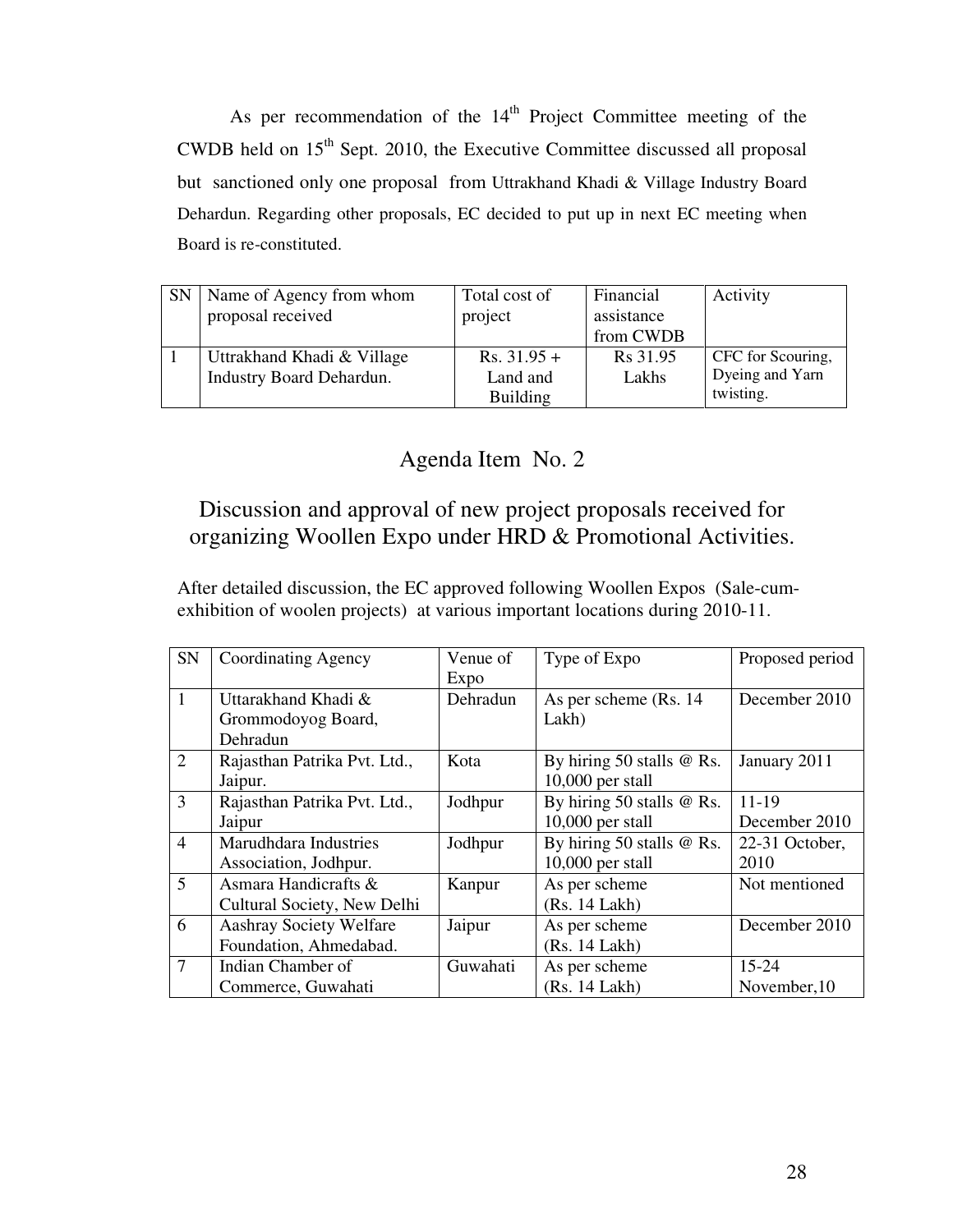## Agenda Item No. 3

Approval to invite application to CWDB from State Govt./ Textiles Committee & other Govt. Deptt. for the post of Veterinary Officer/ Assistant Director/ Deputy Director (Sheep) and Assistant Director/ Deputy Director (Wool) .

After detailed discussion it was decided that for inviting applications for deputation, posts are to be created first, for which a detailed proposal is to be prepared by ED/ CWDB and be sent to MOT for approval of competent authority . But EC was of the view that resource persons can be hired on contract basis either full time or part time ( as per requirement) by making open advertisement with good salary so that qualified & experienced person can join CWDB as full time consultant for three years. EC was also of the view that these technical personnel's are essentially required in CWDB not only for detailed scrutiny of the project proposals received in Board's office but also for proper Implementation and monitoring of these projects in the fields.

## Agenda Item no. 4

## Discussion and approval for printing of office Diary and Calendar for the year 2011

 After detailed Discussion, the Executive Committee approved printing of office diary and Calendars-2011 ( as tabulated below ) with total financial provision upto Rs. 1.50 Lakhs . Work shall be executed through normal Quotation / tender process as prescribed in GR/FR.

| <b>SN</b> | Activity             | Approx. Exp. per head | Expenditure  |
|-----------|----------------------|-----------------------|--------------|
|           | 500 Diaries          | 180                   | Rs. 90,000   |
|           | 1500 Calendars $ 40$ |                       | Rs. 60,000   |
|           | TOTAL                |                       | Rs. 1,50,000 |

The meeting ended with the vote of thanks to the Chair.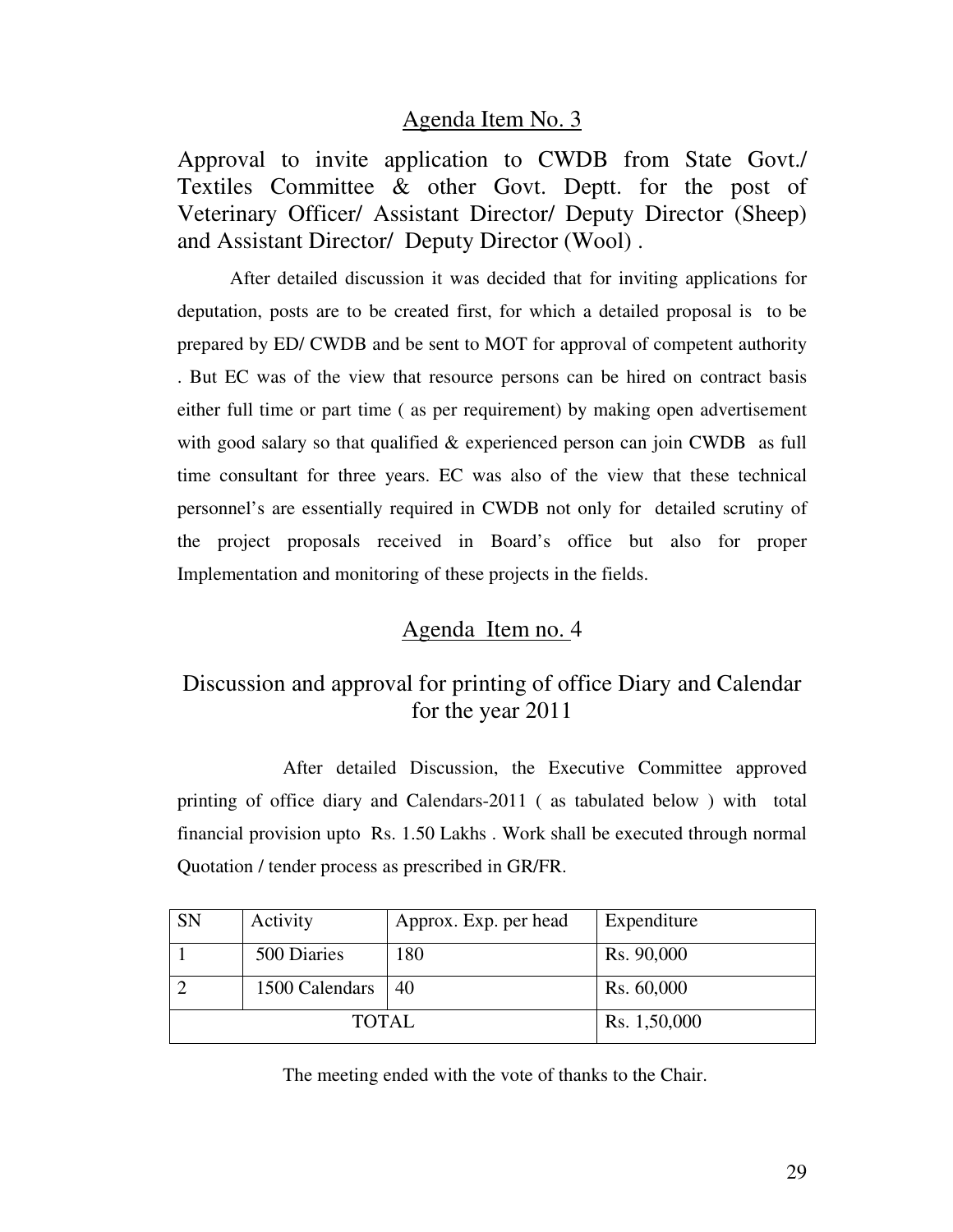## **Annexure- III**

## Confirmation of the minutes of the  $36<sup>th</sup>$  meetings of the Executive Committee held on 1<sup>st</sup> December, 2010 at New Delhi.

The 36<sup>th</sup> Meeting of the Executive Committee of the Central Wool Development Board was held under the chairmanship of Shri S. S. Gupta, Joint Secretary, MOT and Vice Chairman, CWDB at Udyog Bhawan, New Delhi on 1<sup>st</sup> December, 2010 at 3.00 p.m.

Following members participated in the meeting:

1. Mrs. Santha Thampi, Dy. Secretary (IFW), MOT, New Delhi.

2. Shri M.K. Bardhan, Director, Wool Research Association (WRA), Thane.

3. Shri Ajay Kumar, Scientist(SS)TMTC Division – Central Sheep & Wool Research Institute, (CSWRI), Avikanagar, Jaipur.

4. Dr. G.L. Lunia, Dy. Director (Migration) – representative of the Director, Animal Husbandry Deptt., Govt. of Rajasthan, Jaipur.

5. Shri K.K.Goyal Executive Director, CWDB, Jodhpur.

Members absent:

- 1. The Textile Commissioner, Mumbai
- 2. Shri A.K. Khullar, Jt. Adviser (VSI), Planning Commission, Yojana Bhawan, New Delhi.

In Attendance:

- 1. Shri Anurag Purohit, Incharge, W&DTC, CWDB Kullu.
- 2.. Shri K.K.Mohana Das/ Under Secretary ( Wool) / MOT

Shri K.K.Goyal, Executive Director, Central Wool Development Board, Jodhpur welcomed the members and gave brief introduction and invited point-wise discussion on the agenda.

1. Confirmation of the minutes of the  $34<sup>th</sup>$  and  $35<sup>th</sup>$  meetings of the Executive Committee held on 30-07-2010 and 13-10-2010, respectively at New Delhi.

Since no comments were received, the minutes of  $34<sup>th</sup>$  and  $35<sup>th</sup>$  meetings of the Executive Committee of the Central Wool Development Board (CWDB) were confirmed. During the meeting all the projects sanctioned in last two Executive Committee meetings were also discussed.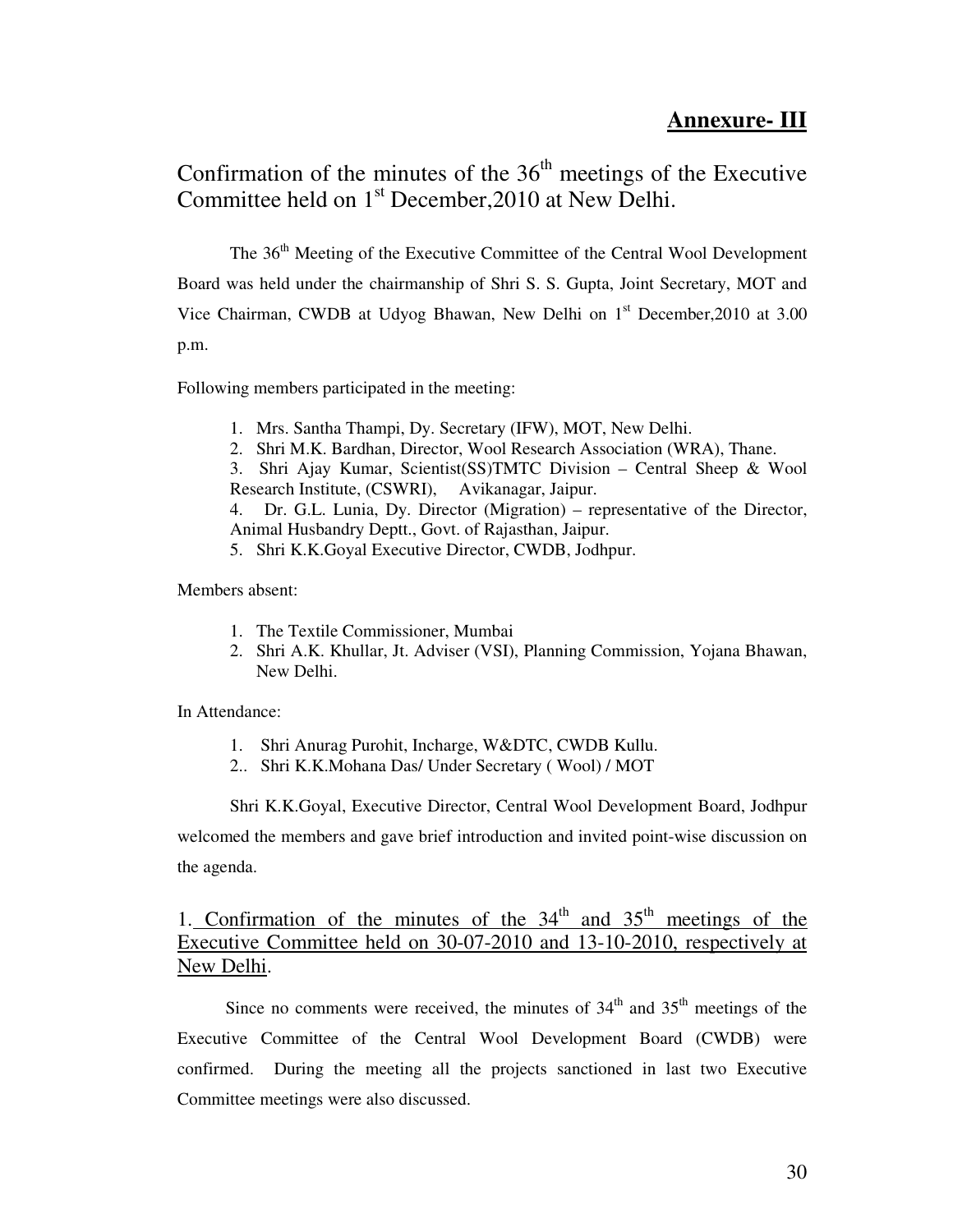## 2. Action taken report on the decisions of the  $34<sup>th</sup>$  &  $35<sup>th</sup>$  meetings of the Executive Committee of the Board.

 Executive Director, CWDB placed statements showing Action Taken Reports (ATR) on the decision of last Executive Committee meetings .

3. Approval for pending project proposals as recommended by the  $15<sup>th</sup>$ meeting of the Project Committee under the scheme of 'Quality Processing of Wool' and approval to cover 30,000 sheep under Feed Supplement component of SWIS.

 The matter was discussed in detail among the members. Implementing Agencies Shikhar handloom,Kullu and Mahadev Woolen mill Mandi have already been sanctioned a CFC and are asking grant for new CFC which is for different activity, scope & Machinary . This issue was discussed in detail whether new project can be sanctioned to these agencies or not. ED/ CWDB stated that thrice advertisement was published in newspaper but very few proposals have been received .Both agencies have completed the project and running the CFC successfully. WRA and CSWRI also informed that they have evaluated the performance of both agency and are satisfied. Accordingly EC has approved financial assistance to those agencies who have been given financial assistance earlier subject to the positive performance of the completed CFC and for different kind of activity, scope & Machinery . Vice Chairman has asked to each member individually for their opinion on the project.

 And after agreement among all members the EC approved the project to Shikhar handloom, Kullu and Mahadev Woolen Mill, Mandi.

| such type of processing facility available in the state. |                  |                      |                        |  |  |
|----------------------------------------------------------|------------------|----------------------|------------------------|--|--|
| Name of Agency                                           | Total cost of    | Financial assistance | Activity               |  |  |
| from whom proposal                                       | project as per   | from CWDB            |                        |  |  |
| received                                                 | prescribed norms | approved by Project  |                        |  |  |
|                                                          | of scheme.       | Committee            |                        |  |  |
| M/s. Nitu                                                | Rs. 103 lakh     | Rs. 50 lakh          | CFC for Carding of     |  |  |
| Enterprises, Rajkot                                      |                  |                      | raw wool.              |  |  |
| Shikher Handloom &                                       | Ra. 59.50 lakh   | Rs. 29.75 lakh       | CFC for Woollen yarn   |  |  |
| <b>Handicraft Weavers</b>                                |                  |                      | Scouring, Combing $&$  |  |  |
| Coop.Society, Kullu.                                     |                  |                      | Spinning.              |  |  |
| Mahadey Woollen                                          | Rs. 106.25 lakh  | <b>Rs.</b> 50 lakh   | CFC for Dyeing $&$     |  |  |
| Mills, Mandi (H.P.)                                      |                  |                      | Finishing of wool $\&$ |  |  |
|                                                          |                  |                      | woollen products.      |  |  |

 EC also approved the project of Nitu Enterprises, Rajkot as presently there is no such type of processing facility available in the state.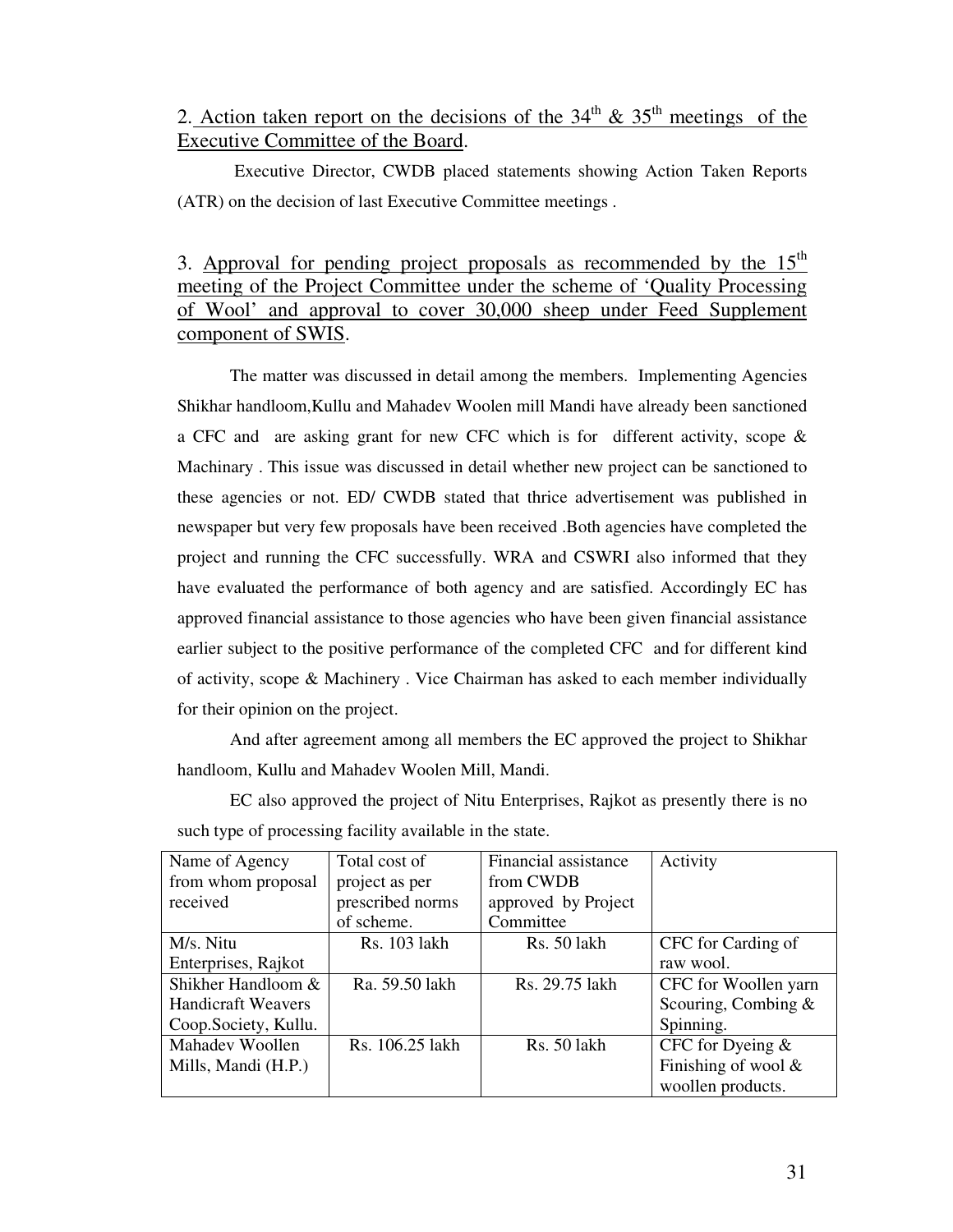#### II. Feed Supplement to College of Veterinary and Animal Science, Bikaner:

 After detailed discussion, the EC approved the proposal of College of Veterinary and Animal Science, Bikaner to benefit 30,000 eligible sheep with financial assistance of total Rs. 81 lakh (Rs. 3 X 90 days X 30000 sheep) for next financial year 2011-12 as per provision made under the scheme.

#### III. Change of location of Woollen Expo from Kanpur to Lucknow:

 The Executive Committee also agreed with the request of 'Asmara Handicrafts & Cultural Society, New Delhi' for change the location of Woollen Expo from Kanpur to Lucknow, being bigger place and possible good response of the public.

#### 4. Constitution of fresh Project Committee to examine and recommend project proposal to the Executive Committee for approval.

 After detail discussion, the Executive Committee reconstituted fresh 'Project Committee' to examine the proposals received from various implementing agencies from time to time under various programmes/schemes being implemented by the Central Wool Development Board, as under :

| 1. Executive Director, CWDB                     | Chairman                |
|-------------------------------------------------|-------------------------|
| 2. Representative of Director, CSWRI            | Member                  |
| 3. Representative of Director, WRA, Thane       | Member                  |
| 4. One subject matter specialist, (if required) | Member                  |
| 5. Mr. Anurag Purohit, Textiles Engineer, CWDB  | <b>Member Secretary</b> |

#### 5. To decide upper limit of Stud Ram/Male Lamb to be distributed under ongoing SWIS projects being implemented by the Govt. agencies.

 After detailed discussion, the Executive Committee stated that enhanced cost can't be agreed till same is approved by EFC/ SFC . JS ( wool) & Chairman / EC directed Executive Detector to include this item in the proposed SFC/ EFC note.

#### 6. To apprise the Committee regarding implementation of SWIS programme in Andhra Pradesh State through Andhra Pradesh Sheep and Goat Development Co-operative Federation Ltd. (APSGDCF), Hyderabad. İ

 The Executive Committee granted permission to transfer the implementation of SWIS project through APSGDCF Limited, Hyderabad (A.P) instead of earlier sanctioned in favour of the Director, Animal Husbandry Department. Hyderabad.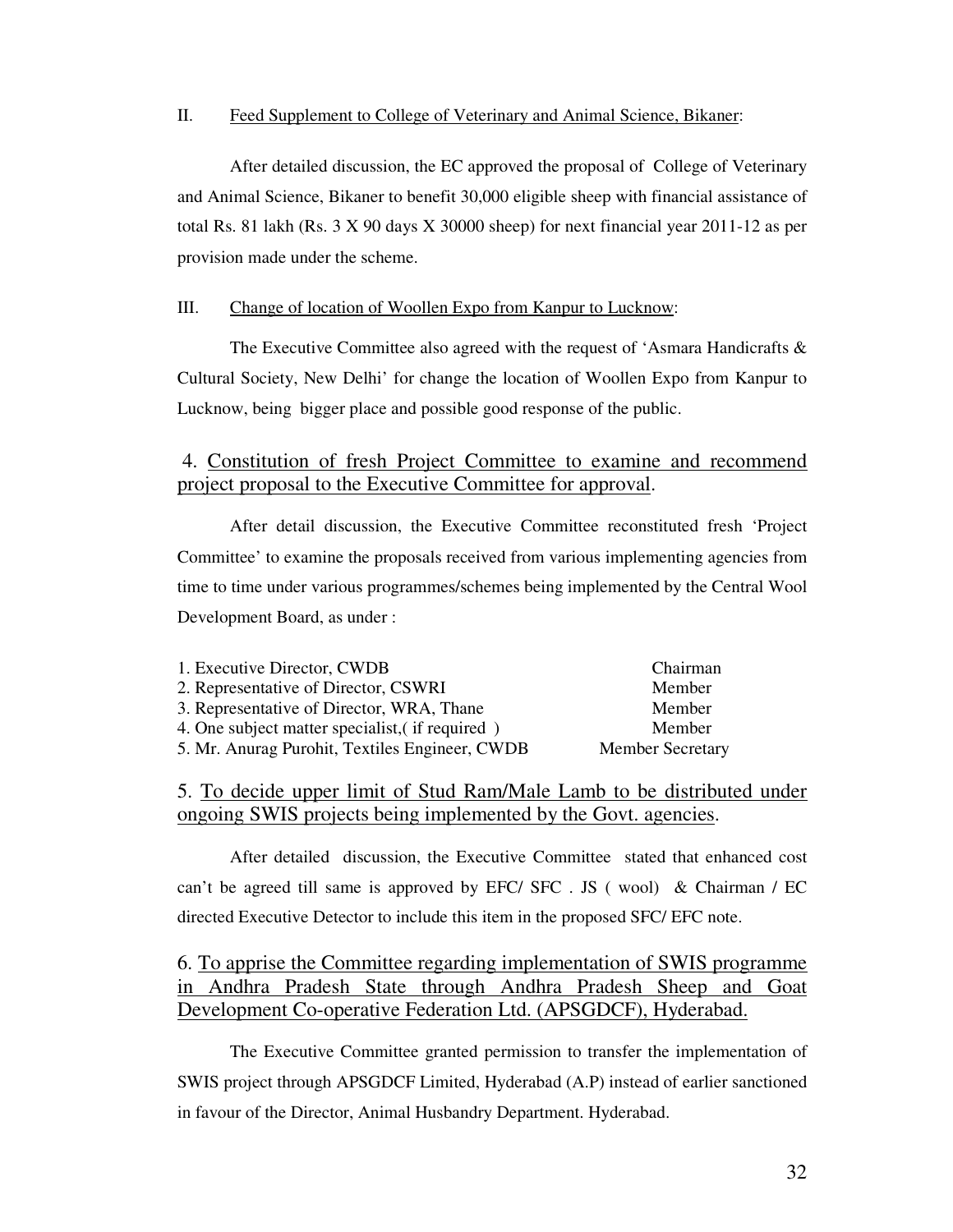7. To approve release of additional funds for purchasing Rams and construction cost of building for setting up of two Multi Purpose Extension Centers under SWIS being implemented by J&K State Sheep & Sheep Products Development Board ,Jammu.

After detailed discussion, the Executive Committee not agreed to proposal till same is approved by SFC/ EFC.

#### 8. Approval for conducting publicity campaign to aware public about Board's scheme during Woollen Expo.

 After detail discussion, the Executive Committee approved reimbursement upto Rs. 2.00 lakh per Expo in favor of Government coordinating Agency/ Big publication media Like Rajasthan Patrika etc. for conducing publicity campaign during the period of Woollen Expo on producing prescribed bills/vouchers against expenditure & this amount should be released on actual Expenditure basis and where same is not being sanctioned in the proposed scheme.

#### **OTHER AGENDA ITEM WITH THE PERMISSION OF THE CHAIR**

 After approval of JS( Wool) & Chairman / EC ED/ CWDB proposed two additional agenda Items.

## (i). TO ORGANIZE A WORKSHOP ON KARAKUL PRODUCTION AT KARGIL BY LAHDC/ KARGIL.

 The EC approved the proposal to organize a workshop at Kargil with Financial Assistance of Rs. 3.00 lakh from the CWDB during 2010-11.

#### (ii) TRANSFER OF POSTS FOR EFFECTIVE WORKING OF CWDB:

 After detailed discussion Executive Committee approved the transfer of post of Deputy Manager Marketing/ CWDB/ Jodhpur & In-charge / WDTC/ Kullu and subsequent transfer of personnel accordingly till new post are approved by MOT and filled up.

\*\*\*\*\*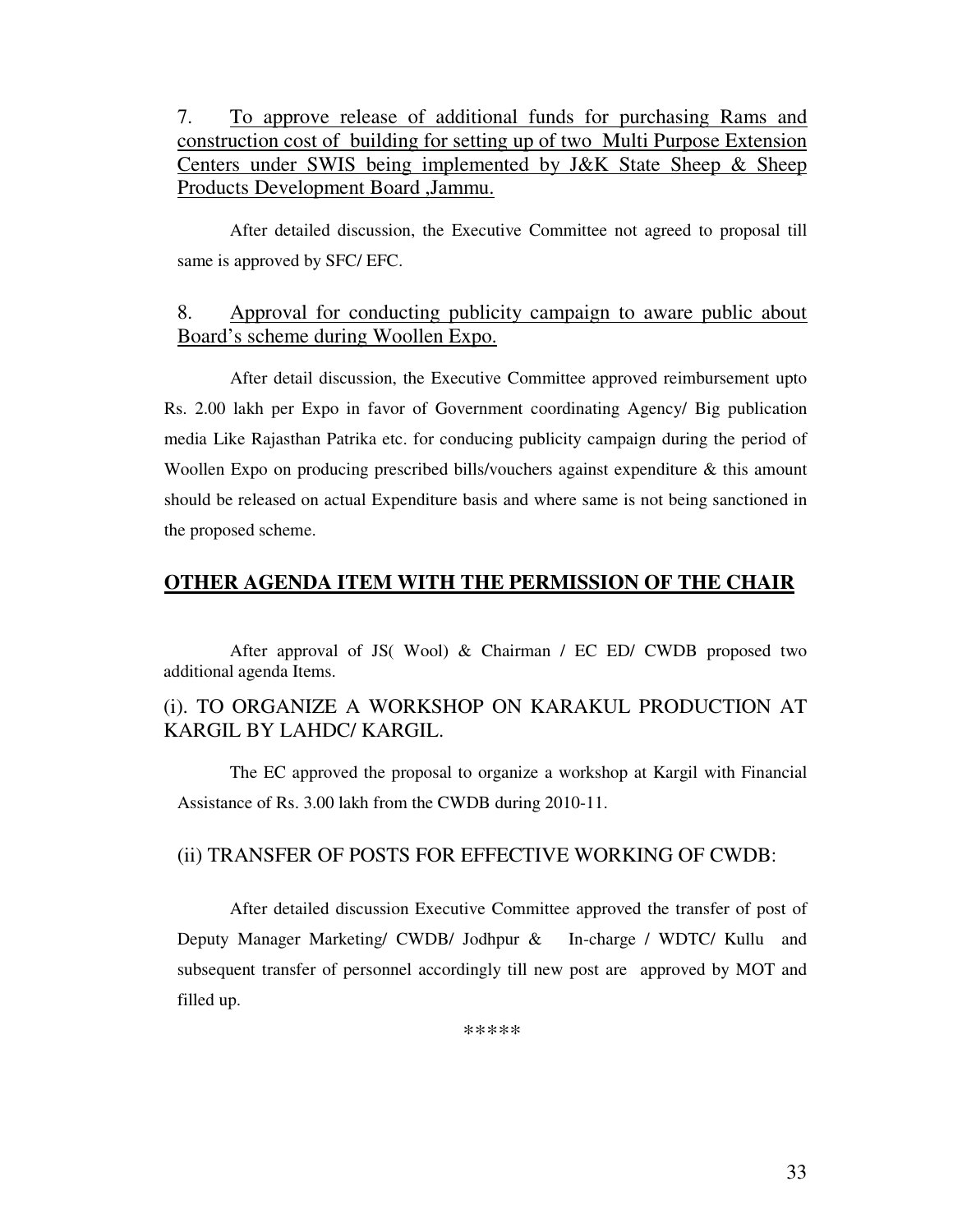## **Annexure – IV**

## Minutes of the 37<sup>th</sup> Executive Committee Meeting held on 03/03/2011 at Udyog Bhavan, New Delhi

The 37<sup>th</sup> Meeting of the Executive Committee of the CWDB was held under the chairmanship of Shri V. Srinivas, Joint Secretary, MOT and Vice Chairman, CWDB at Udyog Bhawan, New Delhi on 3rd March,2011 at 4.00 PM.

Following members participated in the meeting:

- 3. Mrs. Santha Thampi, Dy. Secretary (IFW), MOT, New Delhi.
- 4. Shri M.K. Bardhan, Director, Wool Research Association (WRA), Thane.

3. Shri Ajay Kumar, Scientist (SS)TMTC Division – CSWRI, Avikanagar,

4. Dr.R.P.Nayak,Additional Director – representative of the Director, Animal Husbandry Deptt., Govt. of Rajasthan, Jaipur.

5. Shri K.K.Goyal Executive Director, CWDB, Jodhpur.

Members absent:

- 3. The Textile Commissioner, Mumbai
- 4. Shri A.K. Khullar, Jt. Adviser (VSI), Planning Commission, Yojana Bhawan, New Delhi.

In Attendance:

5. Shri Anurag Purohit, Technical Officer /CWDB, Jodhpur.

Shri K.K.Goyal, Executive Director, CWDB, Jodhpur welcomed the

members and gave brief introduction and invited point-wise discussion on the agenda.

## **1. Confirmation of the minutes of 36th meetings of the Executive Committee held on 01-12-2010 at New Delhi.**

Since no comments were received, the minutes of  $36<sup>th</sup>$  meetings of the Executive Committee of the CWDB were confirmed.

## **2. Action taken report on the decisions of the 36th meetings of the Executive Committee of the Board.**

 Executive Director, CWDB placed statements showing Action Taken Report (ATR) on the decisions of last Executive Committee meetings and after detailed discussion Executive Committee approved it.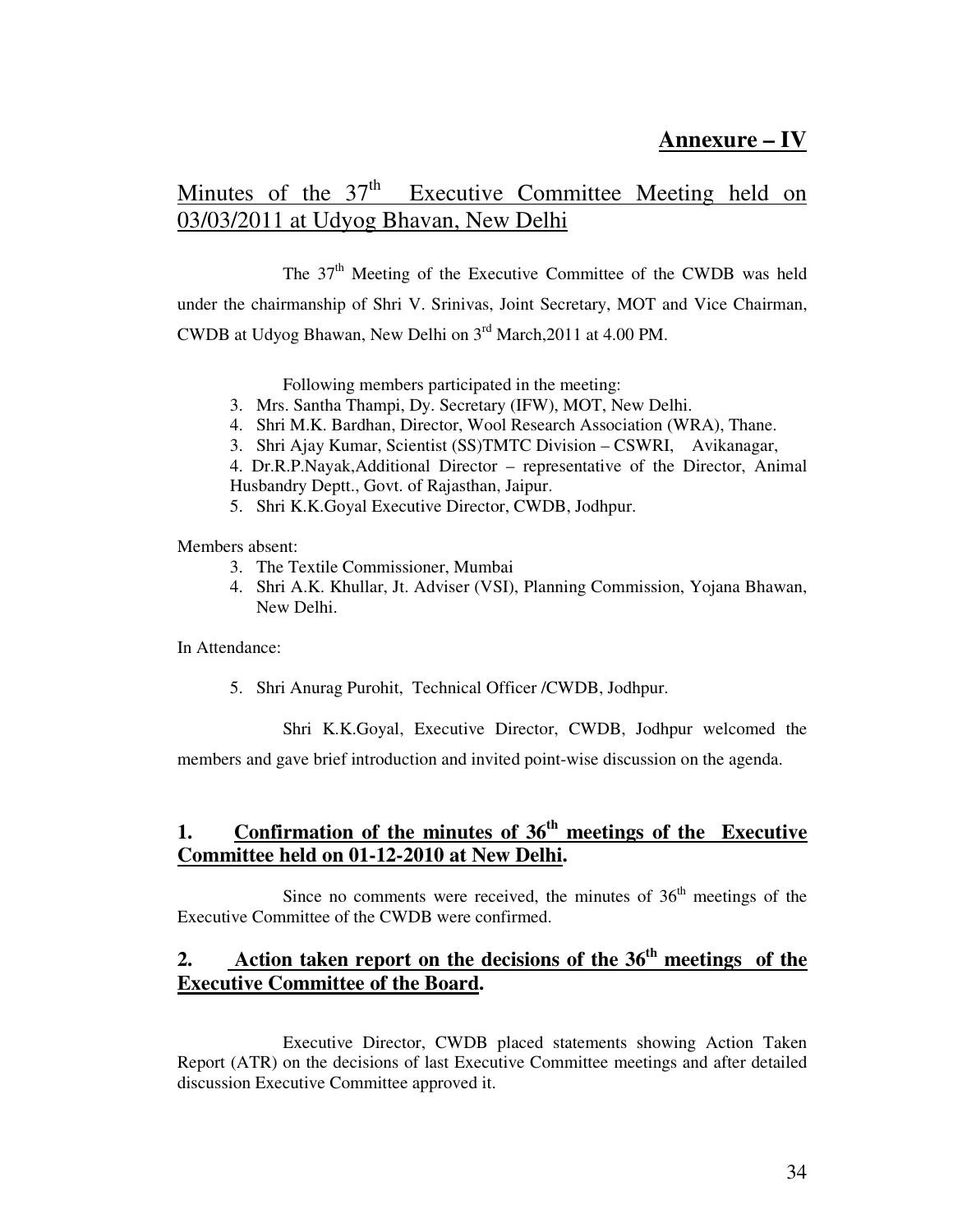ED/ CWDB stated that there are three Agencies ( as under ) for whom CFC have been sanctioned in the past also and they have applied again for CFC for different activities and machineries. Though these Projects have already been sanctioned by Executive Committee in the past and sanction order have also been issued but fund have not been released and issue may be re-considered by Executive Committee.

- *1.* Shikher H & H Weavers Coop.Society, Kullu.
- *2.* Mahadev Woollen Mills, Mandi (H.P.)
- *3.* Shri Oon Vikash Sahakari Udyog Ltd. Beawar.

 ED/ CWDB also stated that in these cases, projects activity and machinery to be installed is different ( from what had already been installed in the past ) and facilities to be created will help wool growers & breeders for providing all type of processing facilities under one roof.

 **Mrs. Santha Thampi, Dy. Secretary (IFW), MOT asked for the details of these projects reasons for holding back the sanctions, if the projects were approved earlier, performance of the agencies in respect of the projects, if any sanctioned to them earlier**. Chairman / CWDB decided that these projects be placed in the next Executive Committee Meeting for consideration with the full information of the projects, including procedure for selection of the agencies, along with the justification for the decision of the Executive Committee. The proposals shall also be accompanied by the physical and financial targets approved by the competent authority for the relevant Scheme along with achievements against the targets.

## **3. To apprise the progress made by the Board during current financial year 2010-11 up to 31st January,2011 under its various schemes.**

 ED/CWDB placed the financial progress of CWDB up to the end of January 2011. He also stated that there are saving mainly in the Quality Processing of Wool Scheme (Post Loom ) as in spite of repeated advertisement in newspaper there are no project proposal and under Social Security Scheme as selected Insurance Agencies (Oriental Insurance Co. and Life Insurance Corporation ) have not utilized the already released grant to them and at the same time many project proposals have been received for consideration under other schemes and to utilize fund, fund should be re-appropriated to other head mainly SWIS and HRD and Promotional activities under IWIDP (Integrated wool Improvement and Development Programme) scheme.

 **Dy. Secy. ( IFW) Smt. Shanta Thampi, stated that from the physical and financial progress shown in the agenda, it is very difficult to know the component wise progress and a consolidated physical and financial progress indicating over all progress along with the targets and achievements during this Plan should be placed before the Committee.** ED/ CWDB stated that from now onwards these figures will be part of EC agenda and over all Physical and Financial Progress will be circulated to all members along with minutes of this meeting. (Attached as Annexure I & II)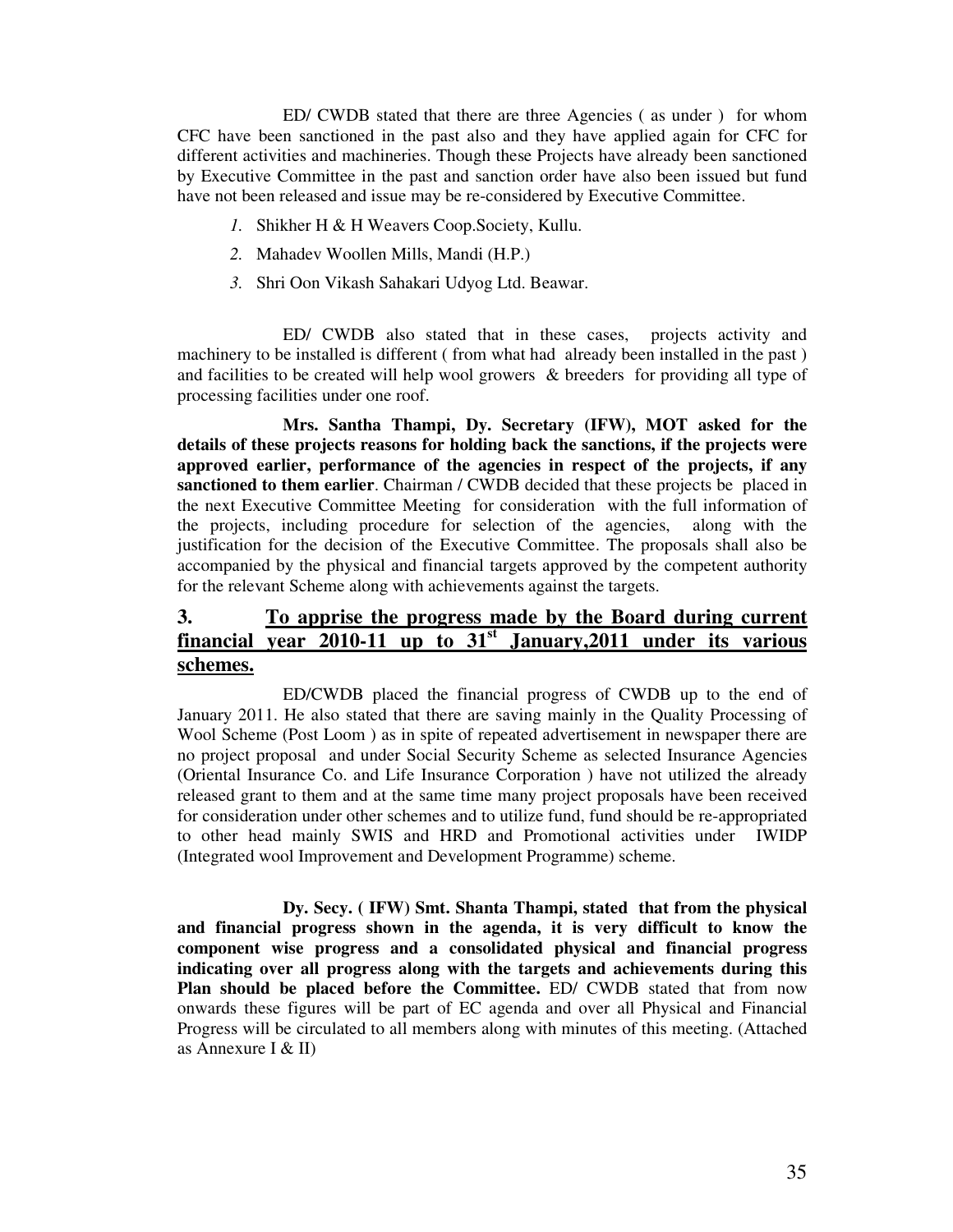Chairman/ CWDB and other members suggested that saving in one scheme should be utilized in other scheme where there are demand. **DS(IFW) opined that re-appropriation of funds from one component to another shall be as per the guidelines of the Scheme a decision on this issue shall be after looking at the overall picture of targets and achievements.** 

## **4 Discussion and approval of Annual Plan 2011-12 of the CWDB.**

 Executive Director CWDB placed the Annual Plan for the year 2011-12 for kind perusal and approval of the Executive Committee and Executive Committee approved the next plan budget of 15.00 Crores**. On a query from DS(IFW) for the basis on which the Annual Plan has been drawn out ED, CWDB informed that the Annual Plan is as approved by the SFC, without any change and the Annual Plan and the 11th Plan Physical and Financial targets would be attached with the minutes. Accordingly EC approved the Annual Action Plan.**

## **5 Approval for release of grant of Rs. 1.00 Crore to LAHDC for Pashmina procurement under the scheme of 'Revolving Fund for Raw Wool Marketing.**

 ED/ CWDB stated that a LAHDC ( Ladakh Autonomous Hill development Council) delegation met both Secretary (Textiles) and Joint secretary (Wool) and requested to sanction Rs. 1.50 Crs. for procurement of Pashmina wool. MOT decided that CWDB may sanction money to LAHDC from saving of previous years after making assessment and accordingly after making assessment of past procurement, it was decided that Rs. 1.00 Crs. may be sanctioned with release of Rs. 50 lakh as first installment in this FY 2010-11as this is a approved scheme under IWIDP.

 **DS(IFW) stated that if the proposal has already been approved by Secretary, MOT, EC cannot deliberate on the agenda and the agenda item can only be noted for information.**

## **6 Discussion and approval of pending project proposals as recommended** by the  $16^{\text{th}}$  and  $17^{\text{th}}$  meeting of the Project Committee **held on 17-01-2011 and 1-03-2011, respectively.**

 Mrs. Santha Thampi, Dy. Secretary (IFW), MOT stated that the details of all R&D projects sanctioned in the current plan and progress made so far should also be shown for better appreciation. ED/ CWDB stated that these details will be circulated to all members along with minutes of this meeting. (Attached as Annexure III)

 **Mrs. Santha Thampi, Dy. Secretary (IFW), MOT also stated that in future projects recommended by Project Committee and placed for the approval of EC should also state the selection criteria, name of the scheme and component under which it falls, number of installments in which funding is to be done, certification to follow GFR Rule etc.** ED\CWDB stated that R&D projects are sanctioned to Govt. Agencies only and these agencies follow GFR procedure. He also stated that all these projects are under the scheme sanctioned by EFC/ SFC.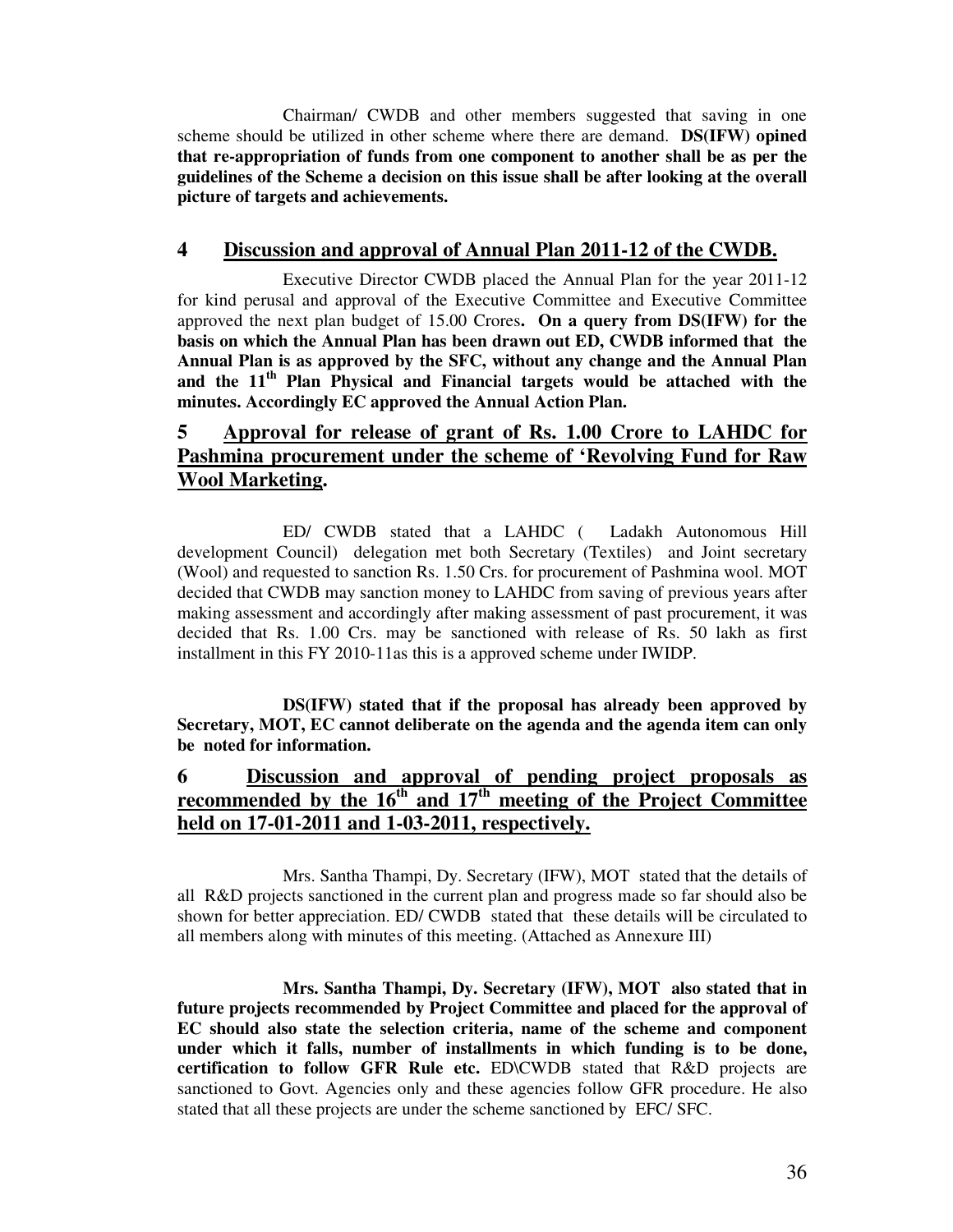**The Committee accordingly approved the R&D projects listed at S.No.1 and 2 and the proposal for organizing seminar by WRA at S.No.6. below. The Committee also observed that the dates of events listed at 5 A, B, C are already over. The projects listed at S.No.3 and 4 shall be placed with details as suggested above in the next meeting.** 

| ${\bf S}$      | Implementing.         | Activity/proposal                     | GOI grant             | Total           | Project         |
|----------------|-----------------------|---------------------------------------|-----------------------|-----------------|-----------------|
| $\mathbf N$    | Agency                |                                       | required (Rs. in      | Project         | period          |
|                |                       |                                       | lakh)                 | Cost            |                 |
| $\mathbf{1}$   | College of            | R&D Project on                        | Rs. 70 lakh           | Rs. 94          | 2 years         |
|                | Veterinary &          | "Conservation, propagation            |                       | lakh            |                 |
|                | Animal                | and dissemination of Bikaneri-        |                       |                 |                 |
|                | Science,              | Chokla Sheep for carpet wool          |                       |                 |                 |
|                | Bikaner.              | production                            |                       |                 |                 |
| $\overline{2}$ | <b>Wool Research</b>  | R&D Project proposal on               | Rs. 22.72 lakh        | Rs.             | 2 years         |
|                | Association,          | 'Development of thermal               |                       | 34.45           |                 |
|                | Thane.                | responsive high altitude              | (including cost of    | lakh            |                 |
|                |                       | multilayer protective clothing        | equipments of Rs.     |                 |                 |
|                |                       | made principally of angora            | $11$ lakh $)$         |                 |                 |
|                |                       | fibre'.                               |                       |                 |                 |
| $\mathbf{3}$   | Rajasthan             | <b>Training Programme for</b>         | <b>Rs. 4.16 Lakh</b>  | Rs. 4.16        | 1 year          |
|                | Carpet $&$            | conducting carpet/Durry               |                       | lakhs           |                 |
|                | Woollen               | weaving programme under the           | (Cost for stipend,    |                 |                 |
|                | Products              | scheme of CFC-cum-Training            | honorarium and        |                 |                 |
|                | Development           | activity under Improve-ment of        | assistance for        |                 |                 |
|                | Society, Jaipur.      | Wool Fibre to train 40 trainees.      | looms $@25\%$ )       |                 |                 |
|                |                       | 10 trainees per batch. Total 4        |                       |                 |                 |
|                |                       | batch each of 90 days.                |                       |                 |                 |
| 4              | Rajasthan             | Training Programme for "CAD           | <b>Rs. 5.76 Lakh</b>  | Rs. 5.76        | 1 year          |
|                | Carpet &              | Programme" under the scheme           |                       | lakh            |                 |
|                | Woollen               | of CFC-cum-Training activity          |                       | (project        |                 |
|                | Products Deve.        | under Improvement of Wool             |                       | cost Rs.        |                 |
|                | Society, Jaipur.      | Fibre to develop skilled              |                       | 12.83           |                 |
|                |                       | manpower for carpet industry.         |                       | lakh)           |                 |
| 5              | <b>WOOL</b>           | <b>Tex-Trends-2011 (Woollen</b>       | <b>Rs. 24.82 lakh</b> | Rs.             | $2 - 4$         |
| $\mathbf A$    | <b>TEXPRO</b>         | Expo) to be organized by.             | @ about Rs.           | 24.82           | Feb., 11.       |
|                | <b>Mumbai</b>         | (AEPC)                                | 50,000 per stall.     | lakh            |                 |
|                | DIC, Pali             | <b>Woollen Expo at Pali</b>           | <b>Rs. 1.82 lakh</b>  | <b>Rs. 1.82</b> | <b>Jan.</b> ,11 |
| B              |                       |                                       |                       | lakh            |                 |
|                | <b>Southern</b>       | <b>Woollen Expo at Surat with</b>     | <b>Rs. 11.00 lakh</b> | Rs.             | 24-28           |
| C              | Gujarat               | <b>International Exhibition &amp;</b> |                       | 11.00           | Feb.            |
|                | <b>Chamber of</b>     | <b>Convention Centre (SIECC)</b>      |                       | lakh            |                 |
|                | <b>Commerce &amp;</b> |                                       |                       |                 |                 |
|                | Industry,             |                                       |                       |                 |                 |
| 6              | Wool Research         | To Organize workshop on               | Rs. 5.0 Lakhs         | Rs. 5.0         | $1-2$ Day       |
|                | Association,          | schemes o CWDB and R&D                |                       | Lakhs           |                 |
|                | Thane                 | Projects by WRA/Thane.                |                       |                 |                 |

Scheme : HRD & Promotional activities.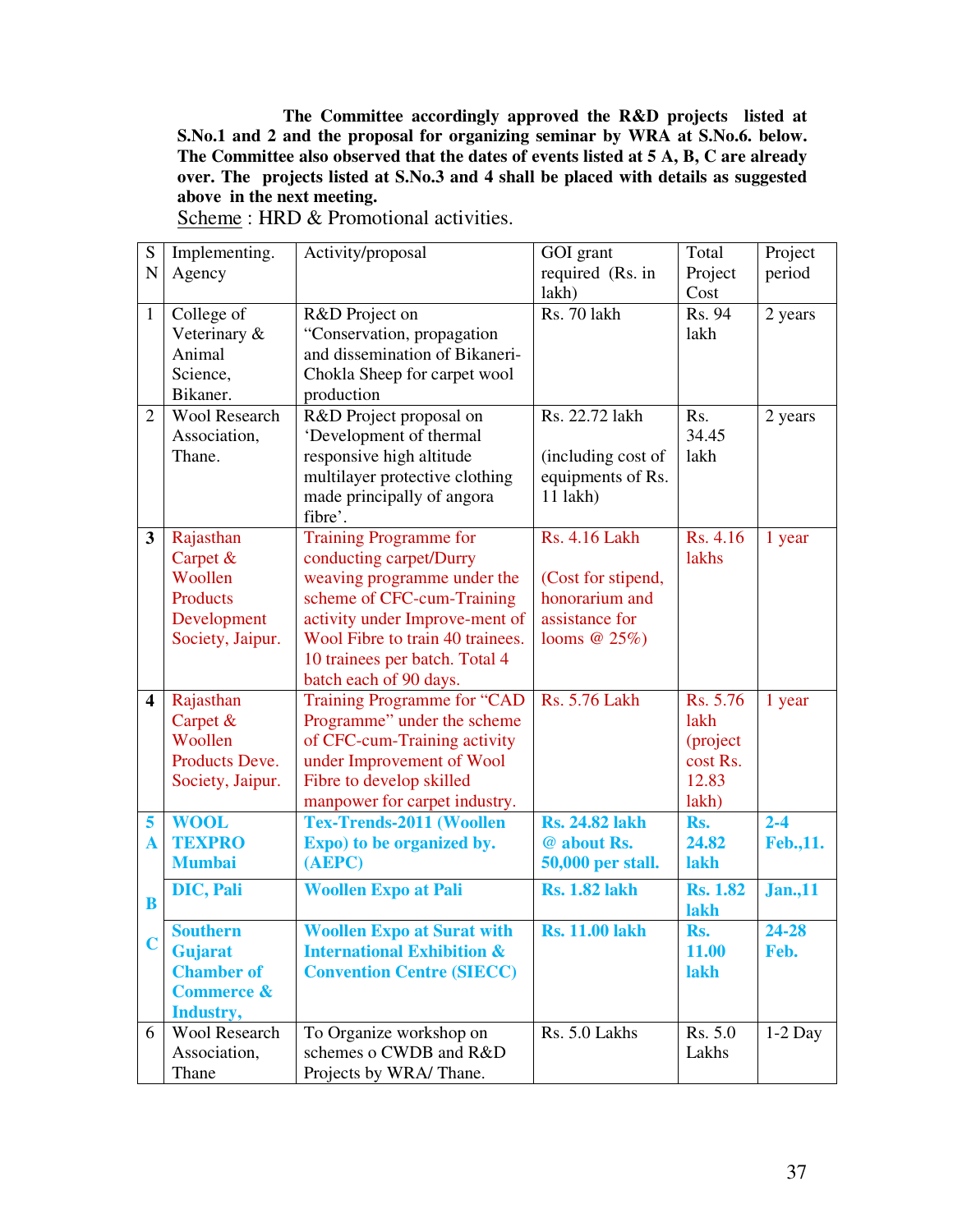The Executive Committee directed that Research & Development project must cut on unproductive expenditure hence a 10% reduction shall be implemented in case of R&D projects mentioned at sr. no. 1 & 2 above.

#### **Scheme : Quality Processing of Wool**

 **Director, WRA informed that the funds sought under the project is only for the machinery for the project and the WRA as Technical Evaluation authority has appraised and assessed the requirement of the machinery in these two projects and GOI grant sought is only for the machinery component, which will be procured through open tender. The Committee approved the proposals based on the above clarification subject to the condition that procurement of machinery will be strictly in adherence to the GFR procedure and the proposal is as per the Scheme guidelines. (CWDB would incorporate the fund release pattern and the monitoring mechanism of the projects in the minutes.** 

| S              | Implementing.  | Activity/proposal                  | GOI grant      | Total        |
|----------------|----------------|------------------------------------|----------------|--------------|
| N              | Agency         |                                    | (Rs. in lakh)  | Project Cost |
| $\overline{1}$ | M/s. Laxmi     | CFC for Pre-loom processing        | Rs. 50 lakh    | Rs. 110.60   |
|                | Woollen Mills, | activity under 'Technology         |                | lakh         |
|                | <b>Bikaner</b> | Upgradation by installing blending |                |              |
|                |                | line system to improve the quality |                |              |
|                |                | of processed carpet yarn'.         |                |              |
| 2              | Gujarat Sheep  | CFC for Bale Pressing machines.    | Rs. 50 lakh    | Rs. 50 lakhs |
|                | & Wool         | (Two units)                        | for two units. |              |
|                | Development    |                                    |                |              |
|                | Corp. Ltd,     |                                    |                |              |
|                | Gandhinagar    |                                    |                |              |

#### **Scheme : Angora Wool Improvement Scheme**

Considerastion of the following projects was deferred.

| -S<br>N | Implementing.<br>Agency   | Activity/proposal                                                      | GOI grant<br>(Rs. in lakh) | Total<br>Project<br>Cost | Project<br>period |
|---------|---------------------------|------------------------------------------------------------------------|----------------------------|--------------------------|-------------------|
|         | <b>HIFEED</b><br>Dehradun | Angora Rabbit rearing<br>project for Tehri Garhwal<br>for 20 families. | Rs. 6.93 lakh              | Rs. 10.40<br>lakh        | 2 years           |

#### **Feed Supplement component of 'Sheep & Wool Improvement Scheme'**

 The feed supplement scheme was explained by ED/ CWDB and stated that under the scheme feed will be procured by Implementing agency and will be distributed to selected sheep breeders. ED/ CWDB also stated that in the case of Project listed at Sr. No. 3, 4  $\&$  5 feed will be procured from Rajasthan Dairy Co-operative federation plant at Jodhpur and Implementing Agency will only distribute the feed and same procedure have been adopted in the past also. Dy. Secy. ( IFW) Smt. Shanta Thampi stated that there is hardly any time left in this FY and so it should be covered in the next FY 2011-12. ED/ CWDB stated that this will be implemented in next FY only as feed is mainly required for April-May-June months but for procurement of feed advance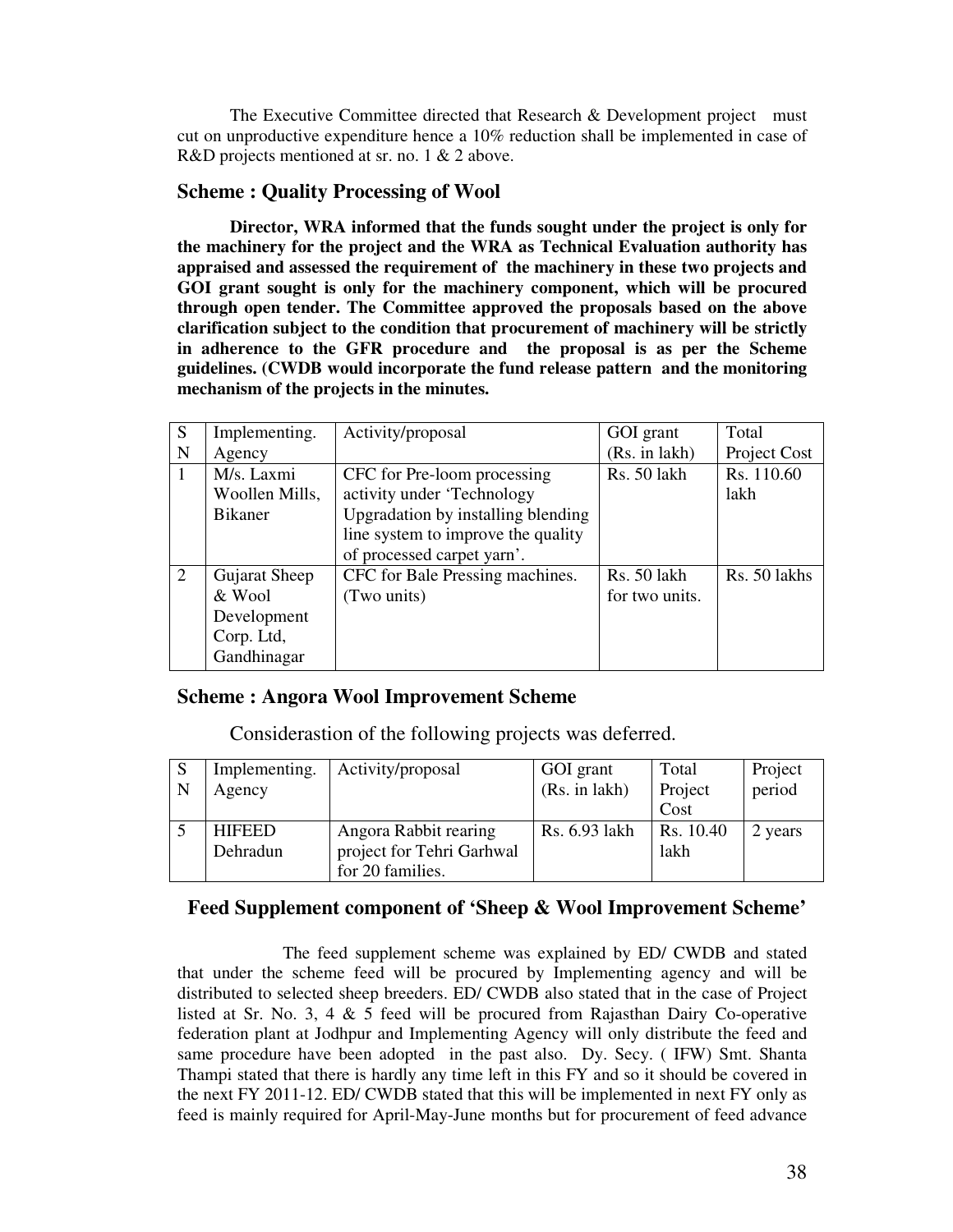order is to be placed to feed Supply agency and it will take minimum one months, therefore projects under feed supplement should be sanctioned in this FY and money will be released in next financial Year. Executive Committee approved following Project proposals for FY 2011-12 utilizing the saving of previous years.

| S.             | <b>Name of Agency submitted</b> | Funds required during 2011-             | <b>Total Project</b>  |
|----------------|---------------------------------|-----------------------------------------|-----------------------|
| N              | the project proposals           | 12(Rs. in lakh)                         | Cost                  |
| $\mathbf{1}$   | Ladhak Autonomous Hills         | $Rs. 0.675$ Crore                       | Rs. 0.675             |
|                | Development Council, Leh        | 0.25 lakh Sheep & Pashmina @            | Crore                 |
|                | (J&K)                           | Rs 3/- sheep for 90 days                |                       |
| $\overline{2}$ | Ladhak Autonomous Hills         | Rs. 0.675 Crs. foor                     | Rs. 0.675             |
|                | Development Council Kargil      | 0.25 lakh Sheep & Pashmina @            | Crore                 |
|                | (J&K)                           | Rs 3/- sheep for 90 days                |                       |
| 3              | Sakshi Anusandhan Sansthan,     | Rs. 0.54 Crore for                      | <b>Rs. 0.54 Crore</b> |
|                | Pholodi, Rajasthan. (NGO        | 0.20 lakh Sheep $\omega$ Rs 3 per sheep |                       |
|                | imple-menting Board's SWIS      | for 90 days in a year                   |                       |
|                | project)                        |                                         |                       |
| $\overline{4}$ | Mahila Mandal,                  | <b>Rs. 1.215 Crore</b>                  |                       |
|                | Barmer (Raj.) (NGO imple-       | 0.45 lakh Sheep $@$ Rs 3 per sheep      | Rs. 1.215             |
|                | menting SWIS project)           | for 90 days in a year                   | Crore                 |
| 5              | Sneh Samaj Sansthan, Bikaner    | <b>Rs. 0.27 Crore</b>                   | <b>Rs. 0.27 Crore</b> |
|                | (NGO implement-ting Board's     | 0.10 lakh Sheep $@$ Rs 3 per sheep      |                       |
|                | SWIS project)                   | for 90 days in a year                   |                       |
|                | <b>TOTAL</b>                    | 1.25 lakh sheep                         | Rs. 3.375 Cr          |

#### **Sheep Pen component of 'Sheep & Wool Improvement Scheme' (SWIS)**

 ED/ CWDB stated that this scheme was sanctioned in March 2010 through SFC note and a Planning Commission team also recommended the same during their visit to some of the Project area in Barmer/ Jaisalmer District. Under the scheme financial assistance would be provided to Selected sheep breeders for construction of sheep pen @ Rs. 10,000/- each. Rest of money for construction will be financed by sheep breeder himself. Consideration of the proposals were deferred.

| S                           | Name of Agency who submitted     | <b>Funds required during</b> | <b>Total</b>       | <b>Project</b> |
|-----------------------------|----------------------------------|------------------------------|--------------------|----------------|
| N                           | the project proposals            | 2010-11 (Rs. in lakh)        | <b>Project</b>     | period         |
|                             |                                  |                              | Cost               |                |
|                             | Ladhak Autonomous Hills          | $Rs. 0.20$ Crore             | Rs. 0.20           | 2010-          |
|                             | Development Council , Leh (J&K)  | 200 Sheep Pen @ Rs 10,000/-  | Crore              | 11             |
| $\mathcal{D}_{\mathcal{L}}$ | Ladhak Autonomous Hills          | <b>Rs. 0.27 Crore</b>        | Rs. 0.27           | 2010-          |
|                             | Development Council, Kargil J&K  | 270 Sheep Pen @ Rs 10,000/-  | Crore              | 11             |
| 3                           | Uttarakhand Sheep & Wool         | $Rs. 0.01$ Crore             | Rs. 0.01           | 2010-          |
|                             | Development Board, Dehradun      | 10 Sheep Pen @ Rs 10,000/-   | Crore              | 11             |
| 4 <sup>1</sup>              | Director, Animal Husbandry       | <b>Rs. 0.06 Crore</b>        | Rs. 0.06           | $2010-$        |
|                             | Deptt., Govt. of A P, Hyderabad. | 60 Sheep Pen @ Rs 10,000/-   | Crore              | 11             |
| 5 <sup>5</sup>              | Mahila Mandal Barmer, Agor,      | $Rs. 0.20$ Crore             | Rs. 0.20           | 2010-          |
|                             | Barmer (Rajasthan)               | 200 Sheep Pen @ Rs 10,000    | Crore              | 11             |
|                             | <b>TOTAL</b>                     | 740 units (Sheep Pen)        | <b>Rs. 0.74Crs</b> |                |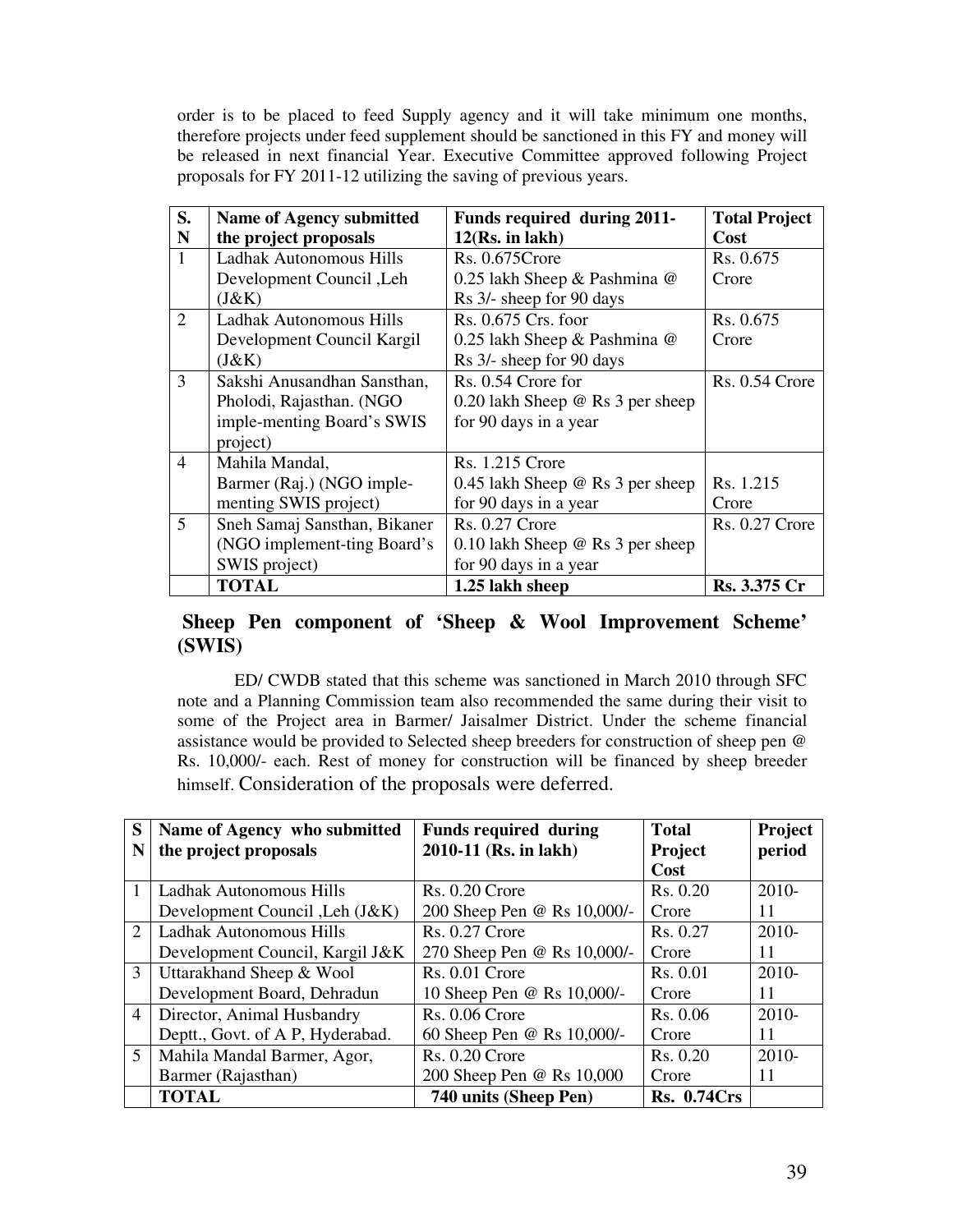#### **Human Resource Development Programme- Participating in IWTO Conference at China and USA by WOOLTEXPRO.**

 ED explained that this proposal is to be funded from the International Cooperation component of the HRD Scheme. **Dy. Secy. (IFW) Smt. Shanta Thampi stated that the International Co-operatrion Component of HRD Scheme is meant for training programmes in collaboration with other wool producing countries** and before sanctioning it should be looked into whether IWTO (International Wool Textiles Organization) Conference can be covered under it or not. ED/ CWDB stated that 3 days IWTO conference is very identical to training as there will be lectures on topics like introduction of new technology for the processing of wool, possibilities for development of technology in the area where it requires, international co-operation for the technology including transfer of technology etc. In the conference method\process of the system for procurement, processing, development and marketing of the wool and woolens will also be discussed along with the difficulties arises and remedies for them. In such type of conferences senior level delegation from different countries comes and discussion with them will be very helpful for making development schemes and framing policies for wool sector in India.

 The JS (MOT) & Chairman/ EC was also of the view that participation in these conference will be beneficial and WRA should also be included in one of the conference. And after detailed discussion Executive Committee approved the participation in IWTO conference though The Executive Committee also approved the proposal of post facto approval for sanction of Rs. 5 lakhs for participation by ED, WOOLTEXPRO as a member of minister level delegation to Australia .

 **DS(IFW) expressed her dissent on the views of Committee in regard to the coverage of the activity under the above Scheme component.** 

#### **7. Discussion and approval for increased cost for machinery and contractual service under R&D project in favour of CSWRI.**

 Mrs. Santha Thampi, Dy. Secretary (IFW), MOT stated that increase in the cost of the projects may first be discussed with technical expert and comments of the expert may be placed in the next meeting for approval. After detailed discussion the Executive Committee decided to put up the proposal again in the next EC meeting with reasoned justification for such steep enhancement in project cost within small period of less than one year.

Meeting ended with the vote of thanks to chair.

**\*\*\*\*\*\*\***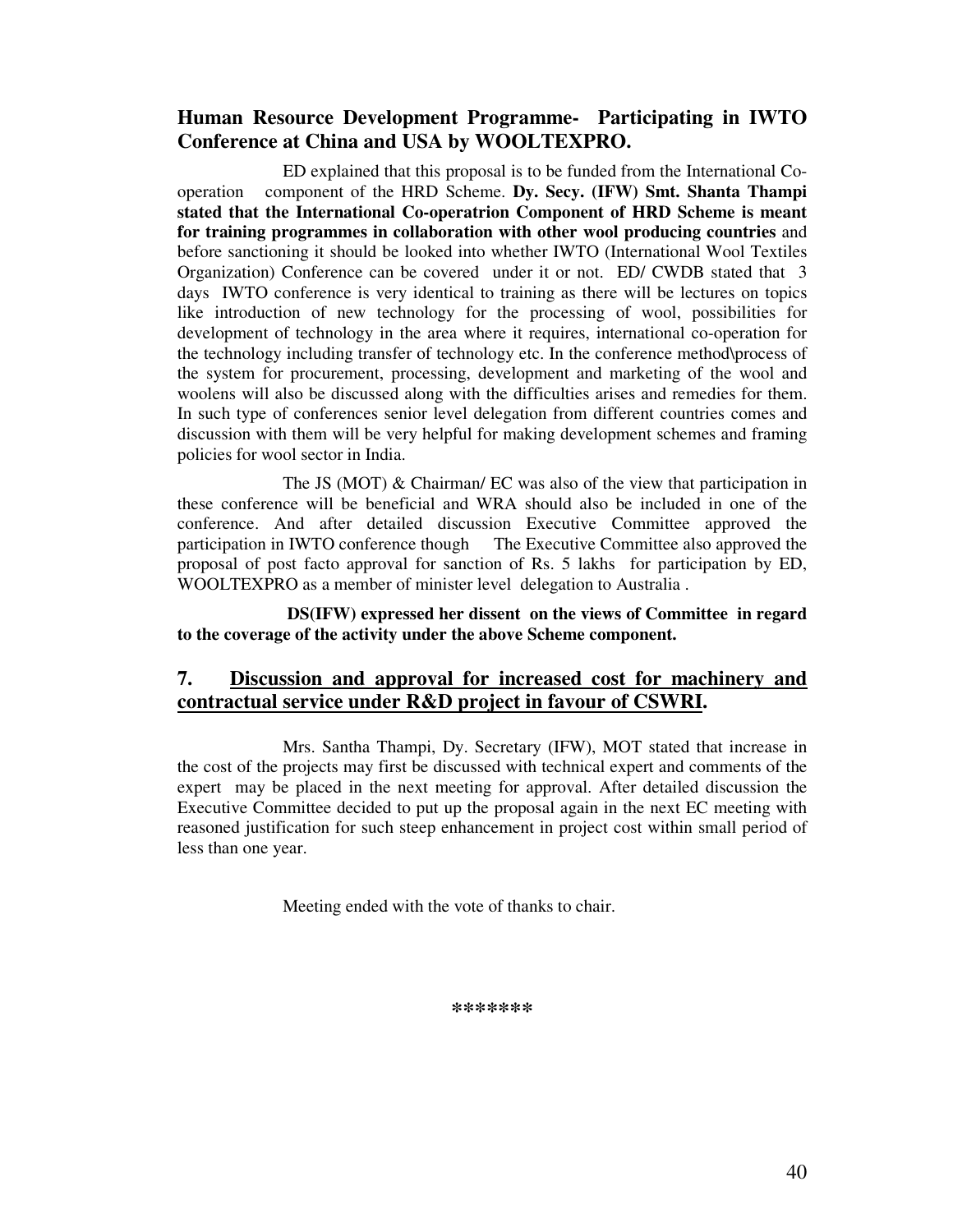

# **Central Wool Development Board** (Ministry of Textiles, Govt. of India) Jodhpur

# $2010 - 11$

**Office Address Central Wool Development Board (Ministry of Textiles, Government of India) C-3, Shastri Nagar, JODHPUR (Rajasthan) 342 003 Phone- (0291) 2433967, 2616328 Fax- (0291) 2439017 Web: www.woolboard.nic.in** 

**E Mail: woolindiajodhpur@dataone.in**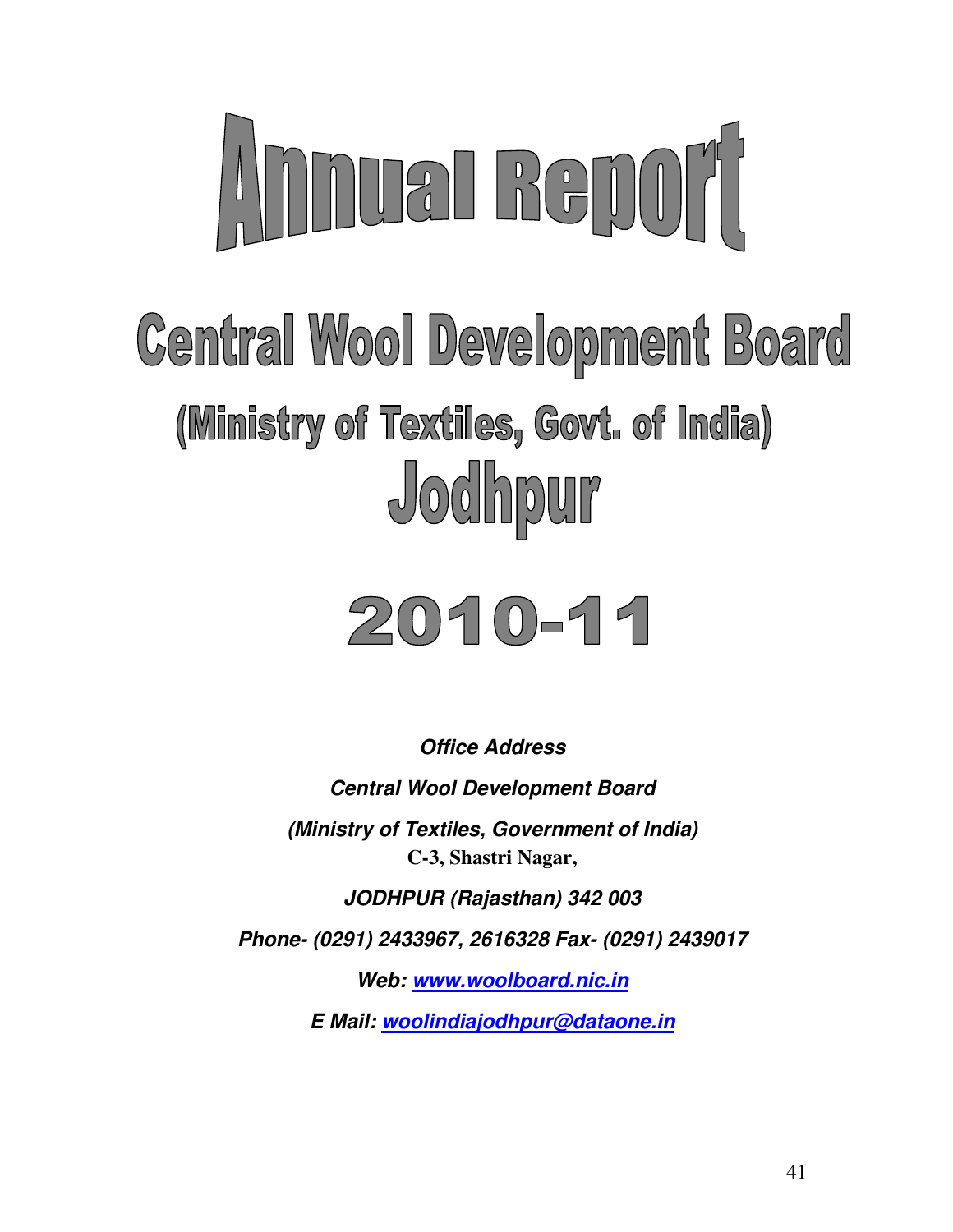## **C O N T E N T S**

| Sl. No.        | <b>Chapter</b>                                                                        | Page      |
|----------------|---------------------------------------------------------------------------------------|-----------|
| $\mathbf{1}$   | <b>INTRODUCTION &amp; BUDGET ALLOCATION &amp;</b><br><b>EXPENDITURE</b>               | 43        |
| $\overline{2}$ | <b>CONSTITUTION OF THE BOARD</b>                                                      | 44        |
| $\overline{3}$ | <b>ACTIVITIES AND BUDGET ALLOCATION &amp;</b><br><b>EXPENDITURE DURING 2010-11</b>    | 45        |
| $\overline{4}$ | AUDIT OF ACCOUNTS OF THE BOARD FOR THE<br><b>YEAR 2010-11</b>                         | 51        |
| 5              | ANNEXURES (i) LIST OF BOARD MEMBERS                                                   | 52        |
| 6              | ANNEXURES (ii) LIST OF EXECUTIVE COMMITTEE<br><b>MEMBERS</b>                          | 54        |
| 7              | ANNEXURES (iii) STATEMENT OF PHYSICAL &<br>FINANCIAL TARGETS & ACHIEVMENTS OF 2010-11 | 55        |
| 8              | ANNEXURE- (iv) AUDIT REPORT, INCOME &<br><b>EXPENDITURE &amp; BALANCE SHEET</b>       | $61 - 75$ |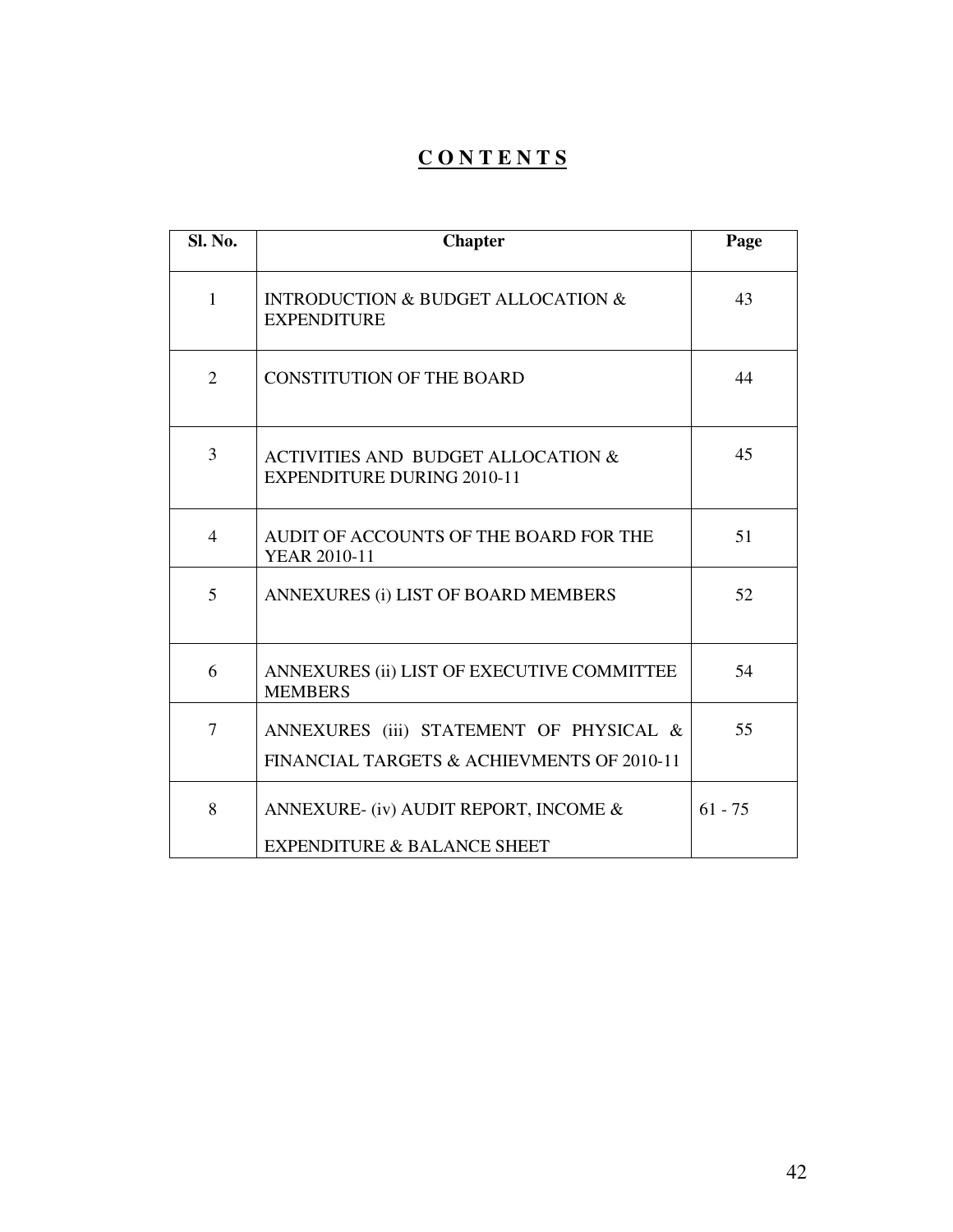#### **Introduction :**

 The Central Wool Development Board was constituted in July, 1987 with it's headquarter at Jodhpur, Rajasthan. The Board has started functioning since 1989. The Central Wool Development Board has been registered as Society under the Society Registration Act 1958. It works under the overall guidance of Governing Body. The Board also functions as an Advisory Body to the Ministry of Textiles on the matters relating to growth and development of wool including import & export of wool and product made thereof.

#### **Budget Allocation /Expenditure**

The Government of India, Ministry of Textiles, had allocated total financial out lay of Rs. 16.50 Crore (Plan fund Rs.15.00 Crore and Non-Plan fund Rs. 1.50 Crore) for the Financial Year 2010-11. The Board has utilized Rs 15.03 Crore on implementations of Plan Scheme and utilized Rs 1.73 Crore under Non Plan head. The details are as under: -

#### **i)** *Grant-in-aid***: -**

The Ministry of Textiles released grant-in-aid to Central Wool Development Board during the year 2010-11 for enabling it to exercise the powers and discharge its functions under the Resolution. The details of the grant-in-aid released by the Government of India, Ministry of Textiles, New Delhi for the year 2010-11 are as follows: -

| <b>Particulars</b>              | <b>Non Plan</b> | <b>Plan</b>  | <b>Total</b> |
|---------------------------------|-----------------|--------------|--------------|
| Opening Balance as on 1-04-2010 | 1,43,592        | 4,25,94,468  | 4,27,38,060  |
| Grants received during the year | 1,48,56,408     | 10,74,05,532 | 12,22,61,940 |
| Total: $\rightarrow$            | 1,50,00,000     | 15,00,00,000 | 16,50,00,000 |

#### **ii)** *Expenditure for 2010-11 :* **-**

Out of total allocated financial outlay of Rs. 15.00 Crore approved by Ministry of Textiles, a sum of Rs 15.03 Crore was utilized by the Board against the Annual Plan 2010-11 on implementations of Plan Scheme and Projects**.** Whereas out of Rs. 1.50 Crore allocated for Non-plan expenditure, the CWDB has utilized Rs 1.73 Crore. The details are as under:

|                                |                 |       | [Rs. in Crore] |
|--------------------------------|-----------------|-------|----------------|
| <b>Particulars</b>             | <b>Non Plan</b> | Plan  | <b>Total</b>   |
|                                |                 |       |                |
| Development of $Wood -$        |                 | 15.03 | 15.03          |
| Administration of Central Wool | 1.73            |       | 1.73           |
| Dev. Board                     |                 |       |                |
| Total: $\rightarrow$           | 1.73            | 15.03 | 16.76          |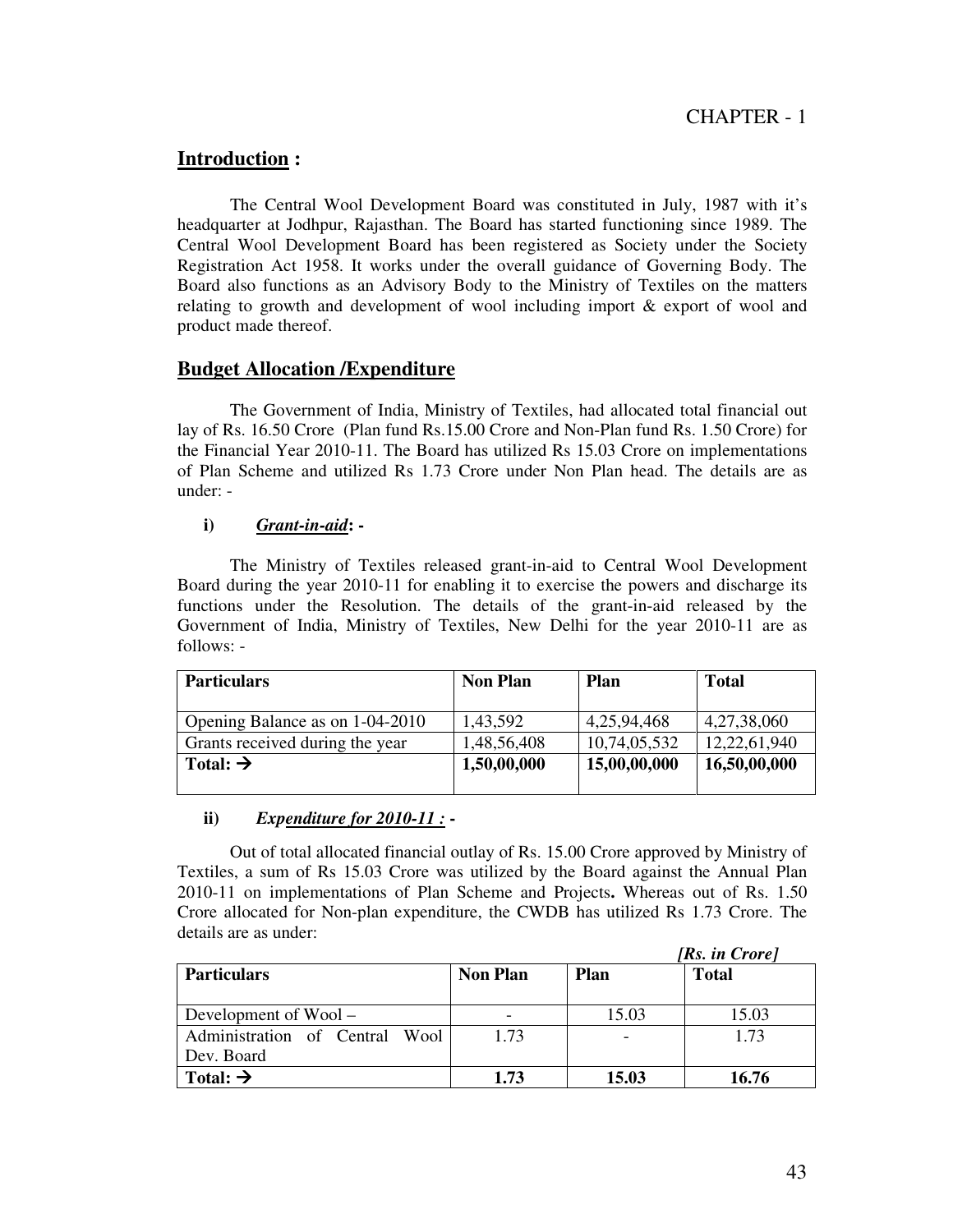#### CHAPTER – 2

#### **Constitution of the Board : -**

Under Resolution of F.No.8/4/85-WT dated  $7<sup>th</sup>$  July 1987, Government of India, Ministry of Textiles had set up Central Wool Development Board. The Government of India vide its Gazette Notification No. 2/7/2008-W&WT dated 22nd November,2010 have reconstituted the Board for a period of two years from the date of reconstitution. Posts of Chairman and eight non-official members kept vacant and the Joint Secretary (Wool), Ministry of Textiles is Vice-Chairman of the Board. Till the post of Chairman is filled up, Vice Chairman shall discharge the duties of Chairman. A list of reconstituted Governing Body members is enclosed at **Annexure- (i)**

 In pursuance of DOPT, Govt. of India O.M. No. 10/1/2009-EO (MM-II) dated 18-12-2009, Shri K.K. Goyal has taken over the charge of the post of the Executive Director, CWDB on  $17<sup>th</sup>$  February, 2010.

#### **i) Board Meeting: -**

The  $27<sup>th</sup>$  and  $28<sup>th</sup>$  Governing Body meetings of the Central Wool Development Board was held on  $10^{th}$  May,  $2010$  and  $30^{th}$  August,  $2010$  at Srinagar and Jodhpur, respectively. The meeting was presided over by Shri Sagar Rayka, Chairman of the CWDB.

#### **ii) Executive Committee: -**

The 33<sup>rd</sup> 34<sup>th</sup> 35<sup>th</sup> 36<sup>th</sup> 37<sup>th</sup> Executive Committee meetings of the Central Wool Development Board were held on 25-06-2010, 30-07-2010, 13-10-2010, 1-12-2010 and 3-03-2011 at New Delhi, respectively.  $33<sup>rd</sup> 34<sup>th</sup> 35<sup>th</sup>$  and  $36<sup>th</sup>$  Executive Committee meetings were presided over by Shri S.S. Gupta, Jt. Secretary, MOT and  $37<sup>th</sup>$  meeting was presided over by Shri V. Srinivas, Joint Secretary (Wool), Ministry of Textiles and Vice Chairman, CWDB.

 As per the provision of Memorandum of Association and Rules & Regulations of CWDB, the Board re-constituted the Executive Committee of the Board in its  $25<sup>th</sup>$ Governing Body meeting to administer the affairs of the Board, in accordance with the Rules and Regulations and Bye Laws of the Board for furtherance of its objectives. A list of the members of the Executive Committee is enclosed at **Annexure (ii).**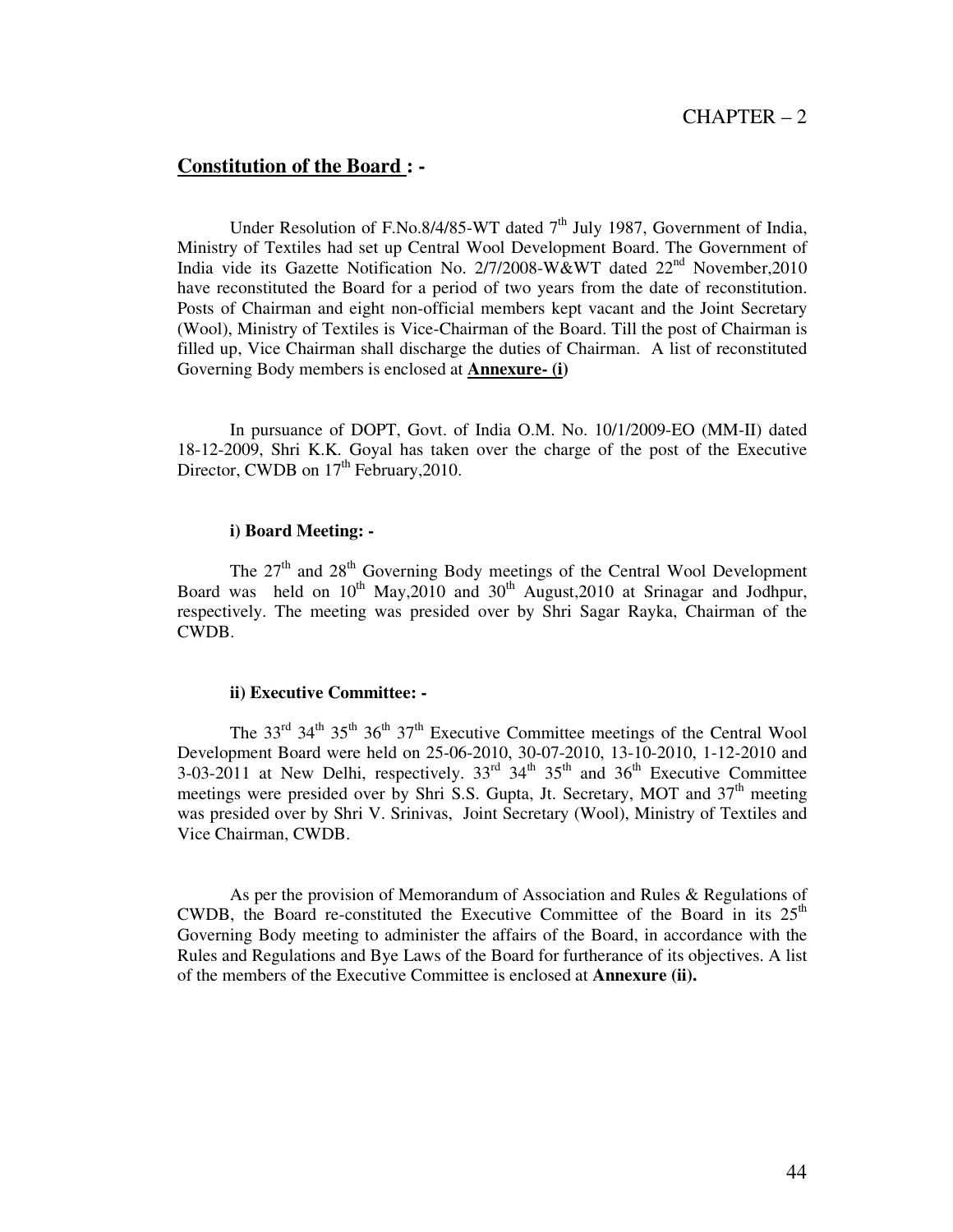#### CHAPTER 3

## **Activities, Budget Allocation and Expenditure during 2010-11**

 The Ministry of Textiles had approved total financial allocation of Rs. 15.00 Crore to the Central Wool Development Board (CWDB) during the financial year 2010- 11 to implement various Plan Schemes/Programmes. Out of this allocated Plan fund, the MOT has released Rs. 10.74 Crore and reallocated Rs. 4.26 Crore lying with the Board as opening balance of financial year 2010-11 due to non-utilization of fund during previous years i.e. 2008-09 (Rs. 0.20 Crore) and 2009-10 (Rs. 4.06 Crore). Accordingly, the Board has utilized Rs. 15.03 Crore under its different schemes/programmes for the holistic growth and development of wool sector in 2010-11. On the Non-Plan side, the Board has utilized Rs. 1.73 Crore for establishment and other administrative expenditure in 2010-11. A statement showing physical and financial targets and achievements under its various schemes for the Annual Plan 2010-11 upto  $31<sup>st</sup>$  March,, 2011 is enclosed as Annexure: A.

 Detail of physical and financial targets (Revised Estimates) and achievements under various schemes of the Central Wool Development Board during financial year 2010-11, is as under :

## I. **Integrated Wool Improvement and Development Programme (IWIDP)**

 The Integrated Wool Improvement & Development Programme (IWIDP), the flagship Scheme of Wool Sector, is being implemented during the XIth Five Year Plan period and provides support to the Industry & Wool growers to qualitatively upgrade product and technology to enable them to get better returns for their products and to get a larger share of the domestic and global market.

 Under IWIDP, the Board is implementing different schemes for improving quantity and quality of wool produced from sheep, Angora rabbit, Pashmina goat and providing training to wool growers, weavers, resource persons etc. along with promotional and marketing activities. Following schemes are being implemented under this integrated programme: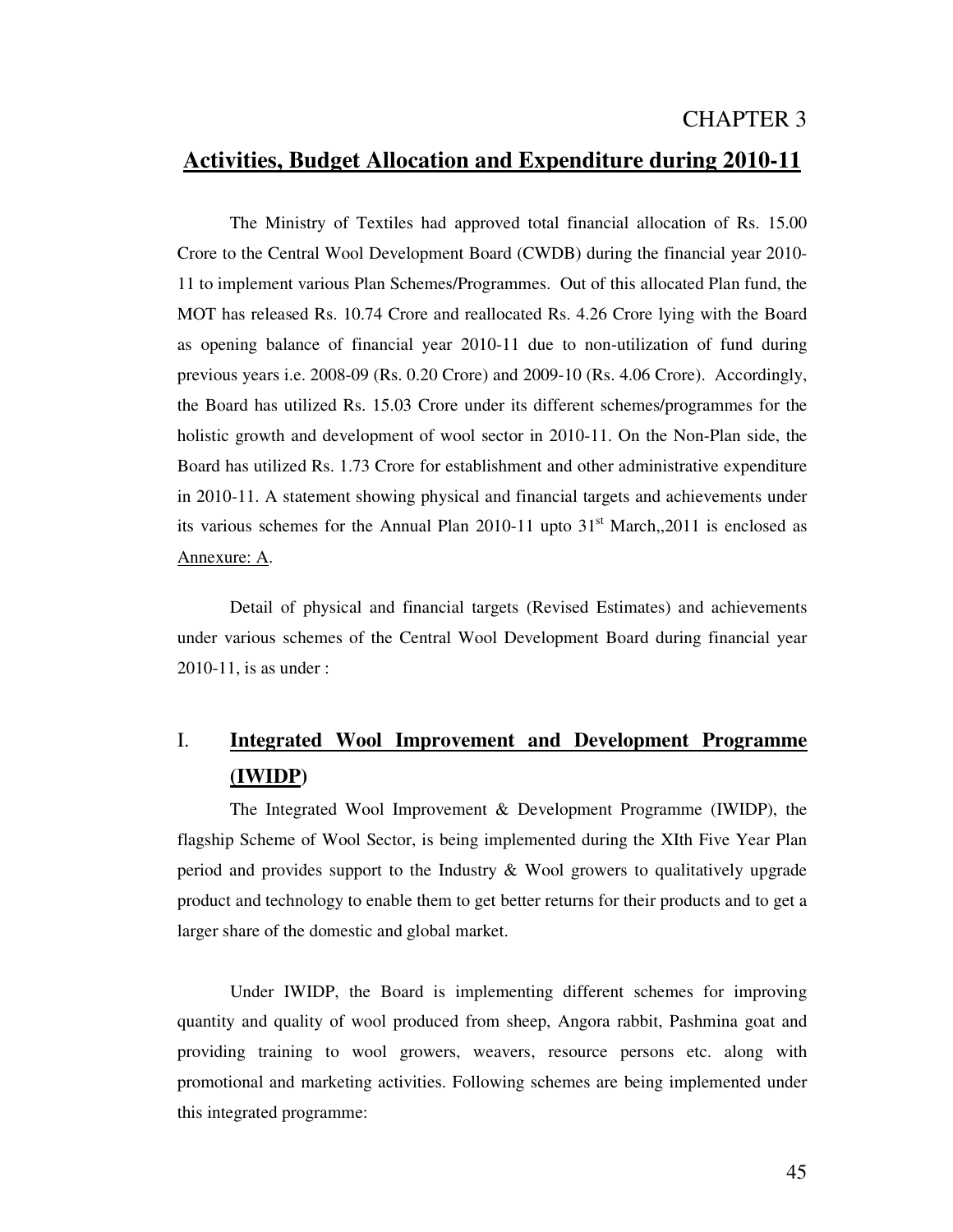#### **(A) Sheep & Wool Improvement Scheme: (SWIS)**

 The Board had taken up 'Sheep and Wool Improvement Scheme' (SWIS) to improve the quality and quantity of indigenous wool in the country. The Board is implementing various projects under this scheme in all major wool producing States having components for (i) 'Health Care' for treatment, vaccination and medicines to sheep (ii) 'Breed Improvement' for genetic improvement of sheep and to distribute good quality breedable Rams (iii) support for 'Multipurpose Extension Centers' to provide different facilities at one place, (iv) 'Marketing & Grading Assistance' to wool growers to get better returns/prices from wool (v) conducting 'Training Programmes' for wool growers in latest techniques of sheep rearing and farm management activities, (vi) 'Ram Raising Unit' to develop good quality breedable Rams and to fulfill requirement of stud Rams, (vii) 'Assistance for Sheep Pen', (viii) provide 'Feed Supplement' to sheep (weak, pregnant/ breedable ewes) and (ix) 'Creation of Revolving Fund' for marketing of raw wool and to revitalize the States Wool Marketing Federations/Corporations and optimum utilization of infrastructure available with them for this purpose.

 For the Annual Plan 2010-11, the Board had fixed target to benefit total 32 lakh sheep including 5.50 lakh new sheep as well as ongoing projects in all major wool producing States. During the year, the Board has utilized Rs. 10.63 Crore under this scheme and sanctioned 4 new SWIS projects in favour of (i) Karnataka Sheep & Wool Development Corp. Ltd., (ii) Andhra Pradesh Sheep & Goat Development Cooperative Federation Ltd., (iii) College of Veterinary Science, Bikaner and (iv) Central Sheep & Wool Research Institute, Jaipur. The Board established 10 Ram Raising Farms, 100 Sheep Pens, provided Feed Supplement to 50,000 sheep, established 2 Multiple Facility Centres and created Revolving Fund for Marketing of 10 lakh Kg. wool. Beside it, the Board also implemented various projects under this scheme in all major wool producing States like : Rajasthan, Gujarat, Madhya Pradesh, Uttrakhand, Maharashtra, Haryana, Jammu & Kashmir, Himachal Pradesh, Andhra Pradesh and Karnataka.

#### **(B) Angora Wool Development Scheme**

 The Angora Wool Development scheme provides support for Angora rabbit rearing activity among farmers, strengthening Germplasm Centre (GPC), facilitating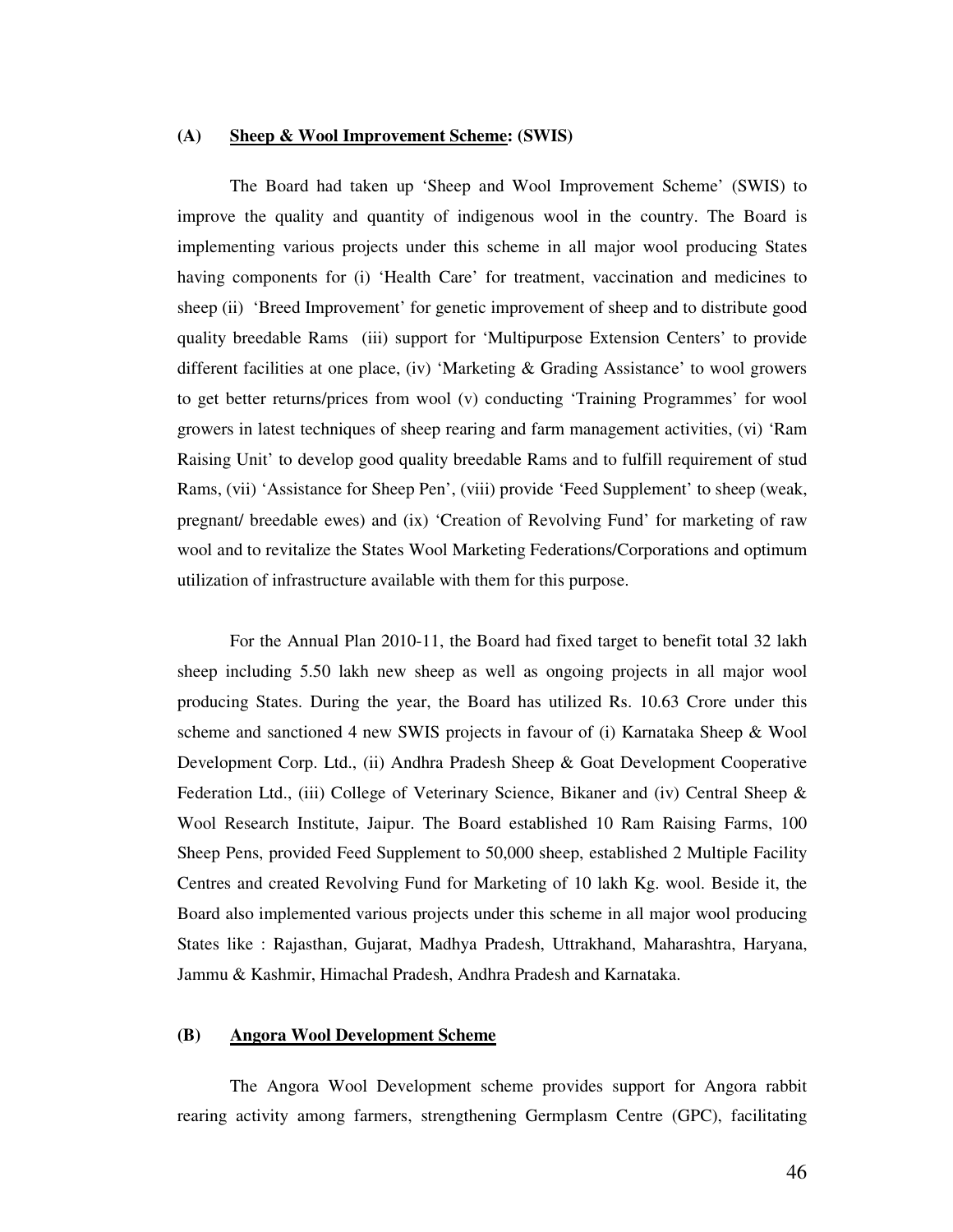distribution of Angora rabbit among rearers as foundation stock along with necessary training, feed and nutrition support free of cost. The scheme has following components:

- i) Establishment of Mini Angora rabbit Farm
- ii) Mini Feed Manufacturing Units
- iii) Common Facility Centre (CFC) for Angora Wool Processing and Training
- iv) Research & Development,
- v) Strengthening of Angora rabbit Germplasm Centre.

 For the Annual Plan 2010-11, the Board has fixed target to benefit 100 new and 80 ongoing Angora rabbit rearing families under different components in hilly areas. Against this target, the Board has utilized Rs. 0.58 Crore and covered 120 new and 80 ongoing Angora families from the States of Uttarakhand, Himachal Pradesh, Arunachal Pradesh and Rajasthan under this scheme.

#### **(C) Pashmina Development Scheme:**

 The Board is implementing this programme for the development of Pashmina wool in Ladakh region of J. & K. State by providing incentives under its following components:

- Buck Exchange Programme.
- Distribution of high quality Pashmina bucks in non-traditional areas to enhance Pashmina production.
- Training of formation of Breeders Association (Guilds) or village Pashmina Cooperative Societies.
- Establishment of Fodder Bank.
- Refresher Training to Nomadic Breeders as Paramedics.
- Health Coverage.
- Refresher Courses to In-service Candidates for 3 days/breeders camps.
- Fodder Development.
- Provision of improved Pashmina Combs for Efficient Harvesting of Pashmina.

 During the Annual Plan 2010-11, the Board benefited 800 ongoing Pashmina families under above different components.

#### **(D). Human Resource Development & Promotional activities:**

 The Board had identified some areas for undertaking various training programmes in collaboration with various reputed organizations/institutions/Departments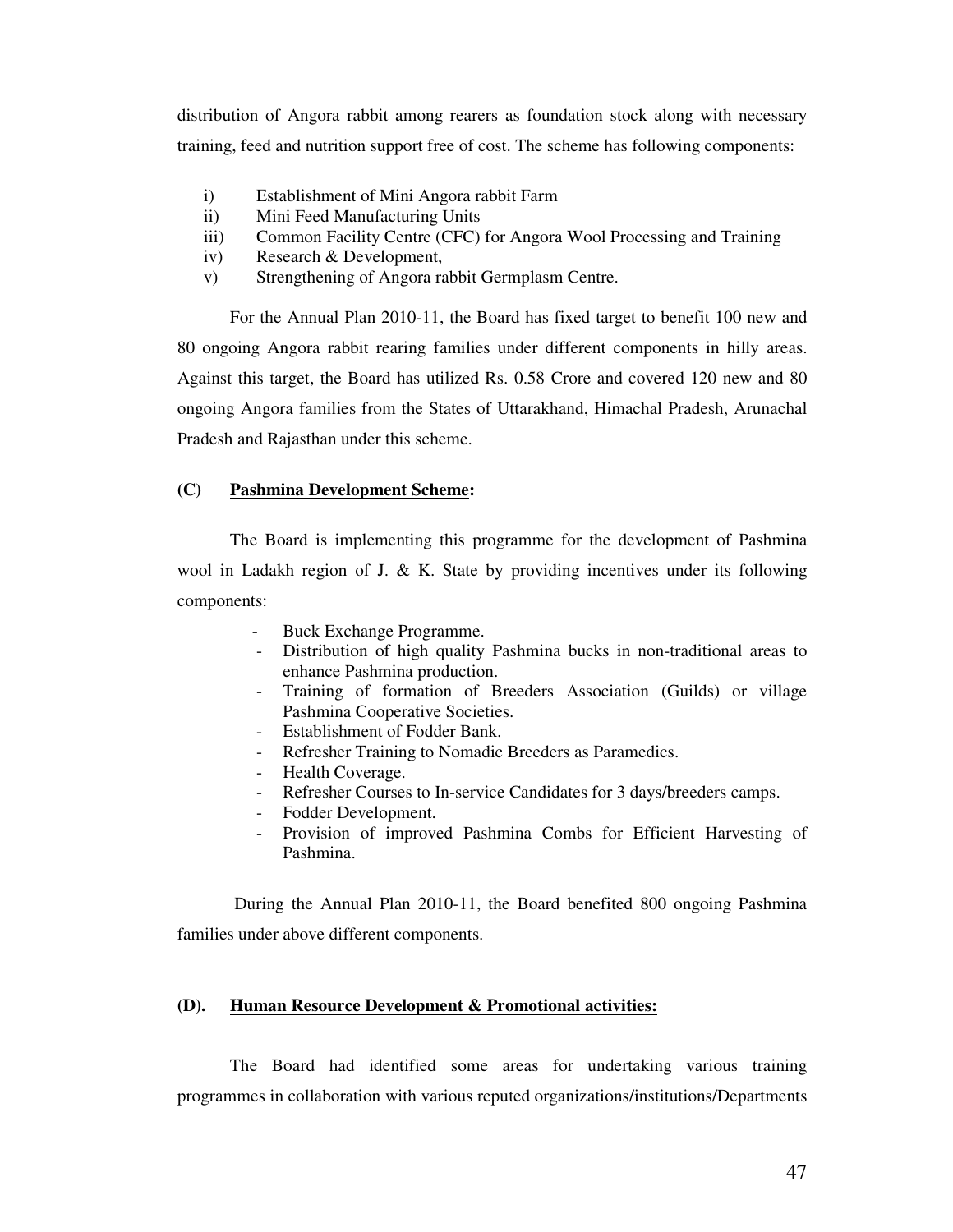on: Farm management for sheep; Angora & Pashmina rearing, sheep shearing by machines, testing & report writing and quality control/assurance, wool grading & marketing, processing of wool and woolens products, latest weaving and designing techniques to weavers. The following activities are part of HRD & Promotional Activities:

- Marketing and Promotional activities (organizing fairs and Woollen Expos, seminar and workshops, etc.)
- Market Intelligence and Publicity.
- Publication of quarterly news magazine 'Wool Ways'.
- Research, Study and Consultancy.
- Training under Weaving and Designing Training Centre, Kullu.
- Monitoring and Evaluation of Scheme.
- Human Resource Development and Training to farmers/ breeders/ weavers.
- Strengthen and upgrade wool testing, wool grading and marketing facilities.

For the Annual Plan 2010-11, the Board made provision to impart training to 200 resource persons, 15 Woollen Expos, R&D projects etc. under above HRD & Promotional Activities. The Board has utilized total Rs. 3.23 Crore under this programme and imparted training to 225 resource persons, organized 16 Woollen Expos, sanctioned total five new R&D projects in favour of Wool Research Association; Thane, Central Sheep & Wool Research Institute; Jaipur and College of Veterinary & Animal Science; Bikaner under various aspects for development of wool sector.

#### **II. Quality Processing of Wool and Woollen**

 The scheme "Quality Processing of Wool & Woollen" (pre-loom and post-loom processing activities) is to provide a comprehensive services for wool scouring, carbonizing, carding, dying, spinning, finishing stages. It facilitates in improving quality of raw wool, finishing of woolen products and value addition to wool and woolens products. The setting up of Integrated Wool Processing Centres attracts the spinners to modernize their obsolete and small yarn-manufacturing units. The project beneficiaries are State Wool Board/ Corporation/ Non-Governmental Organization/ Registered Societies/Private Entrepreneurs etc. engaged in processing of wool and woolens. The scheme is being implemented in project mode with Rs. 50 lakh or 50% of the total project cost, whichever is less towards cost of machinery only. Under this scheme, the agency has to bear the cost of land  $&$  building by their own resources and should have its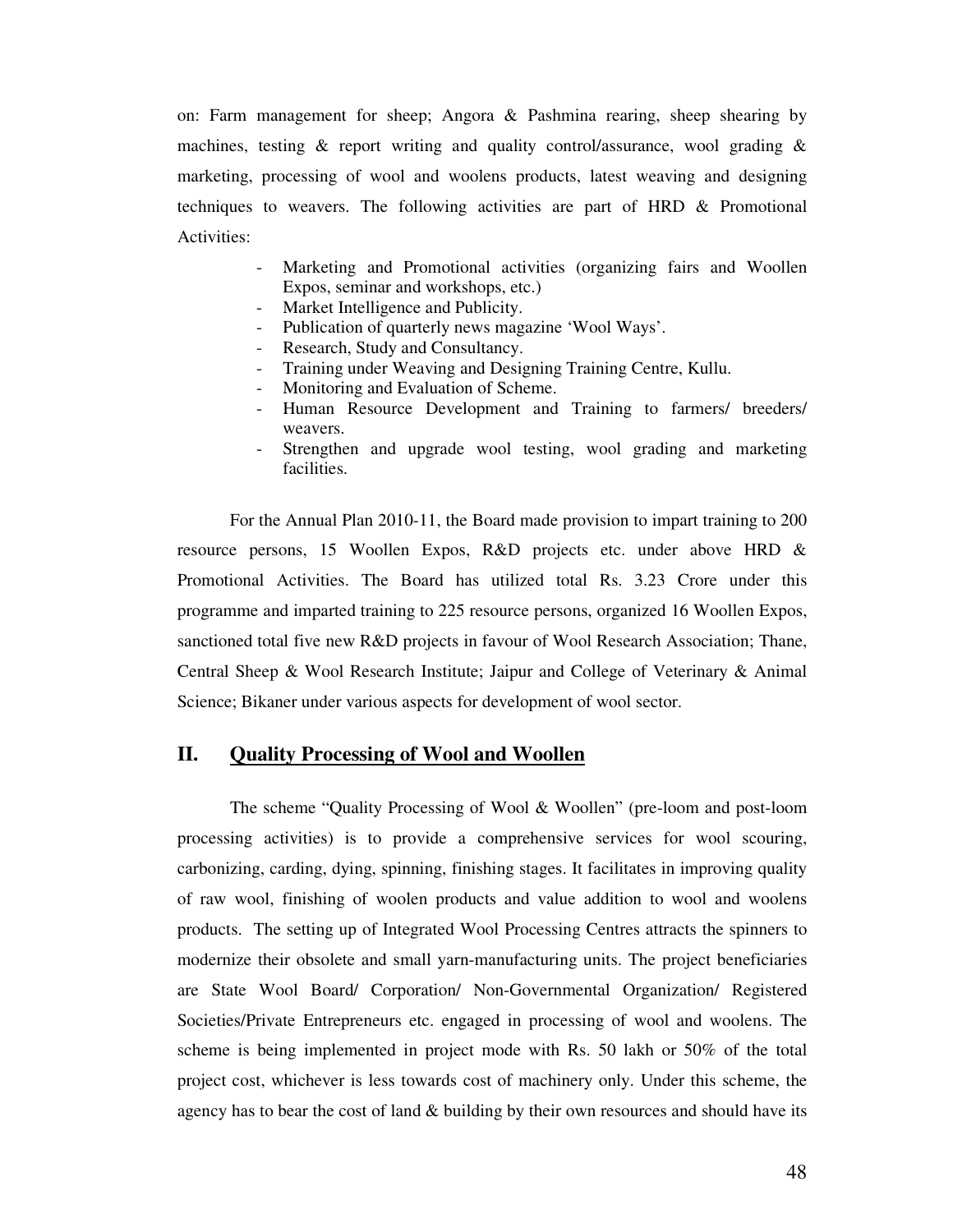clear owner ship rights. The CWDB provides grant under Non-Recurring Expenses for purchase of machineries & plants only required for setting up the Common Facility Centre (CFC) and recurring Expenditure bears by the agency/association out of its own resources.

 For the Annual Plan 2010-11, the Board made provision to establish four Common Facility Centres under pre-loom processing facilities like wool scouring, carbonizing, dyeing and carding of wool etc. The Board has utilized Rs. 0.59 Crore under this scheme and established four CFCs at Kullu (2), Mandi (H.P.) and Rajkot (Gujarat) during 2010-11.

#### **III. Social Security Scheme for Sheep Breeders**

The Board is implementing this scheme to benefit the sheep breeders by providing life insurance to them and their sheep flock by two plans (A) Sheep Breeders Insurance Scheme and (B) Sheep Insurance Scheme.

The basic objective of these insurance plans is to provide enhanced insurance coverage to sheep breeders in the case of natural death/accidental death, total/partial disability and for their sheep flock in case of accident including fire, lightning, storm, tempest, flood, inundation, earthquake, famine and diseases contracted or occurring during the period of the policy.

**(A)** Total premium payable under 'Sheep Breeders Insurance Scheme' is Rs. 330/ and contribution of sheep breeder, Central Wool Development Board & Social Security Fund (Govt. of India ) is Rs. 80/-, 150/- and Rs. 100/- per year, respectively. In the event of natural death of the sheep breeder, sum assured is Rs. 60,000, in case of partial disability sum assured is Rs. 75000/- will be payable and in case of accidental death/total disability sum assured is Rs. 1,50,000 will become payable to the nominee/beneficiary, respectively. Additional benefit of scholarship upto two child @ Rs. 300 per quarter per child is also to be paid to the student studying from  $9<sup>th</sup>$  standard to  $12<sup>th</sup>$  standard.

**(B)** Total premium payable under 'Sheep Insurance Scheme' is Rs. 44/- per sheep. Out of it, Rs. 19/- per sheep is contributed by the sheep breeders and CWDB's contribution is Rs. 25/- per sheep. In the event of death of sheep, sum assured of Rs. 1,200/- per sheep will become payable to the concerned shepherds.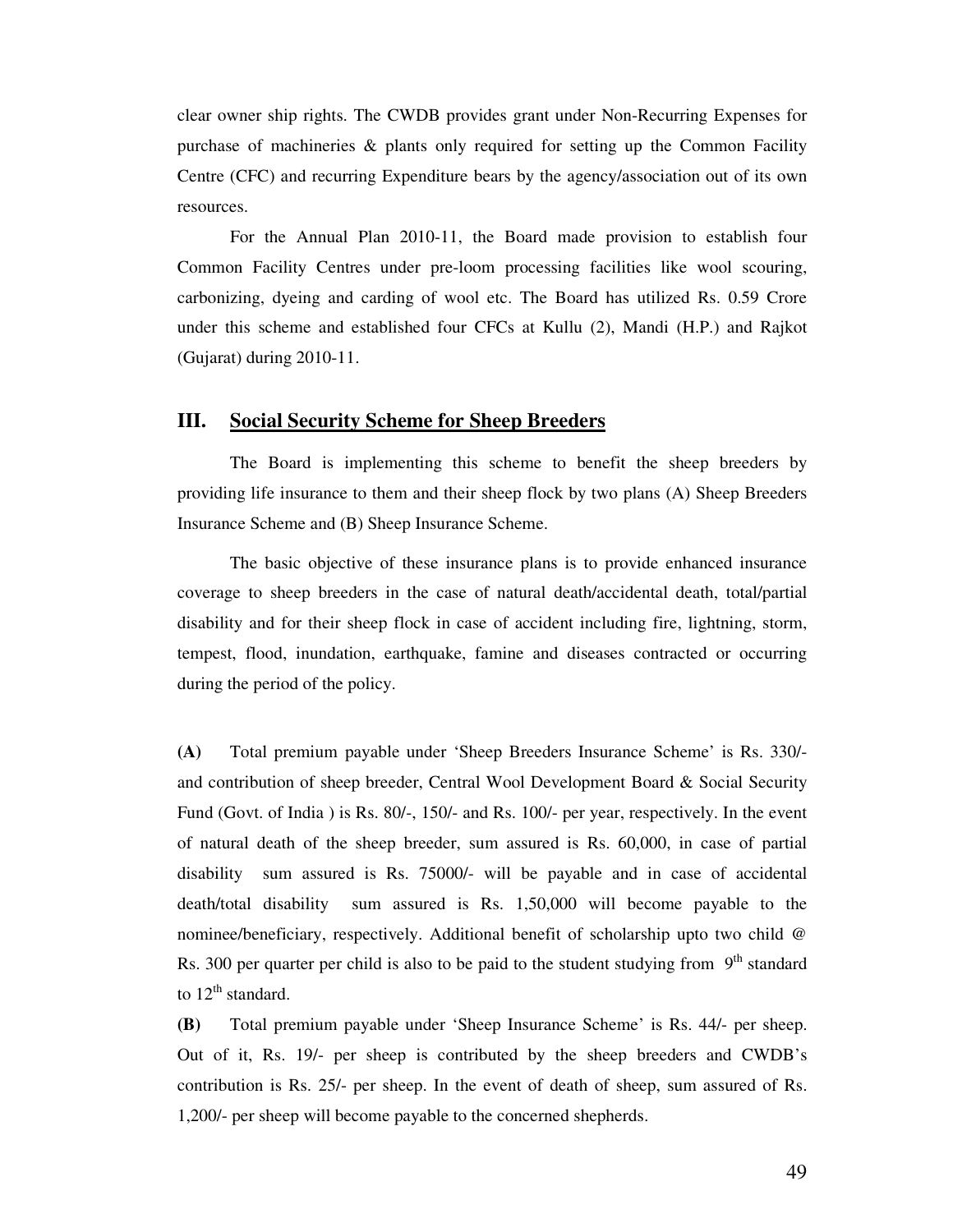During the Annual Plan 2010-11, the Board has covered 18,226 new sheep breeders and 1.61 lakh sheep under the scheme of (A) Sheep Breeders Insurance Scheme and (B) Sheep Insurance Scheme, respectively. The Board is implementing Social Security Schemes with the help of the Life Insurance Co. Ltd (LIC) and Oriental Insurance Co. Ltd. in the States of Rajasthan, Gujarat, Madhya Pradesh, Uttrakhand, Maharashtra, Haryana, Jammu & Kashmir, Himachal Pradesh Karnataka & Andhra Pradesh.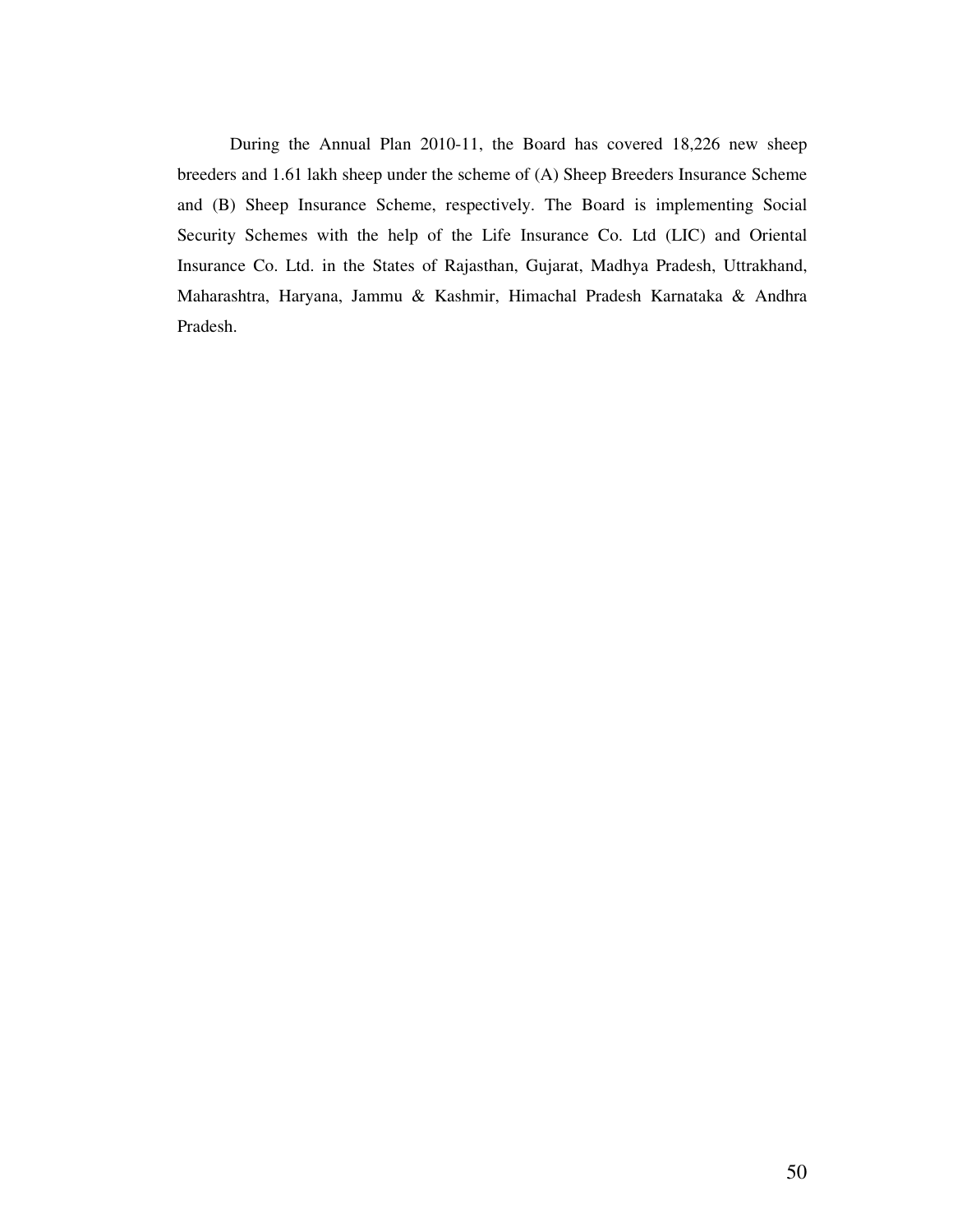## CHAPTER – 4

#### **AUDIT OF ACCOUNTS OF THE BOARD FOR THE YEAR 2010-11**

 The audit work of Central Wool Development Board for the year 2010-11 was conducted by Kanstia & Company, Chartered Accountant, Jodhpur. The Audit Report along with Income & Expenditure and Balance Sheet is enclosed as **Annexure- iv**. *(Page no. 61 to 75, separately)* 

\*\*\*\*\*\*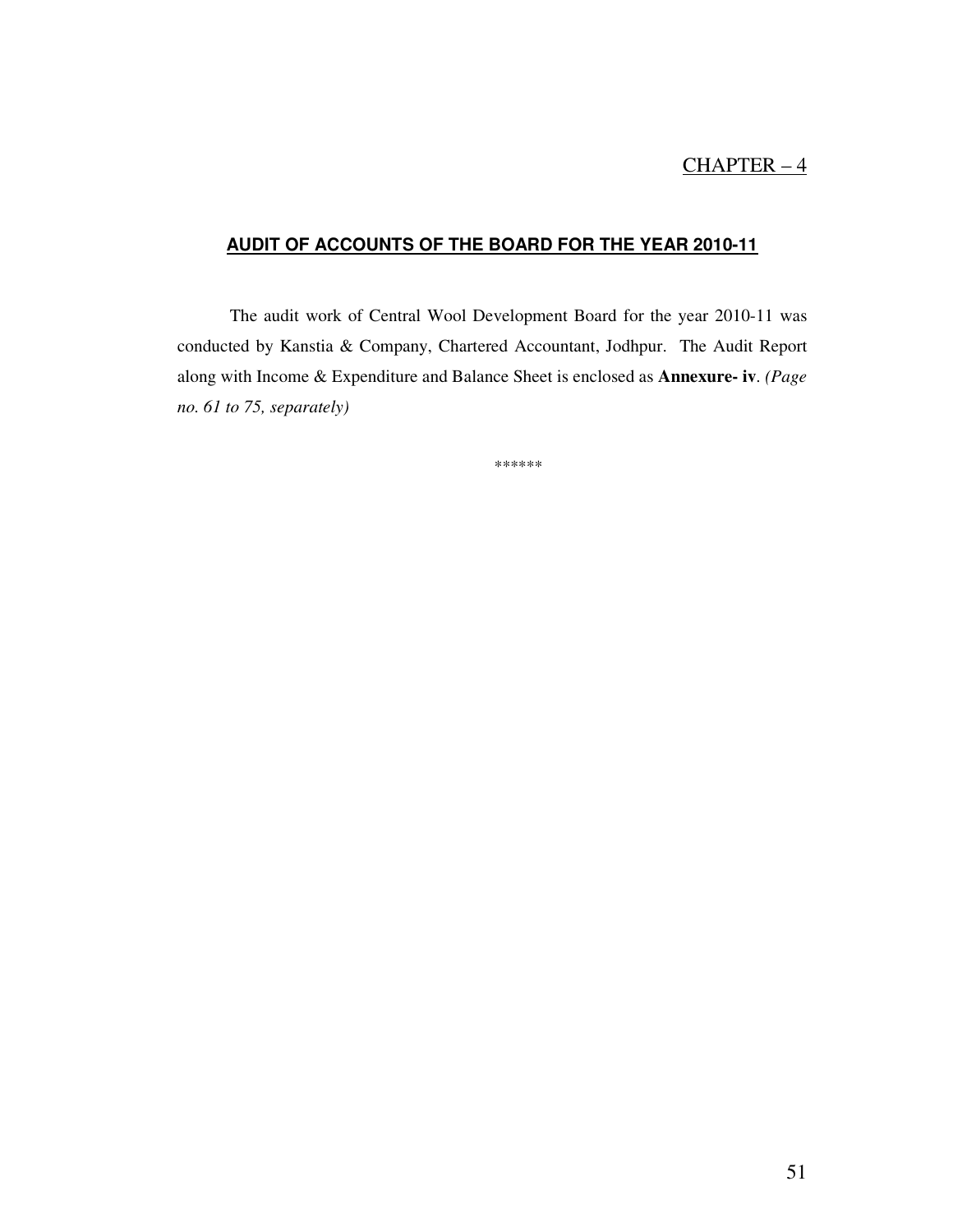| 1.  | (Vacant)                                                                                                          | Chairman      |
|-----|-------------------------------------------------------------------------------------------------------------------|---------------|
| 2.  | Joint Secretary (Wool) Ministry of Textiles,<br>Govt. of Indai, Udyog Bhawan, NEW DELHI                           | Vice Chairman |
| 3.  | Joint Secretary, Deptt. of Animal Husbandry,<br>Ministry of Agriculture, Krishi Bhawan, NEW DELHI                 | Member        |
| 4.  | Textile Commissioner, Office of the Textile Commissioner<br>Ministry of Textiles, Govt. of India, MUMBAI. 400 020 | Member        |
| 5.  | Deputy Secretary/Director (Finance), Ministry of Textiles,<br>Govt. of India, Udyog Bhawan, NEW DELHI             | Member        |
| 6.  | Director (Industry & VSE), Planning Commission,<br>Govt. of India, Yojana Bhawana, NEW DELHI                      | Member        |
| 7.  | Director, Indian Institute of Carpet Technology,<br>BHADOHI, U.P. 221 401                                         | Member        |
| 8.  | Director, Animal Husbandry Deptt., Govt. of Rajasthan<br>Gandhi Nagar, Tonk Road, JAIPUR (Rajasthan)              | Member        |
| 9.  | Director, Animal Husbandry Deptt., Govt. of Tamilnadu,<br>Chennai. Tamilnadu                                      | Member        |
| 10. | Director, Animal Husbandry Deptt., Govt. of A.P.,<br>HYDERABAD, Andhra Pradesh                                    | Member        |
| 11. | Additional Secretary, Animal Husbandry Deptt.,<br>Govt. of Uttaranchal, DEHRADUN, Uttaranchal                     | Member        |
| 12. | Managing Director, Gujarat Sheep & Wool Development<br>Corp. Ltd., Udyog Bhawan, Sector-11, GANDHI NAGAR          | Member        |
| 13. | Managing Director, J. & K. State Sheep & Sheep Product<br>Development Board, Bari Brahmana, JAMMU, 181 133        | Member        |
| 14. | Managing Director, U.P. Livestock Development Board,<br>Lucknow. (Uttar Pradesh)                                  | Member        |
| 15. | General Manager, H.P. State Cooperative Wool Procurement<br>& Marketing Federation Ltd., Kasumpti, Shimla, (H.P.) | Member        |
| 16. | Director, Wool Research Association, Akbar Camp Road,<br>Sandoz Baug, Kolshet Road, THANE (Mumbia)                | Member        |

#### *List of the members of the Governing Body of the Central Wool Development Board*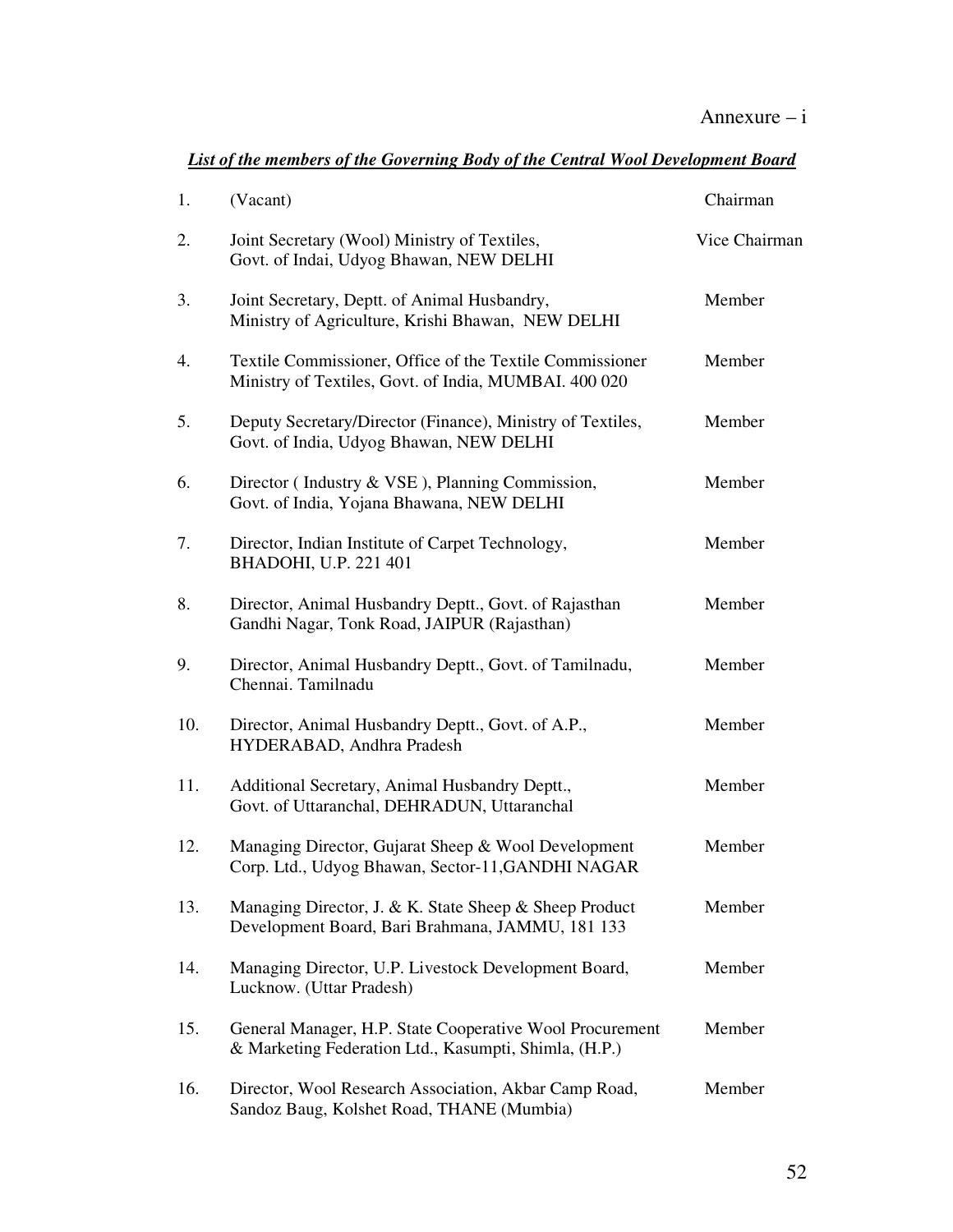| 17. | Director, Central Sheep & Wool Research Institute,<br>Avikanagar, Teh. Malpura, Via.: JAIPUR (Rajasthan)      | Member                  |
|-----|---------------------------------------------------------------------------------------------------------------|-------------------------|
| 18. | Executive Director, Wool & Woollen Export Promotion<br>Council, Barakhamba Road, NEW DELHI 110 001            | Member                  |
| 19. | Executive Director, Carpet Export Promotion Council,<br>Opp. Army Hospital Research & Referral, NEW DELHI-057 | Member                  |
| 20. | Secretary General, Indian Woollen Mills Federation,<br>Churchgate Chamber, 5th New Marine Lines, MUMBAI-20    | Member                  |
| 21. | Executive Director, Central Wool Development Board,<br>Jodhpur.                                               | <b>Member Secretary</b> |

 Till the post of Chairman is filled up, Vice Chairman shall discharge the duties of Chairman.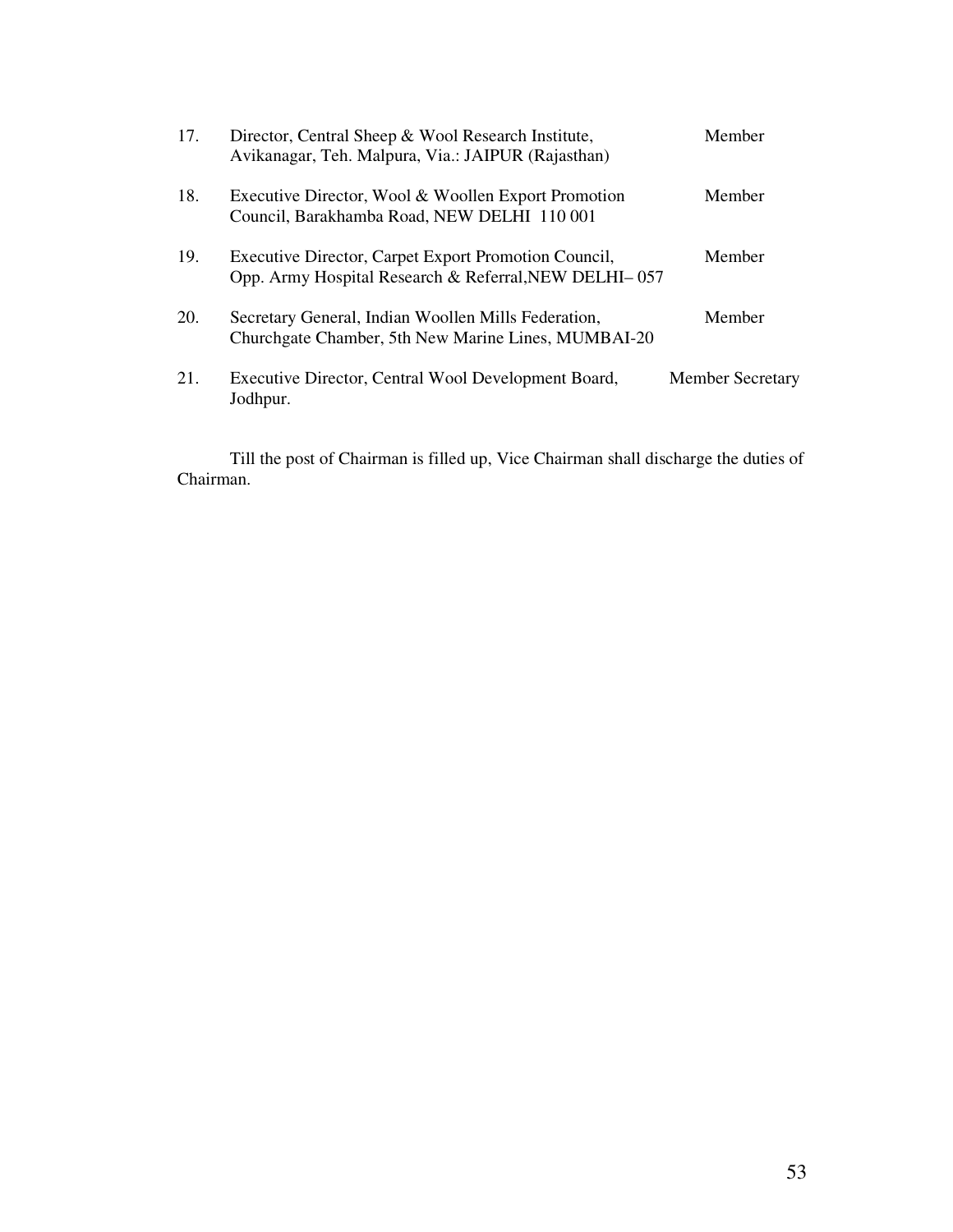#### Annexure – ii

#### **List of Executive Committee members of the CWDB**

- i). The Joint Secretary (Wool) & Chairman, Executive Committee, Ministry of Textiles, Govt. of India, Udyog Bhawan, New Delhi.
- ii) The Textile Commissioner, Post Bag No. 11500, New C.G.O. Building, 48, New Marine Lines, MUMBAI.
- iii) The Dy. Secretary/ Director (Finance), Ministry of Textiles, Govt. of India, Udyog Bhawan, New Delhi.
- iv) The Director (Industry & VSE), Planning Commission, Govt. of India, Yojana Bhawan, New Delhi.
- v) The Director, Animal Husbandry Deptt., Govt. of Rajasthan, Tonk Road, JAIPUR.
- vi) The Director, Central Sheep & Wool Research Institute (ICAR), Avikanagar, Teh.: Malpura, Distt.: Tonk, Via.: JAIPUR, Rajasthan.
- vii) The Director, Wool Research Association, Akbar Camp Road, Sandoz Baug, Kolshet Road, THANE. (Mumbai)
- viii) The Executive Director & Member Secretary, Central Wool Development Board, JODHPUR.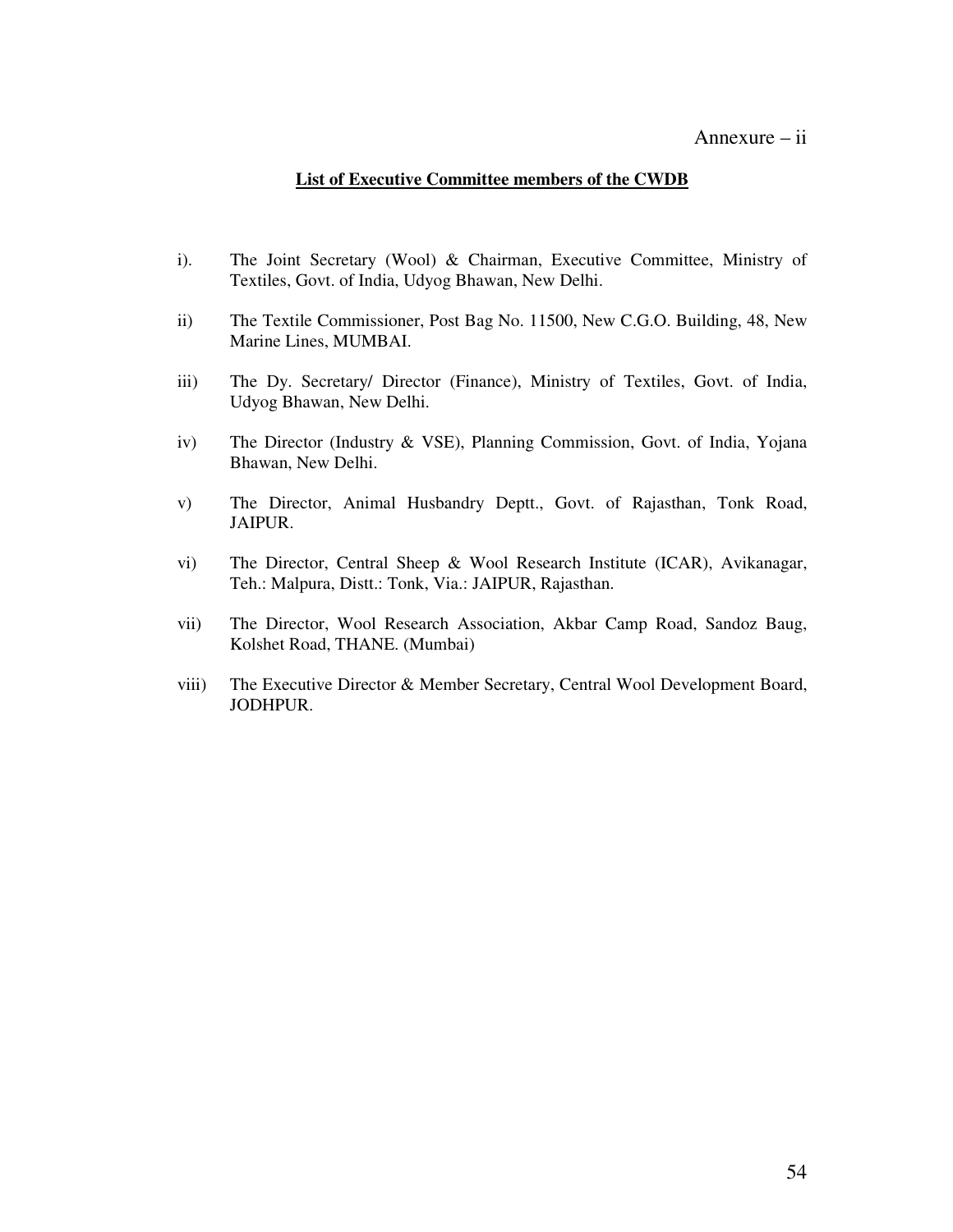#### **Annexure – iii**

| s |                                                                                     |                                                    | <b>Targets</b>                                                                    |                  | [Rs. In Crores]<br><b>Achievements</b><br>(upto 31 <sup>st</sup> March., 2011) |                  |
|---|-------------------------------------------------------------------------------------|----------------------------------------------------|-----------------------------------------------------------------------------------|------------------|--------------------------------------------------------------------------------|------------------|
| N | Name of Scheme                                                                      | Unit                                               | Physical                                                                          | <b>Financial</b> | Physical                                                                       | <b>Financial</b> |
|   | Integrated Wool Improvement & Development Programme (IWIDP)                         |                                                    |                                                                                   |                  |                                                                                |                  |
| A | Sheep & Wool<br>Improvement Scheme<br>(SWIS)                                        | No. of sheep                                       | 32 lakh<br>sheep<br>(26.50)<br>ongoing<br>projects $+$<br>5.50 Lakh<br>New Sheep) |                  | 32 lakh sheep<br>(26.50 ongoing<br>projects $+ 5.50$<br>Lakh New<br>Sheep)     |                  |
|   |                                                                                     | No. of Ram<br>rearing farms                        | 10                                                                                | 10.63            | 10                                                                             | 10.63            |
|   |                                                                                     | M.F. C.                                            | 5                                                                                 |                  | $\mathbf{c}$                                                                   |                  |
|   |                                                                                     | Sheep Pen                                          | 100                                                                               |                  | 100                                                                            |                  |
|   |                                                                                     | Feed<br>Supplementary                              | $0.50$ lakh<br>sheep                                                              |                  | 0.50 lakh sheep                                                                |                  |
|   |                                                                                     | Revolving<br>Fund                                  | 10 lakh Kg.<br>wool                                                               |                  | 10 lakh Kg.<br>wool                                                            |                  |
| B | Angora Wool<br>Development Scheme                                                   | No. of families                                    | 80 Ongoing<br>and 100<br>new families                                             | 0.58             | 80 Ongoing<br>and 120 new<br>families                                          | 0.58             |
| C | Pashmina Wool<br>Development Scheme                                                 | No. of families                                    | 800 ongoing<br>families                                                           | 0.00             | 800 ongoing<br>families                                                        | 0.00             |
| D | Human Resource<br>Development &<br><b>Promotional Activities</b>                    | HRD,<br>Promotional<br>Activities,<br>Woollen Expo | 200 trainees,<br>15 Expos                                                         | 3.23             | 225 Trainees<br>16 Expo                                                        | 3.23             |
|   | Total $(A + D)$                                                                     |                                                    |                                                                                   | 14.44            |                                                                                | 14.44            |
| Ш | <b>Quality Processing of Wool</b>                                                   |                                                    |                                                                                   |                  |                                                                                |                  |
| A | CFC for Integrated<br><b>Wool Processing</b><br>(Pre-loom processing<br>activities) | Common<br><b>Facility Centre</b>                   | 4 CFCs                                                                            | 0.59             | 4 CFCs                                                                         | 0.59             |
| B | Quality Processing of<br>Wool<br>(Post-<br>loom activities)                         | Shawl/Carpet<br>Finishing<br>Centre                |                                                                                   |                  |                                                                                |                  |
|   | Total (A + B)                                                                       |                                                    |                                                                                   | 0.59             |                                                                                | 0.59             |
| Ш | <b>Social Security Scheme</b>                                                       |                                                    |                                                                                   |                  |                                                                                |                  |
| A | Sheep Breeders<br>Insurance Scheme                                                  | No. of sheep<br>breeders                           | 15,000                                                                            | Nil              | 18,226                                                                         | Nil              |
| B | Sheep Insurance<br>Scheme                                                           | No. of sheep                                       | 3 lakh                                                                            | Nil              | 1.61 lakh sheep                                                                | Nil              |
|   | Total (A+B)                                                                         |                                                    |                                                                                   | $\overline{00}$  |                                                                                | $\overline{00}$  |
|   | Total (I+II+III)                                                                    |                                                    |                                                                                   | 15.00            |                                                                                | 15.03            |

#### **Revised Estimates and Achievements during Annual Plan 2010-11**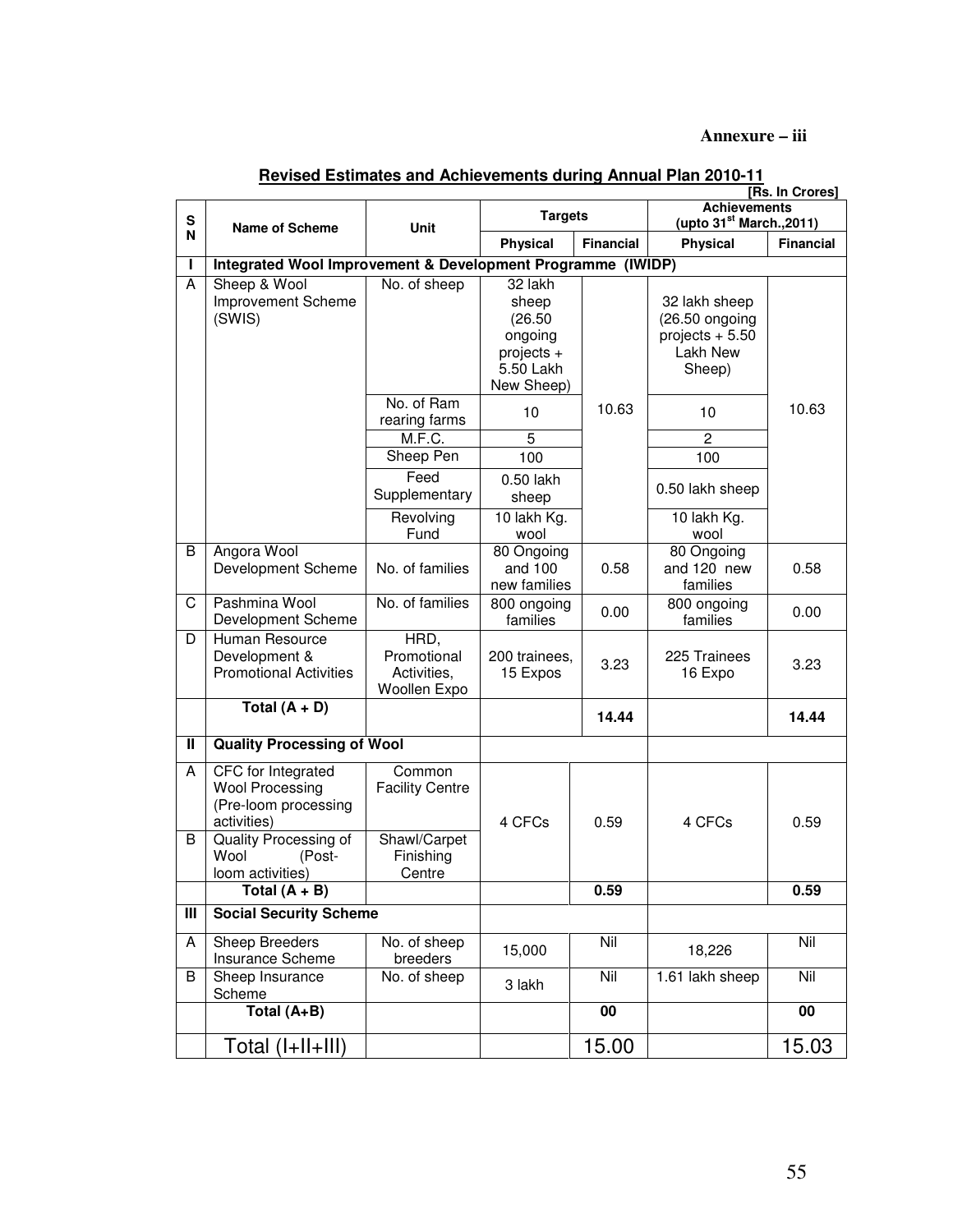## **Annexure - VI**

## **8. DISCUSSION AND APPROVAL TO ESTABLISH A CARPET WEAVING TRAINING CENTRE AT JAIPUR.**

## Carpet Weaving Training Centre at Jaipur

A-Training will be provided in

- Hand knotted Carpet Weaving.
- Tibbetan Carpet Weaving.
- Hand tufted Carpet Weaving.
- Broadloom Carpet Weaving.
- Carpet Finishing

B-Facilities to be provided for carpet Industry

- Providing CAD Carpet Design
- Skill development *Motivation* of designing master of industry on **CAD**
- Modification\replication of traditional carpet designs

C-Training Period – 6 months (2 batches in a year)

D-No. of trainees per batch-20 persons

E-Establishment cost

| • Cost of Looms/equipment's-           | 1845525/-         |
|----------------------------------------|-------------------|
| • Cost of Raw material (1 Batch)       | 161000/-          |
| • Cost of Finishing material (1Batch)  | $60000/-$         |
| • Furniture for class room\Office      | 300000/-          |
| • Miscellaneous exp.\Contingencies.    | 200000/-          |
| • Consultancy Charges to IICT, Bhadohi | $100000/-$        |
| Total-                                 | Rs. 26,66,525/-   |
| ii) Space rent-                        | 20,000/- month    |
| iii) Cost of man power                 |                   |
| a. Master trainer                      | 18,000/- month    |
| b. Instructor-                         | $10,000/$ - month |

\*\*\*\*\*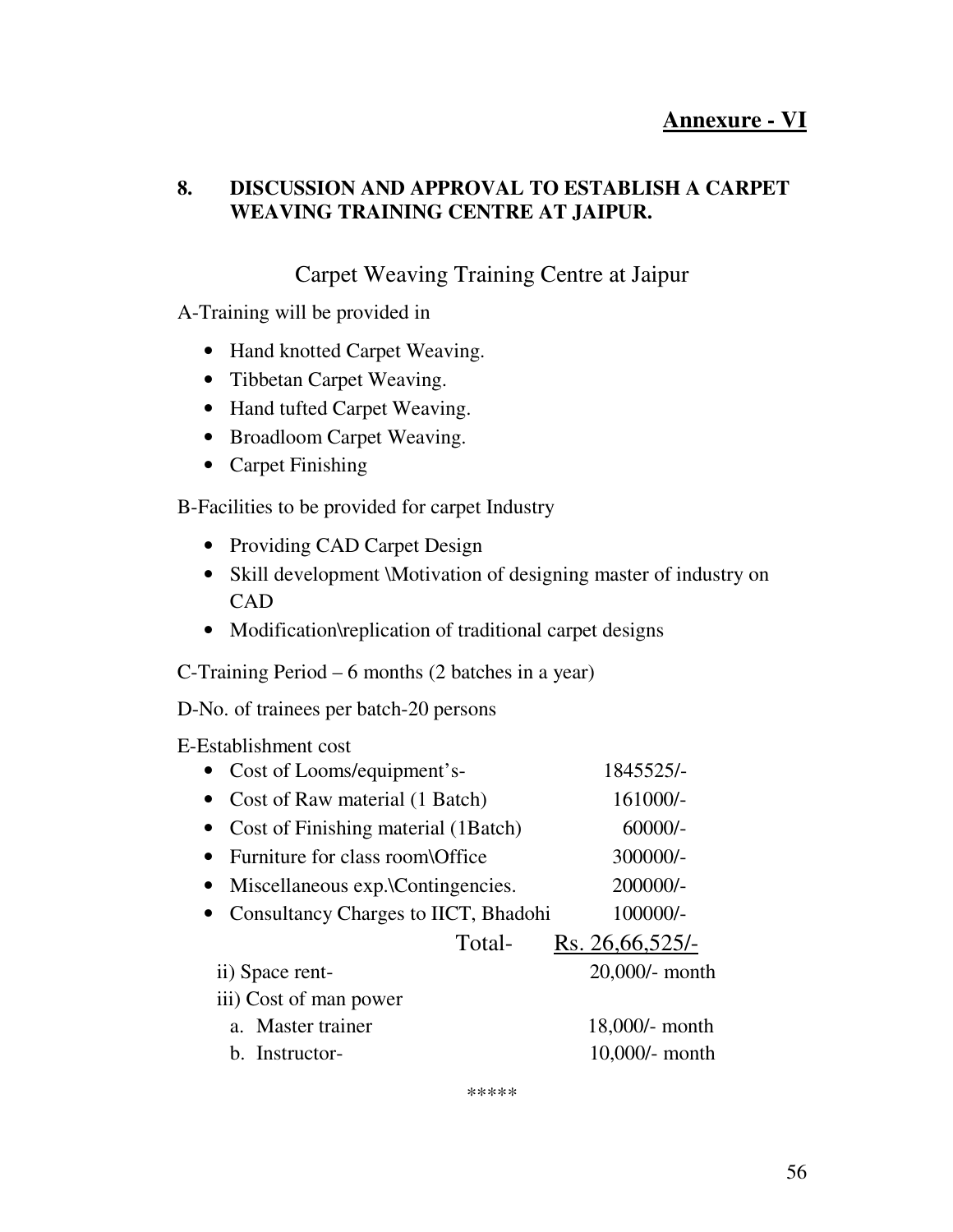## To note status of different pending legal cases against CWDB.

## **(A) Progress of Anand Kumari & Others V/S Central Wool Development Board.**

- 1. The UIT/ Jodhpur allotted a plot of land to CWDB. The CWDB took possession of the land on 23.04.1998 and paid Rs. 18.93 lacs against the cost of land and Rs. 25,196/- as lease amount to Urban Improvement Trust, Jodhpur.
- 2. Mrs. Anand Kumari & Others challenged allotment by filing a suit for injunction and an application under Section 39 Rules 1 & 2 of Cr.PC praying to restrain CWDB from raising construction. The Learned Court dismissed the temporary injunction application vide order dated 16.01.2001. However, Civil suit is under process with trial court at evidence stage.
- 3. Being aggrieved by the said order, the respondents preferred an appeal. The Learned Appellate Court (Additional District Judge-3, Jodhpur) vide order dated 07.08.01 passed an order whereby a direction has been given that till disposal of the Civil suit, status quo be maintained, meaning thereby CWDB has been restrained from raising construction .
- 4. The legal opinion was sought in the matter and it was decided to file a Revision Petition before Hon'ble High Court Rajasthan, Jodhpur against the order of the Appellate Court dated 07.08.2001. The Hon'ble High Court Rajasthan considered the Revision Petition and entertained the same vide order-dated 15.10.2001.
- 5. Meanwhile during the pending of the revision petition, provisions contained in CPC were amended on the basis of Hon'ble Supreme Court a judgment rendered in 2003, held that such Revision Petition cannot be maintained in view of the amendment made in CPC. In view of the facts stated the Revision Petition filed by CWDB was disposed off vide order dated 13.10.2003, with the direction that in case petitioner wants to have a remedy of writ petition or otherwise, then they can re-approach the High Court.
- 6. Board's counsel opined that looking at the nature of the case & to protect the land, it is a fit case for filing a writ petition. Accordingly, the Writ Petition was filed on 28.01.2004 and notices were issued to all respondents. Board's counsel observed that the respondents were using avoiding tactics and as such on his advise, an application under Articles 226 of the Constitution of India read with order 5 Rule 20 CPC has been filed before Hon'ble High Court to serve the notices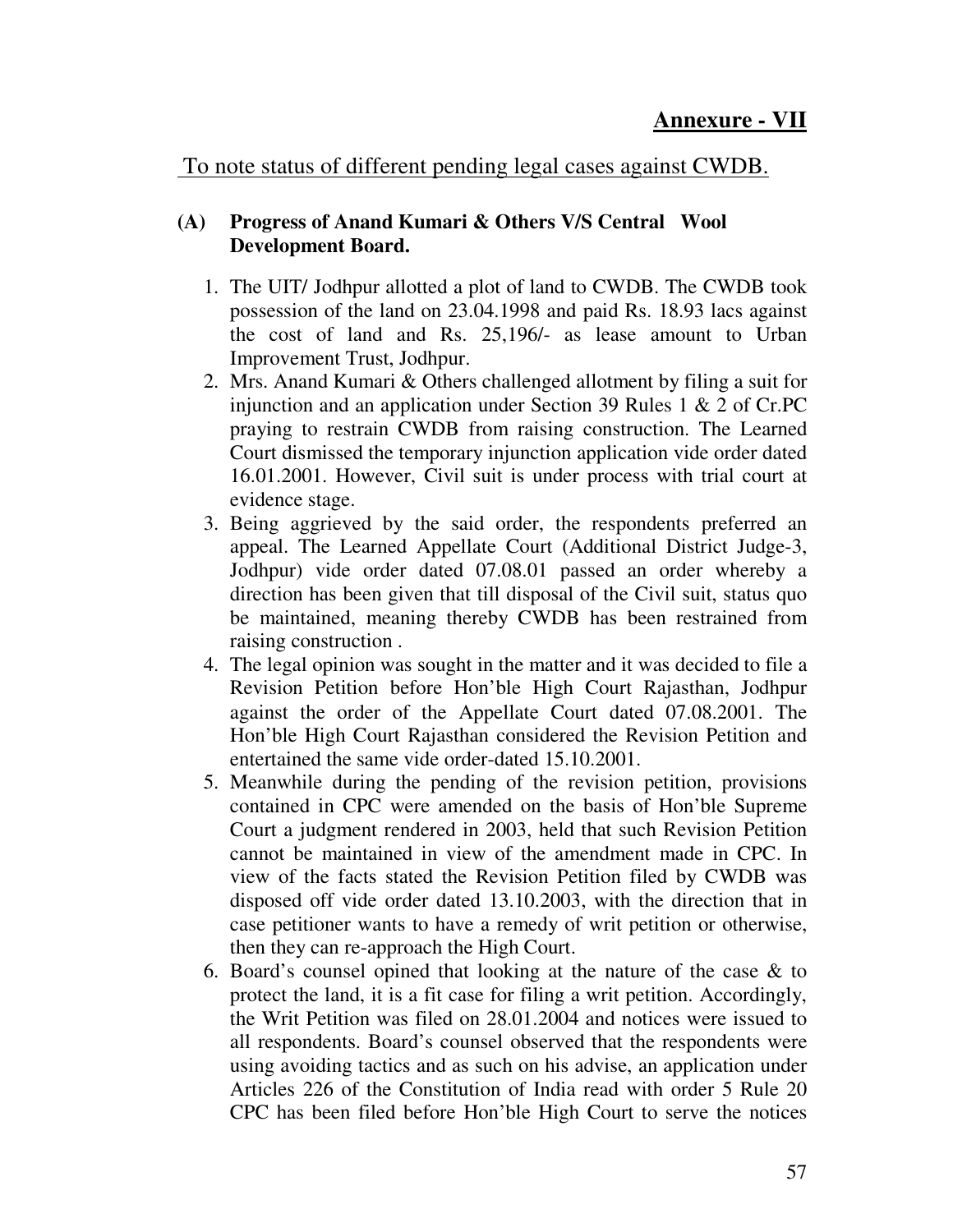through Newspaper. The Hon'ble High Court accepted this application and notices were served by publishing the same in news paper.

- 7. On 26.04.2007 in the interest of justice and to protect the disputed land from encroachment, the Hon'ble Judge of High Court has ordered that petitioner department (CWDB) may construct boundary wall upon the disputed land. The High Court also directed to the Trial Court to expedite the trial of the suit and suit may be decided preferably within a period of one year.
- 8. In compliance of order of the High Court, the CWDB has taken up the matter with the Central Public Works Department (CPWD) to construct the boundary wall on the land allotted to CWDB. Accordingly, the CPWD constructed the boundary wall as per their norms by using Rs. 3.26 lacs.
- 9. The CWDB engaged Shri Ashok Bhansali, advocate to appear before the Trial Court and argue in this case.
- 10.Now, due to expiry of one of the petitioner, LRs of deceased petitioner has been taken on record. The next date of hearing is 30.04.2011.

#### (B) **Godwad Gramin Vikas Va Anusandhan Sansthan, Pali**

 The CWDB sanctioned project under Sheep & Wool Improvement Scheme and released the grant in aid. The CBI conducted raid in the office of the Central Wool Development Board on 28.09.2008. As per FIR, CBI has imposed serious charges on petitioner for misutilization of Govt. fund. The CBI filed a case against the NGO.

 During the course of action, the Board received a note to show Cuase from the Rajasthan High Court, Jodhpur of M/s Godwad Gramin Vikas Va Anusandhan Sansthan, Pali V/s Union of India &others regarding the civil Writ Petition No. 494/2009 filed by Shri Subhash Purohit, Director, Godwad Gramin VIkas Va Anusandhan Sansthan, Pali for quashing the cancellation of Sheep & Wool Improvement Scheme sanctioned by CWDB vide order dated 1/2.12.2008 and 30/31.12.2008.

 The Central Wool Development Board deputed Shri Girish Joshi, Central Govt. Standing Counsel to appear in the court on behalf of Union of India & others. The next date of hearing is 13.05.2011.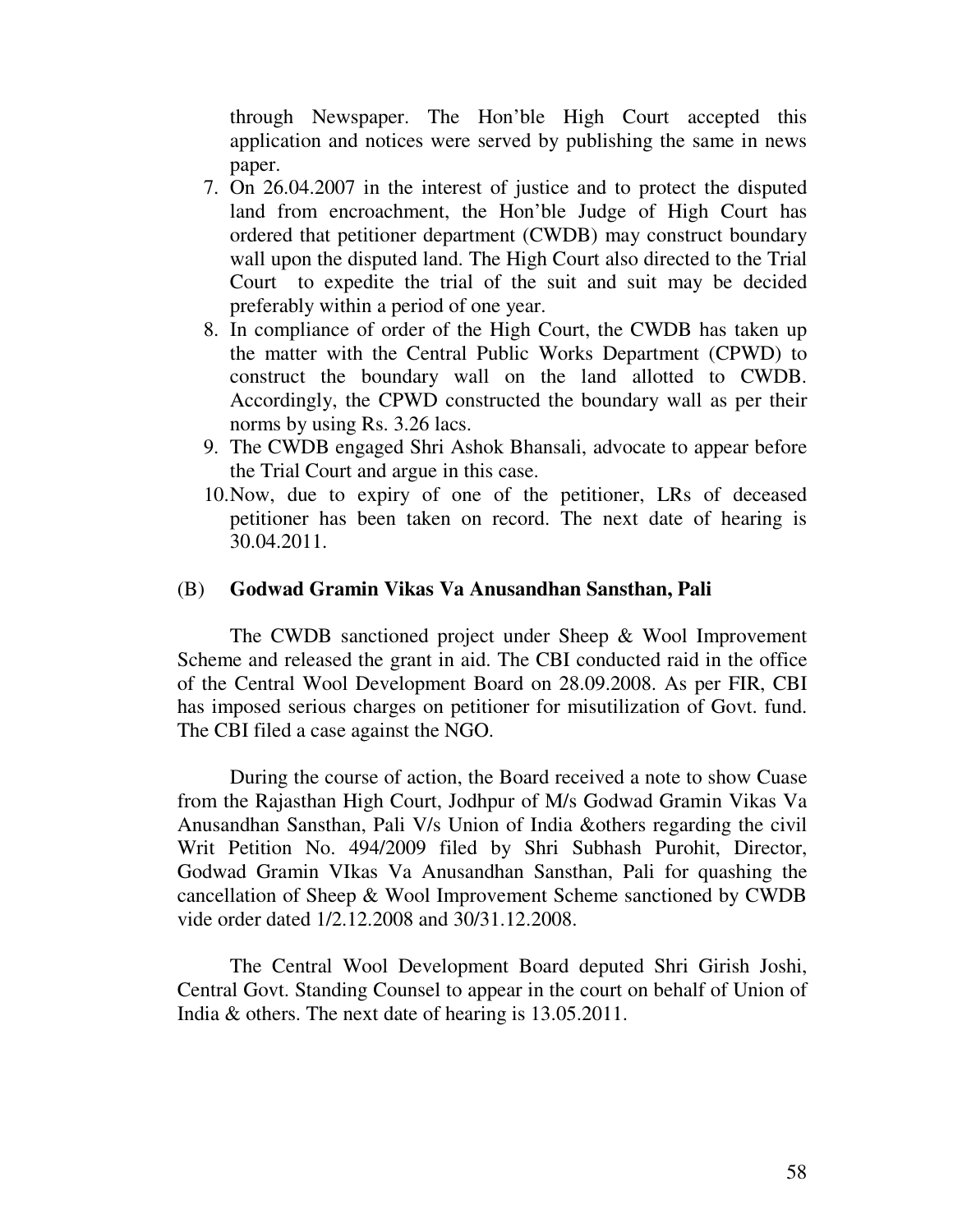#### (C) **M/s Sagan Kshetra Yojana Samitty**

 The CWDB sanctioned project under Quality Processing of wool (Common Facility Centre) and released the grant in aid of Rs. 15 lacs as 1st installment. The CBI conducted raid in the office of the Central Wool Development Board on 28.09.2008. The CBI lodged an FIR in the case. The CBI filed a case against the NGO.

 During the course of investigation, the Board received a note to show Cause from the Rajasthan High Court, Jodhpur of M/s Sagan Kshetra Yojana Samitty V/s Union of India & others. Regarding the civil Writ Petition No. 495/2009 for quashing the order of cancellation and refund of the grant.

 The CWDB deputed Shri Girish Joshi, Central Govt. Standing Counsel to appear in the court on behalf of Union of India & Others. The next date of hearing is 27.04.2011.

#### (D) **M/s Ludhiana Dyers and Processors Ltd., Ludhiana**

 The CWDB sanctioned a Common Facility Centre for Shawl Finishing at Ludhiana and released Rs. 50.00 lakhs in favour of M/s Ludhiana Dyers and Processors Ltd., Ludhiana. The LDPL has not been able to raised the required term loan from the Banks and the project was not taken off even after the lapse of more than one year after the SFC approval. The Ministry has dropped the project and M/s LDPL / Ludhiana was directed to refund the grant of Rs. 50.00 lakhs with interest amount. The LDPL has shown inability to pay any interest. As per MOT letter No. 2/5/2006-W&WT dated 22.04.2009, the Board initiated legal recourse and issued a notice to LDPL. The case has been filed in District and Session Magistrate, Jodhpur. The matter pending for arguments. In the 33<sup>rd</sup> Executive Committee meeting of the CWDB, it was decided that there seems to be no merit in the case and even after long drawn court battle, Board may not be able to recover the interest on sanctioned grant and case may be withdrawn still any decision on the subject should be taken in consultation and due knowledge of MOT. The Board has written a letter to MOT to withdraw the case from court. The next date of hearing is 21.04.2011.